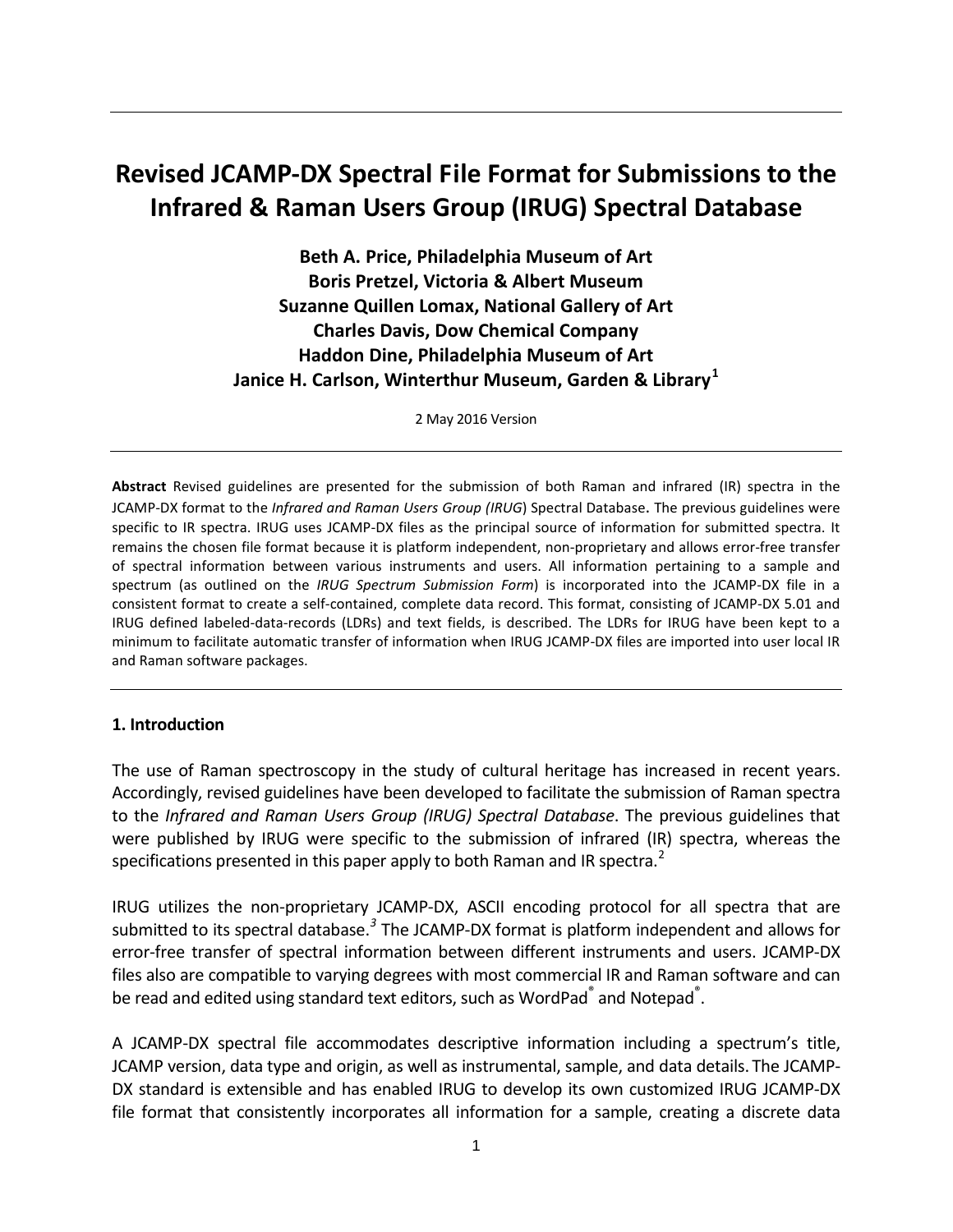record. This customized file format implements both JCAMP-DX 5.01 and IRUG (user) defined labeled-data-records (LDRs) as described below. The file formatting and submission processes detailed in this paper will be automated on the IRUG website [\(www.irug.org\)](http://www.irug.org/) in 4th quarter 2012, when redevelopment of the website is completed.<sup>[4](#page-7-3)</sup>

## **2. IRUG JCAMP-DX File Format and Content**

## **Labeled-Data-Records (LDRs)**

IRUG spectra are ASCII text files containing a series of linked labeled-data records (LDRs) compliant with the JCAMP-DX protocol.

Each LDR begins with a data-label, or 'LDR name', followed by corresponding fields or data-sets comprising, respectively, text information and data on one or more lines (i.e., DATA-LABEL=[field]; [field]; or DATA-LABEL=[data-set]). The various data-labels and fields used and their definitions are found in the *Table of Guidelines for IRUG JCAMP-DX Files* and alphabetical and numerical *Key to Fields for IRUG JCAMP-DX Spectral Files*, as shown in Attachments 1 and 2a-b.

For the sake of convenience, the data-labels listed in the *Guidelines* are grouped into categories: 1) header information, 2) originating institution details, 3) instrument details, 4) sampling details, 5) sample details, 6) additional sample details defined by IRUG, and 7) spectral parameters and tabular data.

All LDRs begin with data-labels that are flagged by either '##' or '##\$:

| IRUG-Defined Data Labels      |
|-------------------------------|
| ##\$LICENSE=                  |
| ##\$INSTITUTION FILE NAME=    |
| ##\$STRUCTFORM=               |
| ##\$LITERATURE REFERENCE=     |
| ##\$OTHER ANALYTICAL METHODS= |
| ##\$SAMPLE SOURCE 1=          |
| ##\$SOURCE LOCATION 1=        |
| ##\$SAMPLE IDENTIFIER 1=      |
| ##\$SAMPLE SOURCE 2=          |
| ##\$SOURCE LOCATION 2=        |
| ##\$SAMPLE<br>IDENTIFIER 2=   |
| ##\$SAMPLE SOURCE 3=          |
| ##\$SOURCE LOCATION 3=        |
| ##\$SAMPLE IDENTIFIER 3=      |
| ##\$COLOR=                    |
| $\#$ #\$AGE=                  |
| ##\$IRUG MATERIAL CLASS=      |
| ##\$OTHER=                    |

'##' signifies data-labels that are defined by the JCAMP-DX protocol.

In contrast, '##\$' designates data-labels that were developed by IRUG. The information contained within these particular LDRs is relevant for the study and identification of cultural heritage materials. Examples of IRUG-defined data-labels are age, color, and sample source, location and identifier.

There are a total of 18 IRUG-defined '##\$' data-labels in each IRUG spectral file, as listed at left.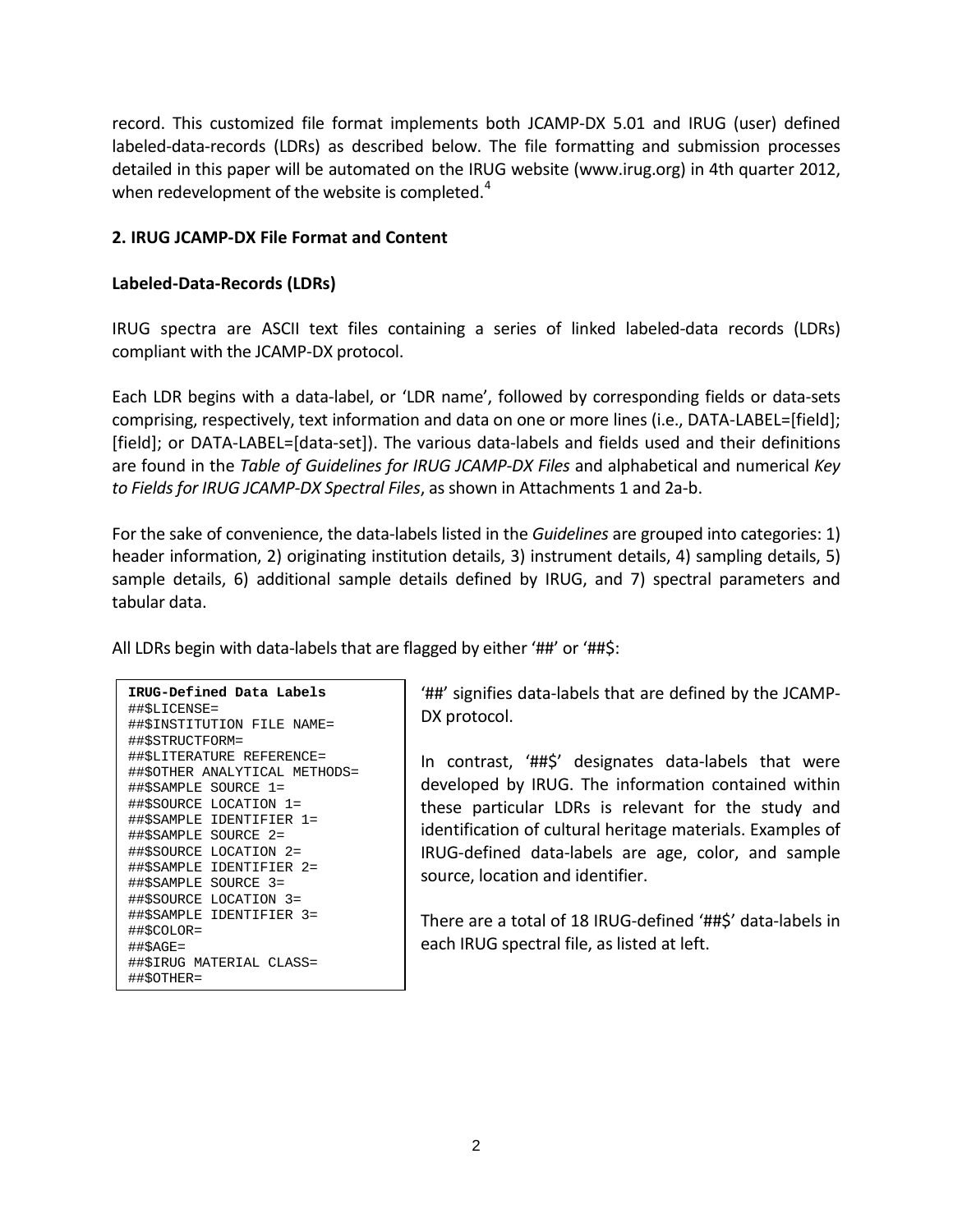The 47 remaining data-labels in a file are JCAMP-defined '##', as listed below.

| JCAMP-Defined Data Labels   |                           |                           |
|-----------------------------|---------------------------|---------------------------|
| $\#$ #TITLE=                | $\# \#$ PRESSURE=         | $\#$ #DELTAX=             |
| $\#$ #JCAMP-DX=             | ##TEMPERATURE=            | ##XUNITS=                 |
| ##DATA TYPE=                | ##CAS NAME=               | ##YUNITS=                 |
| ##APPLICATION=              | ##NAMES=                  | ##FIRSTX=                 |
| $\# \text{PORIGIN} =$       | ##MOLFORM=                | $\#$ #LASTX=              |
| $\#$ #OWNER=                | ##CAS REGISTRY NO=        | $\# \# \texttt{FIRSTY} =$ |
| $\#$ #DATE=                 | ##WISWESSER=              | $\#$ #MAXX=               |
| $\#$ #LONGDATE=             | ##BEILSTEIN LAWSON NO=    | $\#$ $\#$ MINX=           |
| $\#$ #TIME=                 | $\#$ #MP=                 | $\#$ #MAXY=               |
| ##SPECTROMETER/DATA SYSTEM= | $\#HBP =$                 | $\#$ $\#$ MINY=           |
| ##INSTRUMENT PARAMETERS=    | ##REFRACTIVE INDEX=       | $\#$ #XFACTOR=            |
| ##RESOLUTION=               | $\# \texttt{HDENSTITY} =$ | $\#$ #YFACTOR=            |
| ##DATA PROCESSING=          | $\#$ #MW $=$              | ##NPOINTS=                |
| ##SAMPLE DESCRIPTION=       | ##CONCENTRATIONS=         | ##XYDATA=                 |
| ##SAMPLING PROCEDURE=       | $\#$ #STATE=              | $\# \#$ END=              |
| ##PATHLENGTH=               | ##CROSS REFERENCE=        |                           |

## **Order of LDRs**

For an IRUG spectral file to comply with the JCAMP-DX standard, the first three LDRs must be placed in the following order: ##TITLE=, ##JCAMP-DX=, and ##DATA TYPE=. The final LDR in the file must be ##END=.

The order of the remaining LDRs is not critical since JCAMP converters supplied with instrument vendors' software may order them differently when translating a proprietary (native) spectral file into the JCAMP-DX format. However, IRUG groups the LDRs in its files in a specific order for better readability. This order is shown in Attachment 3a, *General Format for Infrared IRUG JCAMP-DX Spectral Files* and Attachment 3b, *General Format for Raman IRUG JCAMP-DX Spectral Files*.

#### **File Iterations**

The first iteration of a JCAMP-DX file is known as the *raw* spectral file as depicted in the work flow diagram below. It typically is created by a submitter using the JCAMP convertor supplied in her/his local instrument software to translate a *native* spectral file from its *proprietary* format into the JCAMP format. As a rule, some but not all of the LDRs required by the JCAMP-DX protocol are inserted into the raw file when it is translated by using a local converter. Since most of the raw files submitted to IRUG lack required LDRs, they are not considered JCAMP-DX compliant and must be edited.

To mitigate this problem, the missing LDRs and associated information are collected by IRUG and inserted into the raw file. To accomplish this, a submitter must complete the *IRUG Spectrum Submission Form* fields that are shown in Attachment 4*,* to accompany the raw file for peerreview (QC)*.* IRUG then collects the information from the form, formats and augments the submitter's raw file to produce a JCAMP-DX spectral file meeting the IRUG standard. Example spectra are found in Attachment 5, *Comparison of Raw vs. IRUG JCAMP.DX Spectral Files.*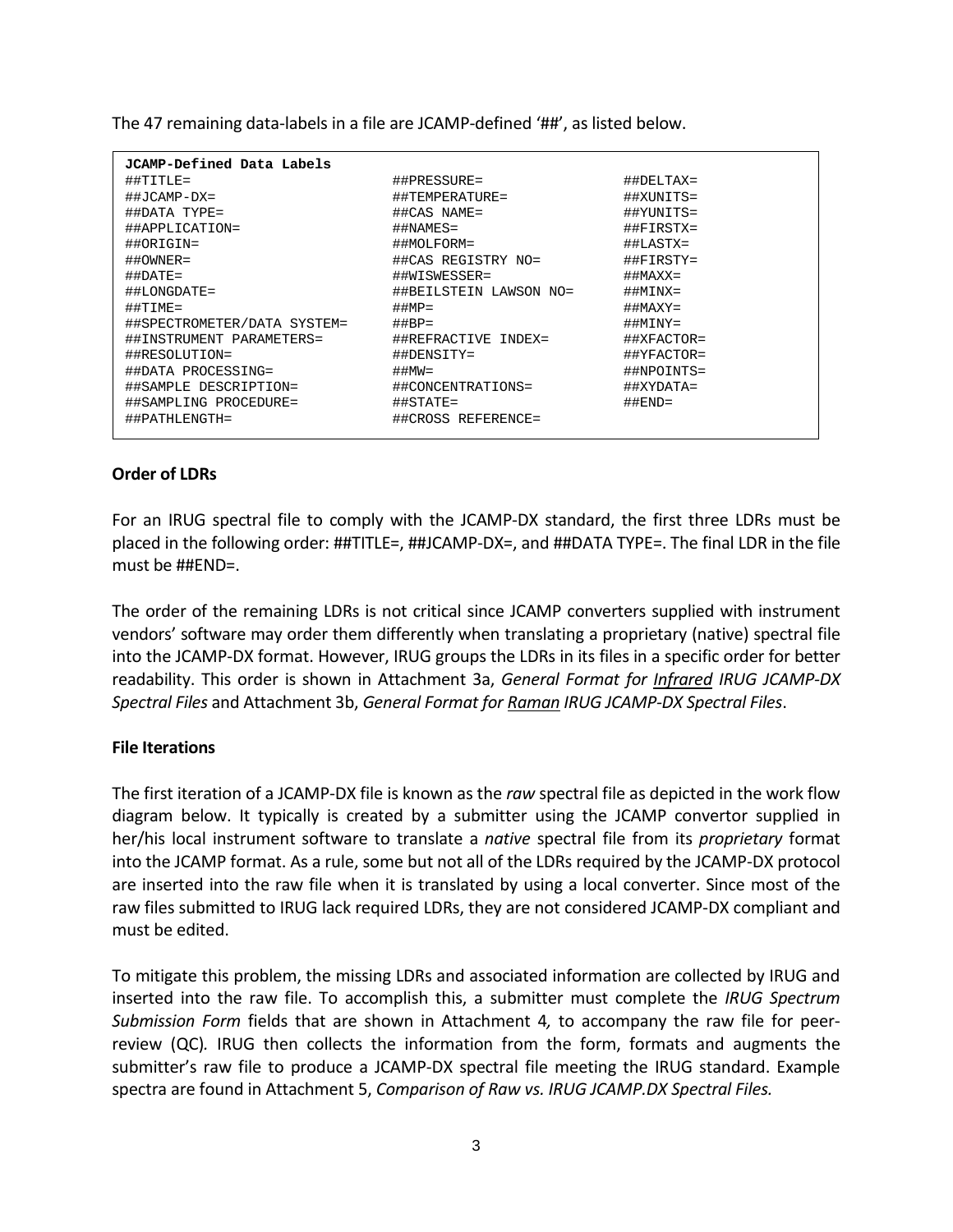

#### **Limit on Characters per Line**

All lines in an IRUG JCAMP-DX file, including the data-label, must not exceed 80 characters to prevent the truncation of lines. Although technology has improved since the line limit was established in 1985, this limit remains in the JCAMP-DX 5.01 protocol. Failure to observe it may cause data importation errors and files to not open properly. Except for the title line, where necessary entries may wrap over multiple lines.

#### **Title Line Format**

Only one 80 character line is permitted for the ##TITLE in a JCAMP-DX file and entries cannot be wrapped to the next line. In an IRUG file, 17 of the 80 characters are reserved for the data-label ##TITLE=, IRUG file name and a space. 10 or more additional characters are allotted for the originating institution acronym and mode, leaving a maximum of 53 characters to convey a sample's name(s), source, identifier, and in the case of a Raman spectrum, the laser source.

For consistency in appearance, the title line is formatted as follows: IRUG filename followed by a space, then the sample/ trade/chemical name(s) with an initial capital letter and remaining entries in lower case (except for proper names and institution acronyms). This title line format with IR and Raman examples is shown in the box below.

#### **IRUG JCAMP-DX Title Line Format**

```
##TITLE=[IRUG filename] [common name/trade name/chemical/botanical names; [sample source
1-3]; [sample location 1-3]; [sample identifier 1-3]; [laser source (if Raman)]; 
[originating institution acronym]; [mode]
Example IR Title LDR
##TITLE=IMP00414 Indigirite; Sarylakh Deposit, Yakutia, RU; BM1974521; NHM; tran
Example Raman Title LDR
##TITLE=ROD00006 PY213, Monoazo, HostGelbH5G, CI117875; Clariant; 785; HKB; scat
```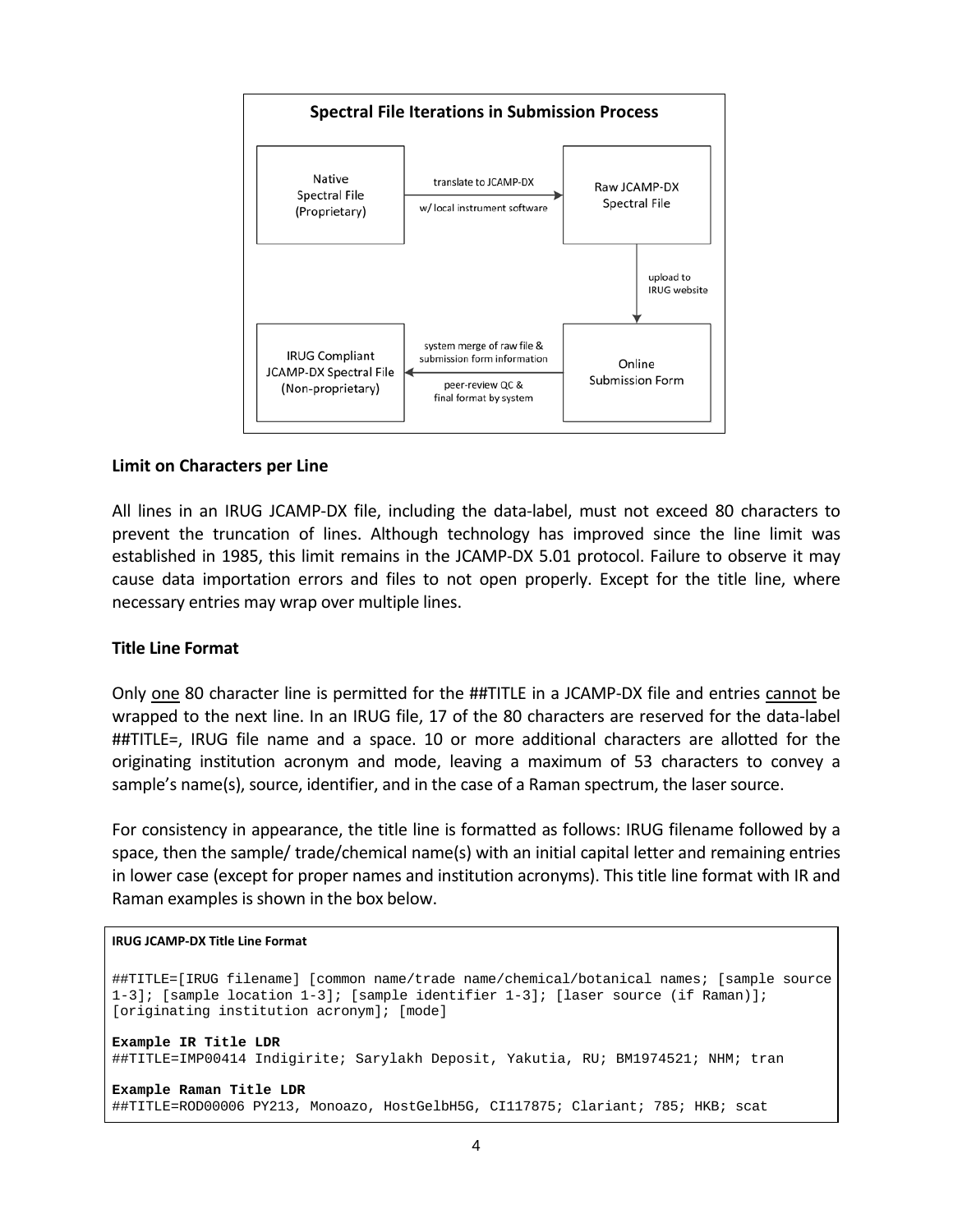All field entries in an IRUG file are separated by semi-colons with the exception of the submitter name and submitter institution name. Apart from title line, the IRUG website system's software will format all LDRs, fields and associated information and data to produce a spectrum compliant with the IRUG JCAMP-DX standard.

## **Optional LDRs**

Some LDRs are optional as data for them may not be applicable or available. For example, ##TEMPERATURE= is required only if different from room temperature. Any information supplied by the submitter (or subsequently by reviewers and senior editors) will be added to these fields where appropriate.

#### **Duplicate Information**

In some cases, fields appear in more than one LDR (information is repeated) to comply with the JCAMP-DX definitions and requirements. An example is 'mode'; it appears in the two LDRs that respectively begin with ##SAMPLE DESCRIPTION= and ##SAMPLING PROCEDURE=.

#### **Internationalization**

IRUG considers IRUG JCAMP-DX spectral files to be English language documents. As such, in accordance with IUPAC and ISO guidelines, the decimal point (that is, point on a line not a comma) is used as the decimal separator.<sup>[5](#page-7-4)</sup>

# **3. Submitting a Spectral File Using the IRUG Website Software at** *www.irug.org*

Directions for submitting a spectrum to the *IRUG Spectral Database* are found online in the *IRUG.org User Manual.*[6](#page-7-5) N.B.: To minimize compatibility issues between different instrument software, all raw JCAMP-DX files must be submitted to IRUG in the absorbance format.

The general procedure is as follows:

- Set up an account by clicking 'Register' on [www.irug.org](http://www.irug.org/) homepage and enter the requested information to create an IRUG username and password. Once an IRUG Regional Chair has enabled your account, you will be able to access the submission features of the website.
- Using the JCAMP converter (version 4.24 or 5.01) supplied with your instrument or other software, convert your proprietary IR (absorbance format) or RAMAN file into a *raw* JCAMP-DX file. After conversion, open the *raw* JCAMP-DX file with Notepad<sup>®</sup> or WordPad<sup>®</sup> to confirm general text formatting (rather than proprietary code).
- Review the *IRUG Spectrum Submission Form* (IR or Raman) and *Alphabetical and Numerical Keys* (see Attachments 3, and 2a-b). Prepare the information requested. Much of the information will not appear in your *raw* JCAMP-DX file, so try to be as complete as possible on the form.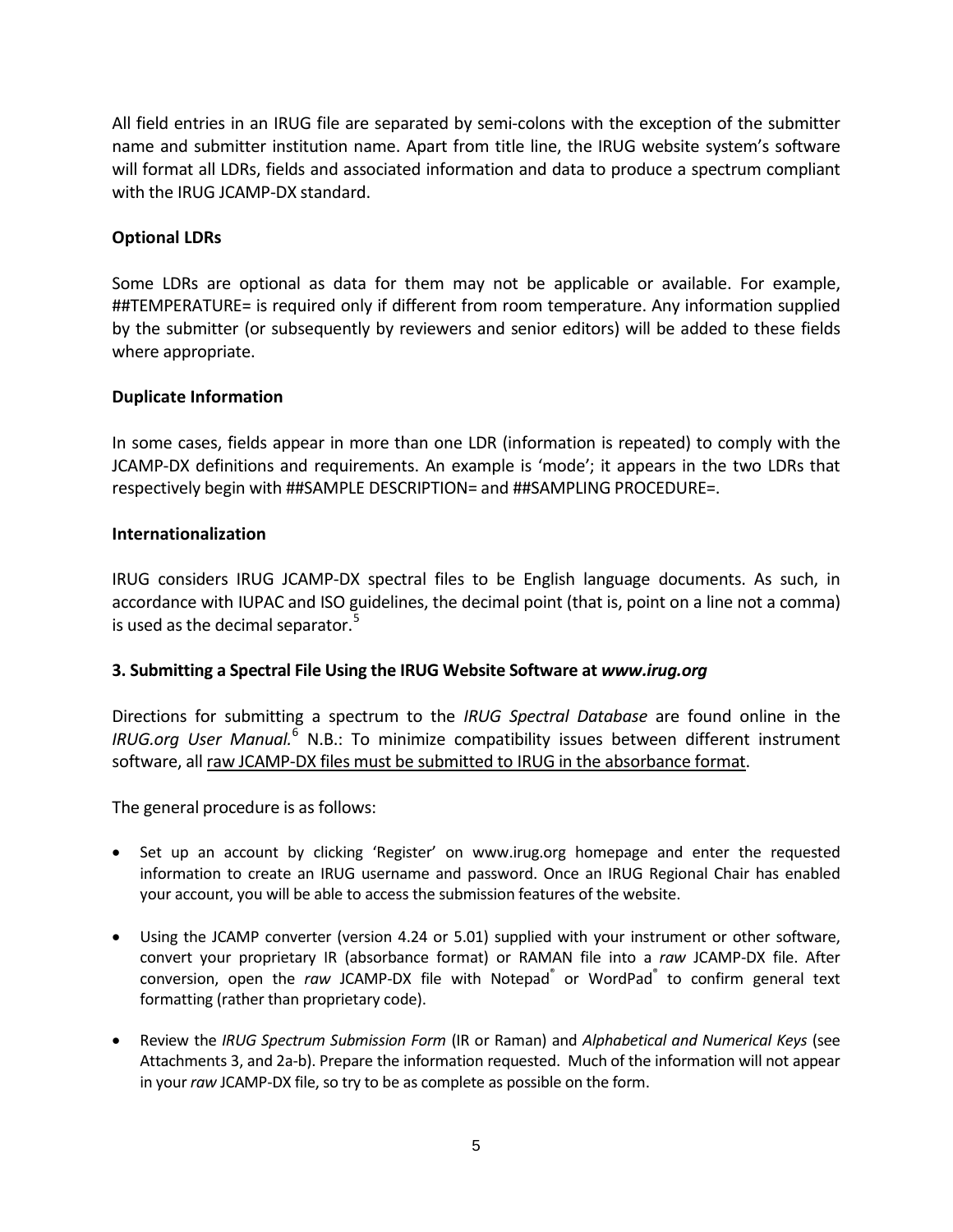- Log in to *[www.irug.org](http://www.irug.org/)* with your username and password and click *'My Account'.* This will bring you to the '*Submit Spectra'* tab under '*Spectral Database'.* Choose either *'Upload JCAMP-DX Spectral Files - Infrared'* or *'Upload JCAMP-DX Spectral Files – Raman'.*
- Select the *raw* JCAMP-DX file(s) you wish to upload use '*Browse for JCAMP-DX File(s)*'option, select file(s), click '*Open'*. The names of the selected files will appear on your workspace.
- Click *'Upload'* to begin uploading your files to the website (or *'Cancel'* to clear files). Files that have uploaded successfully will appear as thumbnail(s) on your workspace. If your files do not conform to JCAMP-DX 4.24 or 5.01, the system will return an error message.
- Once your files show as thumbnails, click *'Go to Manage & Submit Spectra To Fill Out Submission Forms'* to continue the submission process (or click *'Clear Page to Upload More Spectra'* to upload additional spectra).
- In the *'Manage & Submit Spectra'* workspace, click on *'New'* tab to locate your newly uploaded files in the *'Spectra List'*. Spectra are listed chronologically by '*Tracking ID #'s*' assigned to your spectra upon upload.
- Click the green *'Options' dropdown*; select *'Submission Form'*. Provide as much information as possible, completing all fields signified with a red asterisk as 'required'. You also can click '*Apply template data to this spectrum form?'* hyperlink to apply a template with prefilled details to the submission form.
- Once you have completed the submission form to your satisfaction, click '*Save & Submit Spectrum for Review.*' The following message will confirm submission*: 'Your spectrum has been sent for review. Thank you!'* If you wish to submit the file at a later time, click '*Save Draft & Continue.'* Also in '*Manage & Submit Spectra*' you can perform batch actions to apply templates to and submit groups of files*.*
- You can access and check the status of your files by clicking '*Manage & Submit Spectra*' under the '*Submit Spectra'* tab and selecting the *'New', 'Pending' 'Submitted, 'Returned' and 'Published'* tabs.
- *S*ubmitted files are sent electronically to two or more independent reviewers for evaluation and comment, and to senior editors for final consideration and action. At the end of the review process, the file is either accepted for inclusion in the *IRUG Spectral Database* or returned to you with reviewers' comments, perhaps with queries about the spectrum or asking for additional information. If the spectrum is returned with a request to resubmit, please try to resubmit the file. IRUG relies on your contributions for the database.

Once you have met the minimum terms for IRUG 'Contributor' status (*10 or more accepted spectra*), you are eligible to download *IRUG Spectral Database* as IR or Raman editions or updates to editions as one ZIP file and periodic updates from [www.irug.org.](http://www.irug.org/) Please note that to download the database, you must agree to the terms of the *IRUG User License Agreement*. This includes a provision that you must cite contributors and their institutions, the IRUG database and spectra when displaying or using them as references in publications and presentations. Example citation formats are given below. It is important to acknowledge colleagues for their generous contributions to the database.<sup>[7](#page-7-6)</sup>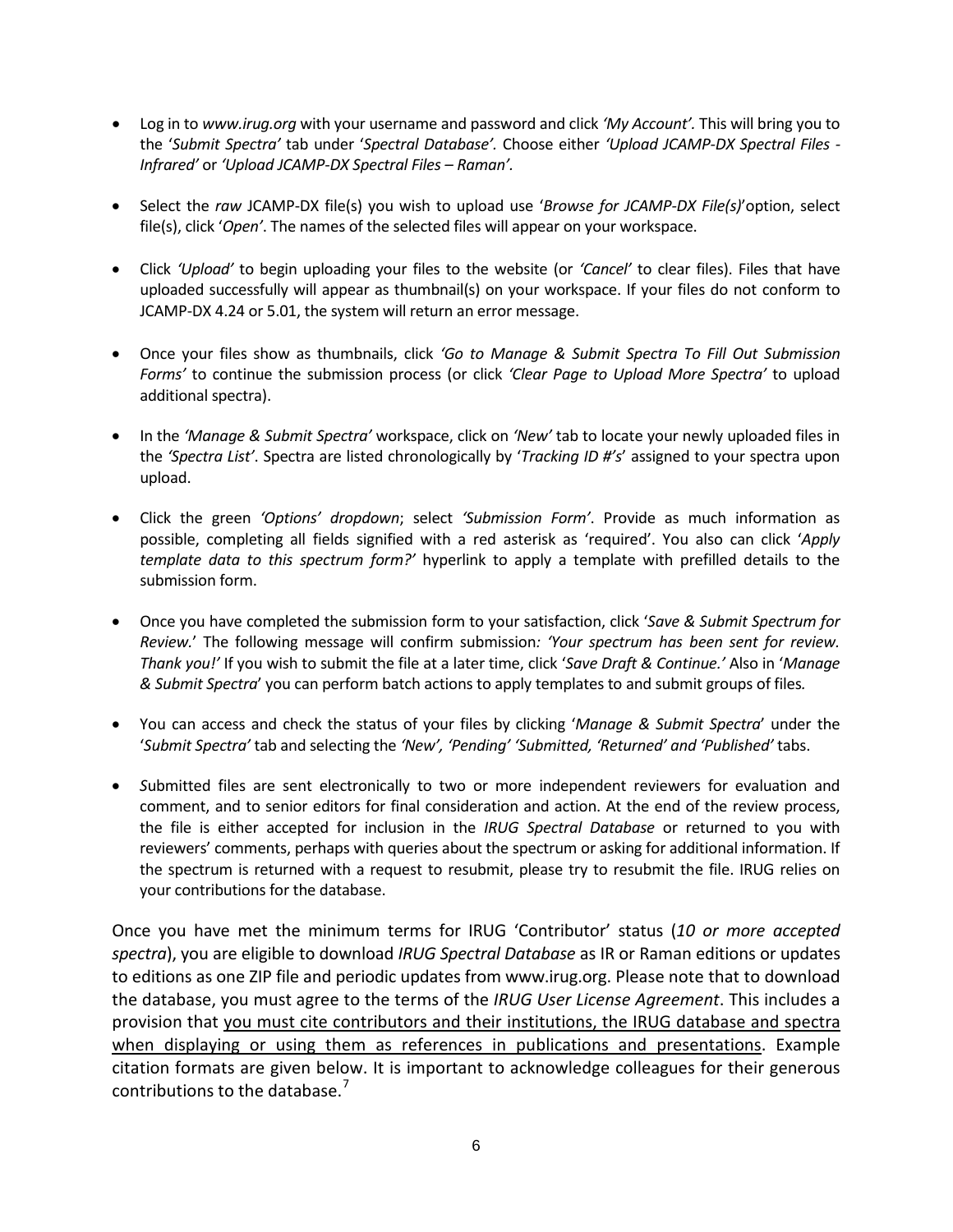| <b>Example Citations for IRUG Spectra and Database</b>                                                                                                                                                                                                                     |
|----------------------------------------------------------------------------------------------------------------------------------------------------------------------------------------------------------------------------------------------------------------------------|
| Individual Spectrum<br>Peqqie, David, and The National Gallery, London. "INR00361, Baltic Amber."<br>Infrared and Raman Users Group Spectral Database. Ed. Beth Price and Boris<br>Pretzel. 2007 ed. Vol. 1. Philadelphia: Infrared and Raman Users Group, 2009.<br>NR361. |
| Entire Database<br>Price, Beth, and Boris Pretzel, eds. Infrared and Raman Users Group Spectral<br>Database. 2007 ed. Vol. 2. Philadelphia: Infrared and Raman Users Group, 2009.                                                                                          |

Also note that by contributing spectra to IRUG you explicitly accept the terms of the *IRUG Contributor License Agreement.* This means that copyright of your spectra remains with you and your institution but that you grant IRUG a free, worldwide and perpetual right to format, compile, and distribute your spectra as part of the IRUG database to other contributors and bodies deemed appropriate by the IRUG Board of Directors.

## **4. Using IRUG JCAMP-DX Spectral Files**

The published *IRUG Spectral Database* comprises two data types—IR and Raman—each with 11 directories, one for each of the IRUG Material Classes, containing uniquely numbered JCAMP-DX files. The 11 directories/material classes are: carbohydrates and polysaccharides (CB); glasses (GL); minerals/pigments, and corrosion products (MP); mixtures (MX); natural resins (NR); oils/fats (OF); organic pigments and dyes (OD); proteinaceous materials (PR); synthetic resins (SR); unclassified materials (UC); and waxes (WX).

When you download the IRUG database please back the JCAMP-DX files up in a secure location as they can be overwritten. Please note that as distributed, the database is not a searchable library. The software for your instrument, however, can be used to create local libraries with the IRUG files for search and review. You may need to load the files by similar range values or other constraints as defined by your instrument vendor's software (NB: not as a consequence of the IRUG files) but the value of such a local searchable IRUG library cannot be overestimated. Since IRUG JCAMP-DX spectral files are plain text files you also can use Notepad<sup>®</sup> or WordPad® to open and browse through them to access the spectral and descriptive information that is incorporated.<sup>[8](#page-7-7)</sup>

#### **5. Summary**

To accommodate the inclusion of Raman spectra to the *IRUG Spectral Database*, the IRUG JCAMP-DX format used for IR spectral files has been adapted. As with the IR files, the Raman file format incorporates both JCAMP-DX 4.24/5.01 and IRUG defined labeled-data-records (LDRs) to capture the descriptive information requested for spectral submissions. Twenty-two Raman specific fields have been implemented. The use of the LDRs and fields ensures that the final assembled IRUG JCAMP-DX Raman file is a self-contained, complete data record of high quality.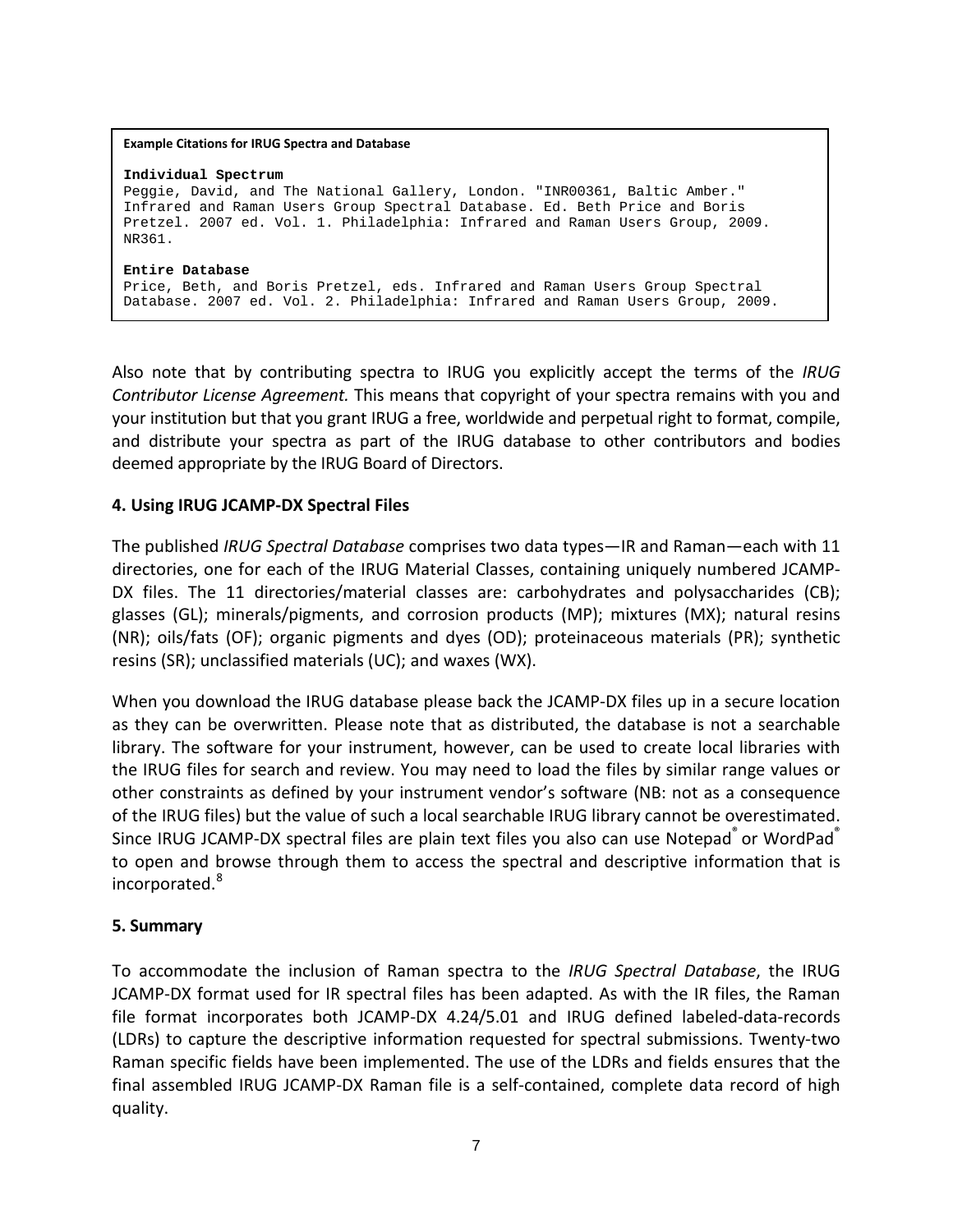The *IRUG Spectral Database* is an ongoing collaboration. IRUG released two peer-reviewed spectral database editions in 2000 and 2007, based on the described IR file format. The database now contains over 2,230 IR spectra donated by more than 100 international institutions and is a primary reference for the cultural heritage community. The addition of Raman spectra to the database is greatly expanding its scope and enhancing its utility.

The current IRUG website submission and supporting software were developed with the support of a *National Leadership Grant* from the *Institute of Museum and Library Services* (IMLS).<sup>[9](#page-7-8)</sup> Raman spectra now can be submitted on-line. IRUG Regional Chairs and the Raman Committee Chair will work with potential contributors to facilitate the submission process. The chairs can assist contributors uploading their *Raman and IR* spectra (absorbance format) with accompanying *Submission Forms* into a secure account. Submitters then can complete the submission process online, where their spectra will be peer-reviewed. The entire database of published IR and Raman JCAMP-DX spectra can be downloaded by contributors. The public can search and view the spectra, related details and associated structures via the website.

Interested participants should contact one of the chairs listed on the website: Americas: Beth Price (bprice@philamuseum.org), Asia and Australia: Marcello Picollo (m.picollo@ifac.cnr.it), Europe and Africa: Boris Pretzel (boris.pretzel@vam.ac.uk); Raman Committee Chair: Suzanne Lomax [\(s-lomax@nga.gov\)](mailto:s-lomax@nga.gov) or for website submission support Haddon Dine (haddondine@gmail.com). Go to www.irug.org for additional contact details. Feedback is welcomed.

 $\overline{a}$ 1. J. H. C., deceased May 2006, contributed substantively to the development of the IRUG IR spectral file formatting protocol.

<span id="page-7-1"></span><span id="page-7-0"></span><sup>2.</sup> For previous guidelines, Pretzel, Boris, Beth A. Price, and Janice H. Carlson. "JCAMP-DX Spectral File Format for Submissions to the Infrared & Raman Users Group (IRUG) Database: 24 August 2008 Update." *Infrared and Raman Users Group Spectral Database*. 2007 ed. Vol. 1. Philadelphia: Infrared and Raman Users Group, 2009.

<span id="page-7-2"></span><sup>3.</sup> JCAMP is the acronym for "The Joint Committee on Atomic and Molecular Physical Data-Data Exchange". For specifications, see: McDonald, Robert S., and Paul A. Wilks. "JCAMP-DX: A Standard Form for Exchange of Infrared Spectra in Computer Readable Form." *Applied Spectroscopy* 42.1 (1988): 151- 62.; Grasselli, J. G. "JCAMP-DX, a Standard Format for Exchange of Infrared Spectra in Computer Readable Form (Recommendations 1991)." *Pure and Applied Chemistry* 63.12 (1991): 1781-792.; McDonald, Robert S. "JCAMP-DX Definition of Terms." *IUPAC.org*. The Joint Committee on Atomic and Molecular Physical Data, 17 Dec. 1998. Web 20 Nov. 2009[. http://www.jcamp-dx.org/;](http://www.jcamp-dx.org/) and Lampen, P., J. Lambert, R. J. Lancashire, R. S. McDonald, P. S. McIntyre, D. N. Rutledge, T. Fröhlich, and A. N. Davies. "An Extension to the JCAMP-DX Standard File Format, JCAMP-DX V.5.01." *Pure and Applied Chemistry* 71.8 (1999): 1549-556.

<sup>4. &</sup>quot;IRUG Home." *IRUG Home*. Infrared and Raman Users Group (IRUG), Web. 15 July 2012. <http://www.irug.org/>.

<span id="page-7-4"></span><span id="page-7-3"></span><sup>5.</sup> See "Guidelines for Drafting Technical Reports and Recommendations." *IUPAC.com*. International Union of Pure and Applied Chemistry, 2007. Web. 31 Mar. 2011. <http://old.iupac.org/reports/provisional/guidelines.html>.

<span id="page-7-5"></span><sup>6.</sup> See B. Price, H. Dine, K. Sutherland, R. Vatankahah, A. Teller, L. Klein and M. Bearden. "IRUG.org Website User Manual Version 3.1." *IRUG.org*. Infrared and Raman Users Group, 26 Sep. 2013. <www.irug.org>.

<span id="page-7-6"></span><sup>7.</sup> The names of analysts and originating institutions can be accessed by opening IRUG files in a text editor, e.g. Notepad $\degree$  or WordPad $\degree$ . The general citation format for IRUG spectra is: [Analyst name (last name, first name)] and [Contributing institution name]. "[IRUG filename], [Common/trade/chemical name]." [Title of database]. Ed. [Editor(s) (first name, last name)]. [Edition]. [Volume]. [City of publication]: [Name of publisher], [Year of publication]. [Page(s)]

<span id="page-7-7"></span><sup>8.</sup> Do not resave the IRUG files from Word® as the proprietary coding will corrupt and render them useless.

<span id="page-7-8"></span><sup>9.</sup> The IMLS Advancing Digital Resources grant was awarded to the Philadelphia Museum of Art in partnership with IRUG in 2009. The IMLS mission is to inspire libraries and museums to advance innovation, lifelong learning, and cultural and civic engagement. It is the primary source of federal support for the 123,000 libraries and 17,500 museums in the United States. See [<http://www.imls.gov/>](http://www.imls.gov/).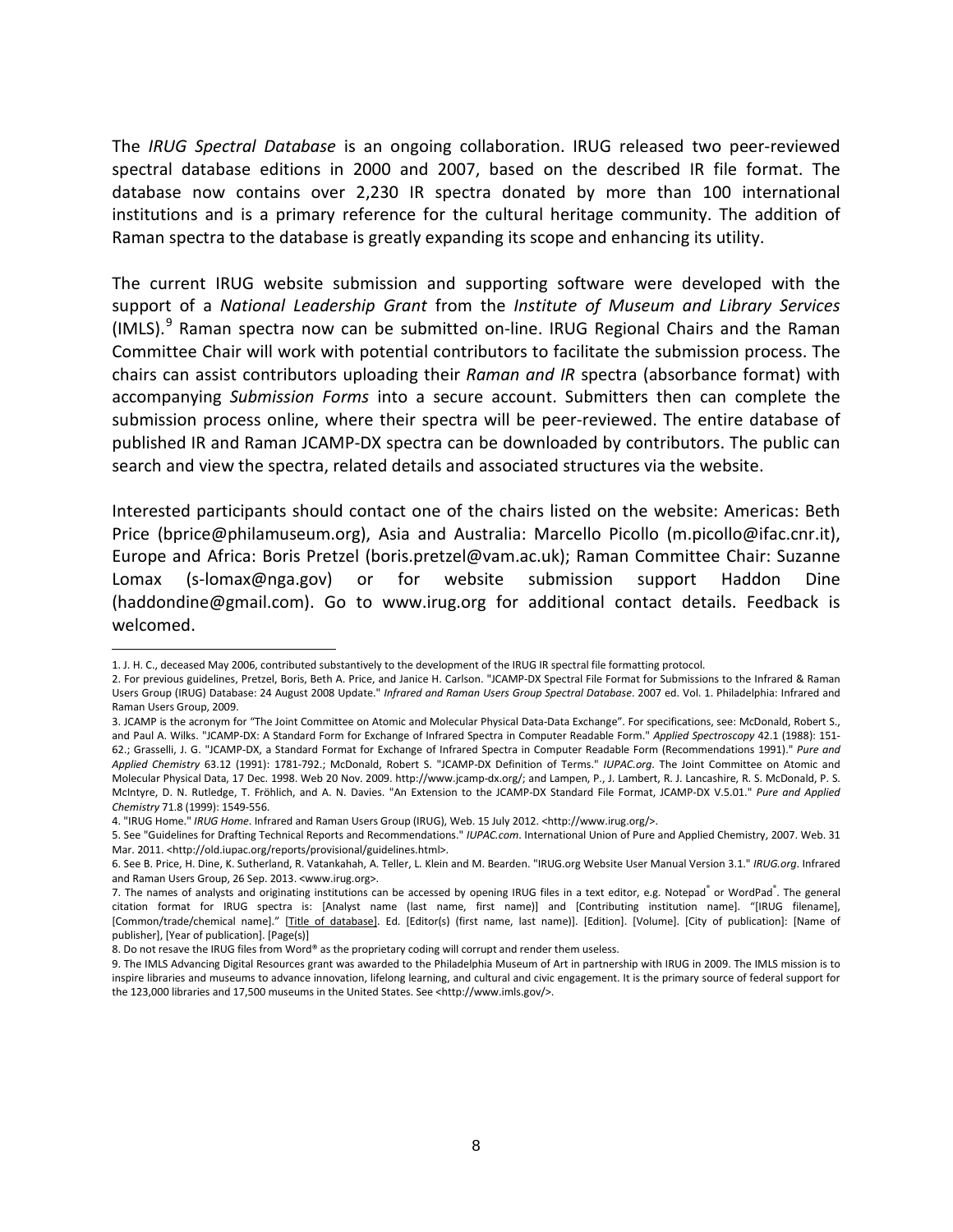## **Attachment 1 – Table of Guidelines for IRUG JCAMP-DX Spectral Files**

Numbers in brackets refer to terms (fields) defined in the **Key to Fields for IRUG JCAMP-DX Spectral Files** (Attachments 2a-b)

| <b>Data-Labels</b>                                | IR Fields Used by IRUG                                                                                                                                                                                                                                                                                                                                                                                                                                                                                             | <b>Raman Fields Used by IRUG</b>                                                                                                                                                                                                                                                                                                                                                                                                                                                                                     | <b>JCAMP-DX Definitions for Fields</b> <sup>1</sup>                                                                                                                                                                                                                                                                                                                                                                                                                                                                                                                                        |
|---------------------------------------------------|--------------------------------------------------------------------------------------------------------------------------------------------------------------------------------------------------------------------------------------------------------------------------------------------------------------------------------------------------------------------------------------------------------------------------------------------------------------------------------------------------------------------|----------------------------------------------------------------------------------------------------------------------------------------------------------------------------------------------------------------------------------------------------------------------------------------------------------------------------------------------------------------------------------------------------------------------------------------------------------------------------------------------------------------------|--------------------------------------------------------------------------------------------------------------------------------------------------------------------------------------------------------------------------------------------------------------------------------------------------------------------------------------------------------------------------------------------------------------------------------------------------------------------------------------------------------------------------------------------------------------------------------------------|
| <b>Section 1: Header Information</b>              |                                                                                                                                                                                                                                                                                                                                                                                                                                                                                                                    |                                                                                                                                                                                                                                                                                                                                                                                                                                                                                                                      |                                                                                                                                                                                                                                                                                                                                                                                                                                                                                                                                                                                            |
| ##TITLE=                                          | IRUG filename (0);<br>common name (39), trade name (40) or chemical name<br>(41);<br>sample source 1, 2 or 3 (58, 61 or 64);<br>source location 1, 2 or 3 (59, 62 or 65);<br>sample identifier 1, 2 or 3 (60, 63 or 66);<br>originating institution acronym (2);<br>mode (31)                                                                                                                                                                                                                                      | IRUG filename (0);<br>common name (39), trade name (40) or chemical name<br>(41);<br>sample source 1, 2 or 3 (58, 61 or 64);<br>sample identifier 1, 2 or 3 (60, 63 or 66);<br>originating institution acronym (2);<br>mode (31)                                                                                                                                                                                                                                                                                     | Required as first LDR of each JCAMP-DX FILE.<br>Should contain concise description of contents suitable as the title for<br>data plot                                                                                                                                                                                                                                                                                                                                                                                                                                                      |
| ##JCAMP-DX=                                       | JCAMP-DX version # and software version # (17)<br>(Note: 5.01 - to ensure year 2000 compliance;<br>JCAMP-DX version # \$\$ software version #)                                                                                                                                                                                                                                                                                                                                                                     | JCAMP-DX version # and software version # (17)<br>(Note: 5.01 - to ensure year 2000 compliance;<br>JCAMP-DX version # \$\$ software version #)                                                                                                                                                                                                                                                                                                                                                                       | Required immediately after ##TITLE= to show JCAMP-DX version<br>number. Software version used to generate JCAMP-DX file should be<br>added as a comment (\$\$) after the version number.                                                                                                                                                                                                                                                                                                                                                                                                   |
| ##DATA TYPE=                                      | <b>INFRARED SPECTRUM</b><br>data type (18)                                                                                                                                                                                                                                                                                                                                                                                                                                                                         | RAMAN SPECTRUM<br>data type (18)                                                                                                                                                                                                                                                                                                                                                                                                                                                                                     | Defines data technique for current JCAMP-DX BLOCK.                                                                                                                                                                                                                                                                                                                                                                                                                                                                                                                                         |
| ##APPLICATION=                                    | application (19)                                                                                                                                                                                                                                                                                                                                                                                                                                                                                                   | application (19)                                                                                                                                                                                                                                                                                                                                                                                                                                                                                                     | Intended for a number of ##DATATYPE= names for a particular<br>application.                                                                                                                                                                                                                                                                                                                                                                                                                                                                                                                |
| <b>Section 2: Originating Institution Details</b> |                                                                                                                                                                                                                                                                                                                                                                                                                                                                                                                    |                                                                                                                                                                                                                                                                                                                                                                                                                                                                                                                      |                                                                                                                                                                                                                                                                                                                                                                                                                                                                                                                                                                                            |
| ##ORIGIN=                                         | originating institution name (1);<br>originating institution address (3);<br>analyst(s) name(s) (4);<br>analyst telephone (5);<br>analyst fax (6);<br>analyst email (7);<br>submitter name (8),<br>submitter institution name (9);<br>submitter telephone (10);<br>submitter fax (11);<br>submitter email (12)<br>(Note: Use abbreviations (tel: ; fax: ; email: ;) and leave<br>missing data sections blank. No semicolon between<br>submitter name and submitter institution name, which<br>comprise one field.) | originating institution name (1);<br>originating institution address (3);<br>analyst(s) name(s) $(4)$ ;<br>analyst telephone (5);<br>analyst fax (6);<br>analyst email (7);<br>submitter name (8),<br>submitter institution name (9);<br>submitter telephone (10);<br>submitter fax (11);<br>submitter email (12)<br>(Note: Use abbreviations (tel: ; fax: ; email ;) and leave<br>missing data sections blank. No semicolon between<br>submitter name and submitter institution name, which<br>comprise one field.) | Organization name, address, name of individual analyst(s), telephone<br>number, FAX number, E-mail address, as appropriate.<br>This information is required; the originator of a JCAMP-DX file must see<br>that it is included. The instrument manufacturer is not responsible for<br>this information.<br>Under no circumstances should a file be retransmitted without this<br>information.<br>Note: Omission of this information is not necessarily a valid reason for<br>software to refuse to process a JCAMP-DX file.                                                                |
| ##OWNER=                                          | SPECTRUM COPYRIGHT (c) (year YYYY) BY originating<br>institution name (1)<br>DATABASE COPYRIGHT (c) (year YYYY) BY Infrared and<br>Raman Users Group (IRUG)<br>(Note: "DATABASE COPYRIGHT" begins on separate line)                                                                                                                                                                                                                                                                                                | SPECTRUM COPYRIGHT (c) (year YYYY) BY originating<br>institution name (1)<br>DATABASE COPYRIGHT (c) (year YYYY) BY Infrared and<br>Raman Users Group (IRUG)<br>(Note: "DATABASE COPYRIGHT" begins on separate line)                                                                                                                                                                                                                                                                                                  | Name of owner of proprietary data. The organization or individual<br>named under ##ORIGIN= is responsible for accuracy of this field.<br>If the data is copyrighted, this line should read "COPYRIGHT (c) (year)<br>BY (name)."<br>This information is not optional; the originator of a JCAMP-DX file<br>should always see that it is included.<br>If ##OWNER= contains "PUBLIC DOMAIN", the implication is that the<br>data may be copied without permission on the authority of whoever is<br>named under ##ORIGIN=. However, absence of ##OWNER= does not<br>imply permission to copy. |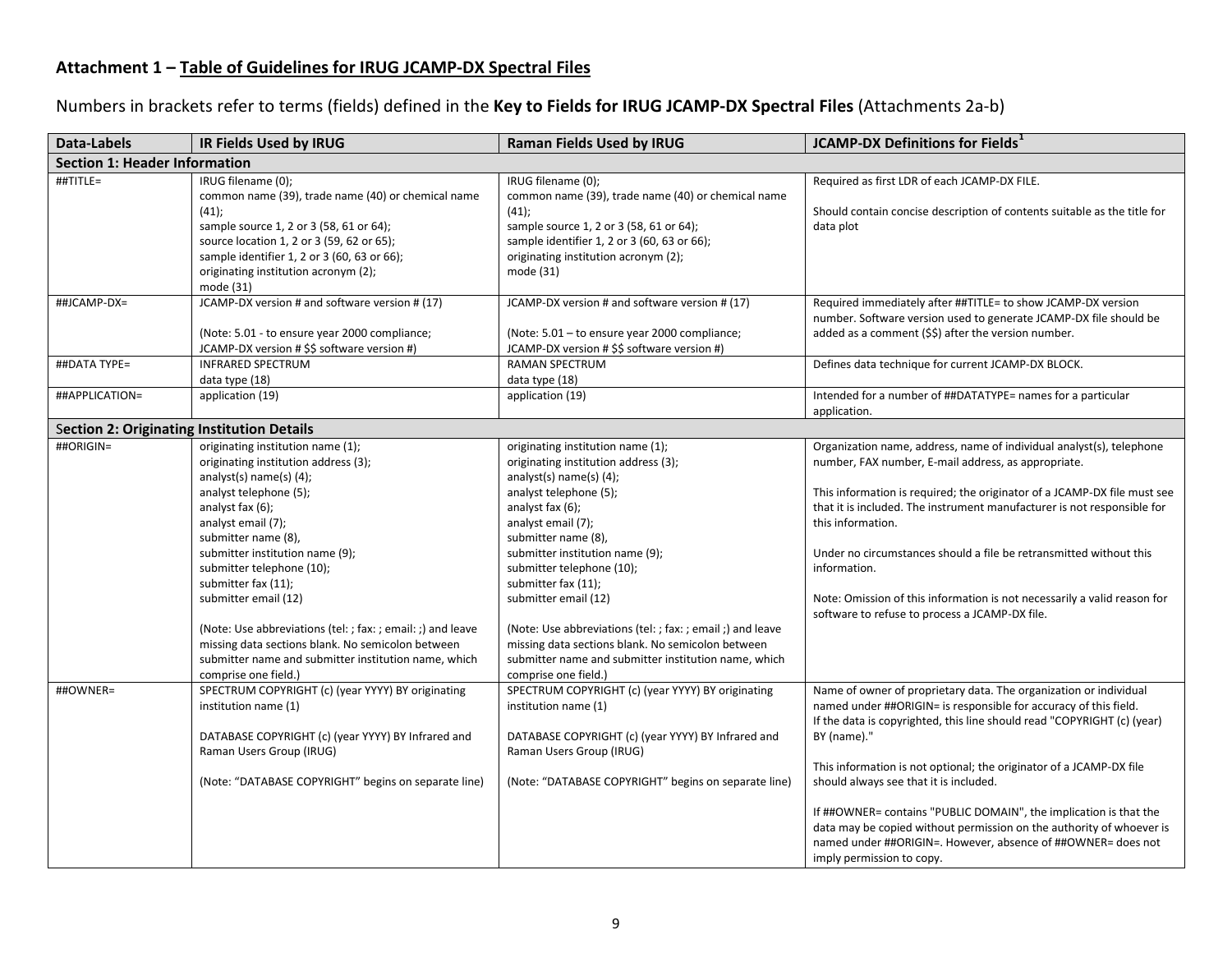| ##\$LICENSE=                         | By accepting this database user agrees to be bound by<br>the terms of the IRUG user's license. Any reference<br>written/oral made to this file must include accreditation<br>to BOTH the originating individual/institution and IRUG.<br>Contributor agrees to be bound by the terms of the IRUG<br>contributor's license. | By accepting this database user agrees to be bound by<br>the terms of the IRUG user's license. Any reference<br>written/oral made to this file must include accreditation<br>to BOTH the originating individual/institution and IRUG.<br>Contributor agrees to be bound by the terms of the IRUG<br>contributor's license. | IRUG defined data label, no pre-existing JCAMP definition.                                                                                                                                                                                                                                                                                                                                                                                                                                                                                                                                                                                         |
|--------------------------------------|----------------------------------------------------------------------------------------------------------------------------------------------------------------------------------------------------------------------------------------------------------------------------------------------------------------------------|----------------------------------------------------------------------------------------------------------------------------------------------------------------------------------------------------------------------------------------------------------------------------------------------------------------------------|----------------------------------------------------------------------------------------------------------------------------------------------------------------------------------------------------------------------------------------------------------------------------------------------------------------------------------------------------------------------------------------------------------------------------------------------------------------------------------------------------------------------------------------------------------------------------------------------------------------------------------------------------|
| ##\$INSTITUTION FILE<br>NAME=        | originating institution filename (13)                                                                                                                                                                                                                                                                                      | originating institution filename (13)                                                                                                                                                                                                                                                                                      | IRUG defined data label - no pre-existing JCAMP definition                                                                                                                                                                                                                                                                                                                                                                                                                                                                                                                                                                                         |
| ##DATE=                              | YY/MM/DD<br>date (14)                                                                                                                                                                                                                                                                                                      | YY/MM/DD<br>date (14)                                                                                                                                                                                                                                                                                                      | Date spectrum measured/acquired in the form: YY/MM/DD (note<br>order).                                                                                                                                                                                                                                                                                                                                                                                                                                                                                                                                                                             |
| ##LONGDATE                           | YYYY/MM/DD<br>longdate (15)                                                                                                                                                                                                                                                                                                | YYYY/MM/DD<br>longdate (15)                                                                                                                                                                                                                                                                                                | Date spectrum measured/acquired in the form: YYYY/MM/DD, where<br>YYYY is the year, MM is the month, DD is the day                                                                                                                                                                                                                                                                                                                                                                                                                                                                                                                                 |
| ##TIME=                              | HR:MIN:SEC<br>time $(16)$                                                                                                                                                                                                                                                                                                  | HR:MIN:SEC<br>time $(16)$                                                                                                                                                                                                                                                                                                  | Time data measured/acquired in the form: HR:MIN:SEC (24-hour clock).<br>HH:MM:SS:SSSS ±UUUU, where HH:MM are the hours and minutes in<br>local time (optional), SS:SSSS are the seconds and fractional seconds<br>(optional), UUUU is time zone difference to Universal Coordinated Time<br>(UTC) (optional)                                                                                                                                                                                                                                                                                                                                       |
| <b>Section 3: Instrument Details</b> |                                                                                                                                                                                                                                                                                                                            |                                                                                                                                                                                                                                                                                                                            |                                                                                                                                                                                                                                                                                                                                                                                                                                                                                                                                                                                                                                                    |
| ##SPECTROMETER/DATA<br>SYSTEM=       | spectrometer manufacturer and model (20);<br>instrument software version and release (21);<br>detector type (22);<br>spectrometer class (71)                                                                                                                                                                               | spectrometer manufacturer and model (20);<br>instrument software version and release (21);<br>detector type (22);<br>spectrometer class (71)                                                                                                                                                                               | Contains manufacturer's spectrometer name and model, software<br>system name and release number, as appropriate, in form used by the<br>manufacturer.                                                                                                                                                                                                                                                                                                                                                                                                                                                                                              |
| ##INSTRUMENT<br>PARAMETERS=          | apodization type (23);<br>scans $(24)$ ;<br>instrument purge (25);<br>spectral range (26)                                                                                                                                                                                                                                  | apodization type (23);<br>accumulations (74);<br>instrument purge (25);<br>spectral range (26);<br>excitation source (72);<br>power (73);<br>calibration (75);<br>data collection type (76);<br>integration time (77);<br>other detector parameters (78)                                                                   | Optional field is a list of pertinent instrument settings using standard<br>notation when available, otherwise using manufacturer's notation.<br>Only settings which are essential for applications should be included.                                                                                                                                                                                                                                                                                                                                                                                                                            |
| ##RESOLUTION=                        | resolution (27)<br>(Note: resolution of acquired spectrum, not of data in DX<br>file)                                                                                                                                                                                                                                      | resolution (27)<br>(Note: resolution of acquired spectrum, not of data in DX<br>file)                                                                                                                                                                                                                                      | Nominal resolution in units specified by ##XUNITS= as a single number<br>for spectra at constant resolution throughout, or as pairs of the form<br>:R1,X1,,Rn,Xn, where R stands for resolution at abscissa X.                                                                                                                                                                                                                                                                                                                                                                                                                                     |
| ##DATA PROCESSING=                   | CO2 correction (28);<br>baseline correction (29);<br>other data processing (30)                                                                                                                                                                                                                                            | baseline correction (29);<br>fluorescence correction (79);<br>cosmic ray removal (80);<br>detector binning (81);<br>other data processing (30)                                                                                                                                                                             | Description of background correction, smoothing, subtraction,<br>deconvolution procedures, apodization function, zero-fill, or other data<br>processing, together with reference to original spectra used for<br>subtractions.                                                                                                                                                                                                                                                                                                                                                                                                                     |
| <b>Section 4: Sampling Details</b>   |                                                                                                                                                                                                                                                                                                                            |                                                                                                                                                                                                                                                                                                                            |                                                                                                                                                                                                                                                                                                                                                                                                                                                                                                                                                                                                                                                    |
| ##SAMPLE<br>DESCRIPTION=             | mode (31);<br>accessories (32);<br>sample support (33)                                                                                                                                                                                                                                                                     | mode (31);<br>accessories (32);<br>sample support (33);<br>objective magnification (82);<br>numerical aperture (83);<br>working distance (84);<br>spot size (85);<br>confocal (86);<br>angle (87);<br>polarization (88);                                                                                                   | First entry in this field should be MODE of observation (transmission,<br>specular reflection, PAS, matrix isolation, etc., for spectra<br>Name and model of appropriate accessories, cell thickness, and<br>window material for fixed liquid cells, ATR plate material, angle and<br>cone of incidence, and effective number of reflections for ATR<br>measurements, polarization, and special modulation techniques, as<br>discussed by, Grasselli, Jeanette G., Peter R. Griffiths, and Robert W.<br>Hannah. "Criteria for Presentation of Spectra from Computerized IR<br>Instruments." Applied Spectroscopy 36 (1982): 87-91, are appropriate |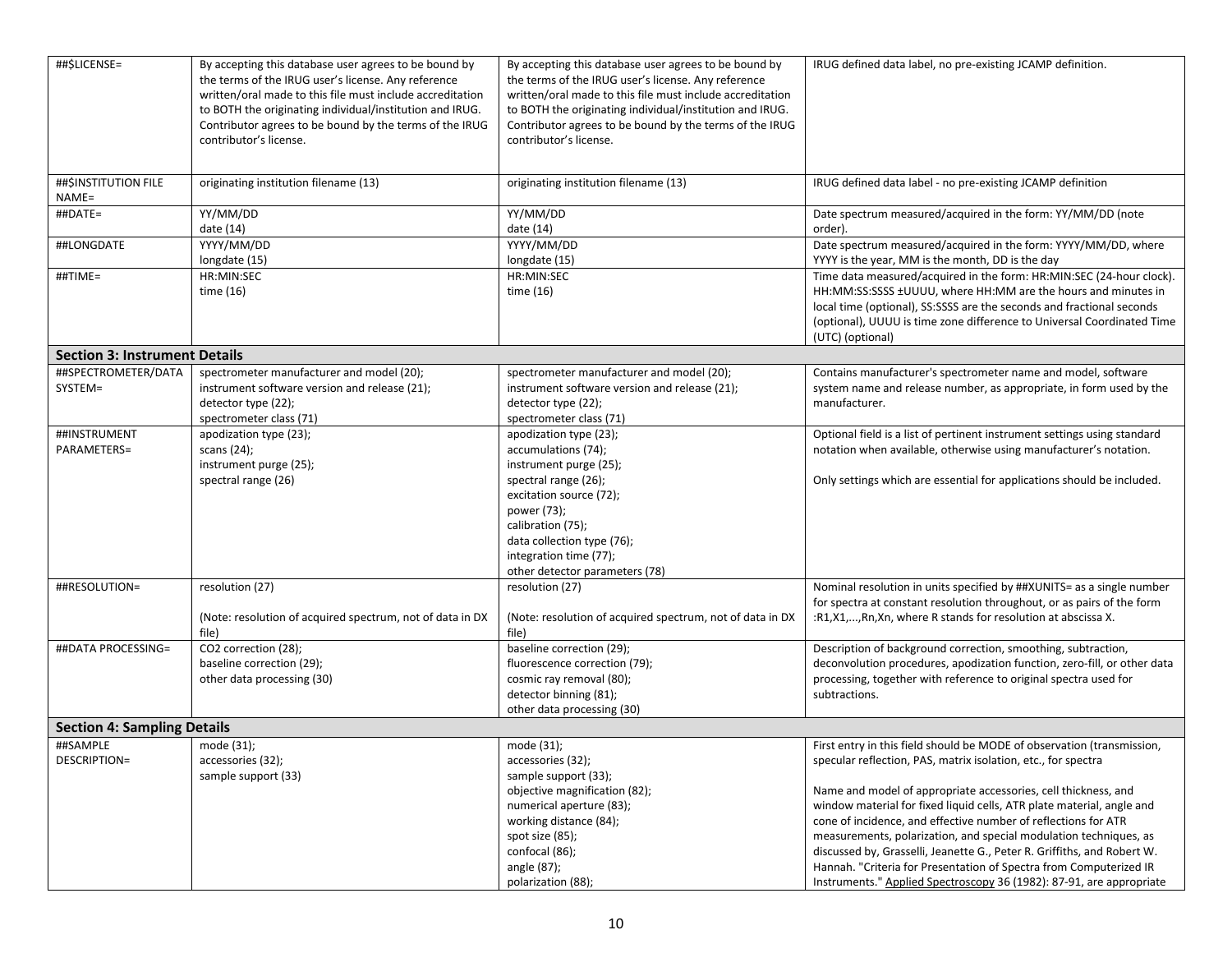|                                  |                                                      | $\overline{fil}$ ters (89);                          | for other types of measurement.                                           |
|----------------------------------|------------------------------------------------------|------------------------------------------------------|---------------------------------------------------------------------------|
|                                  |                                                      | cut-off frequency (90);                              |                                                                           |
|                                  |                                                      | grating type (91);                                   |                                                                           |
|                                  |                                                      | grating density (92);                                |                                                                           |
|                                  |                                                      |                                                      |                                                                           |
|                                  |                                                      | laser defocus (93)                                   |                                                                           |
| ##SAMPLING                       | mode (31);                                           | mode (31);                                           | First entry in this field should be MODE of observation (e.g.,            |
| PROCEDURE=                       | sample preparation (34)                              | sample preparation (34);                             | transmission, specular reflection).                                       |
|                                  |                                                      | orientation (95)                                     |                                                                           |
|                                  |                                                      |                                                      | Use enough space to describe the procedure. Give citation to a            |
|                                  |                                                      |                                                      | description of a standard procedure.                                      |
| ##PATH LENGTH=                   | pathlength (35), where applicable                    | pathlength (35), where applicable                    | Pathlength in cm.                                                         |
| ##PRESSURE=                      | pressure (36), where significantly different from    | pressure (36), where significantly different from    | Sample pressure in appropriate units, if significantly different from     |
|                                  | atmospheric                                          | atmospheric                                          | atmospheric.                                                              |
| ##TEMPERATURE=                   | temperature (37), where significantly different from | temperature (37), where significantly different from | Sample temperature in degrees C, if significantly different from room     |
|                                  | room temperature                                     | room temperature                                     | temperature.                                                              |
| <b>Section 5: Sample Details</b> |                                                      |                                                      |                                                                           |
|                                  |                                                      |                                                      |                                                                           |
| ##CAS NAME=                      | CAS name (38), where available                       | CAS name (38), where available                       | Name according to Chemical Abstracts naming conventions as                |
|                                  |                                                      |                                                      | described in Appendix IV of the 1985 CAS Index Guide. Examples can be     |
|                                  |                                                      |                                                      | found in Chemical Abstracts indices or the Merck Index. Greek Letters     |
|                                  |                                                      |                                                      | are spelled out, and standard ASCII capitals are used for small capitals. |
|                                  |                                                      |                                                      | Sub/Superscripts are indicated by prefixes / and ^, respectively.         |
|                                  |                                                      |                                                      | Example, alpha-D-glucopyranose, 1-(dihydrogen phosphate).                 |
| ##NAMES=                         | common name (39);                                    | common name (39);                                    | Common, trade/brand or other names.                                       |
|                                  | trade name (40);                                     | trade name (40);                                     |                                                                           |
|                                  | chemical name (41)                                   | chemical name (41)                                   | Multiple names placed on separate lines, i.e., each name placed on        |
|                                  |                                                      |                                                      | separate lines.                                                           |
|                                  | (Note: Each name placed on separate line)            | (Note: Each name placed on separate line)            |                                                                           |
| ##MOLFORM=                       | molecular formula (42), where available              | molecular formula (42), where available              | Molecular formula. Elemental symbols are arranged: carbon, hydrogen,      |
|                                  |                                                      |                                                      | and then remaining element symbols in alphabetic order.                   |
|                                  |                                                      |                                                      |                                                                           |
|                                  |                                                      |                                                      | The first letter of each elemental symbol is capitalized. The second      |
|                                  |                                                      |                                                      | letter, if required, is lower case. One-letter symbols must be separated  |
|                                  |                                                      |                                                      | from adjacent symbols by a blank or digit.                                |
|                                  |                                                      |                                                      |                                                                           |
|                                  |                                                      |                                                      | Sub/super scripts are terminated by the next non-digit. Slash may be      |
|                                  |                                                      |                                                      |                                                                           |
|                                  |                                                      |                                                      | omitted for subscripts.                                                   |
|                                  |                                                      |                                                      |                                                                           |
|                                  |                                                      |                                                      | For readability, each atomic symbol may be separated from its             |
|                                  |                                                      |                                                      | predecessor by a space. For substances which are represented by dot-      |
|                                  |                                                      |                                                      | disconnected formulas (hydrates, etc.), each fragment is represented in   |
|                                  |                                                      |                                                      | the above order, and the dot is represented by *.                         |
|                                  |                                                      |                                                      |                                                                           |
|                                  |                                                      |                                                      | Isotopic mass is specified by a leading superscript. D and T may be used  |
|                                  |                                                      |                                                      | for deuterium and tritium, respectively.                                  |
|                                  |                                                      |                                                      | Examples:                                                                 |
|                                  |                                                      |                                                      | C2H4O2 or C2 H4 O2 (Acetic acid)                                          |
|                                  |                                                      |                                                      | C6 H9 Cr O6 * H2 O (Chromic acetate monohydrate)                          |
|                                  |                                                      |                                                      | H2^17O (water, mass 17 oxygen)                                            |
| ##\$STRUCTFORM=                  | structural formula (43), where available             | structural formula (43), where available             | IRUG defined data label - no pre-existing JCAMP definition                |
| ##CAS REGISTRY No=               | CAS registry no (44), where available                | CAS registry no (44), where available                | CAS Registry Numbers for many compounds can be found in Chemical          |
|                                  |                                                      |                                                      | Abstracts indices, Merck Index, or CAS ON-LINE.                           |
| ##WISWESSER=                     | Wiswesser line notation (45), where available        | Wiswesser line notation (45), where available        | The Wiswesser line notation is a precise, concise means of expressing     |
|                                  |                                                      |                                                      | structural formulas as character strings.                                 |
|                                  |                                                      |                                                      |                                                                           |
|                                  |                                                      |                                                      | The basic idea is to use letter symbols to denote functional groups and   |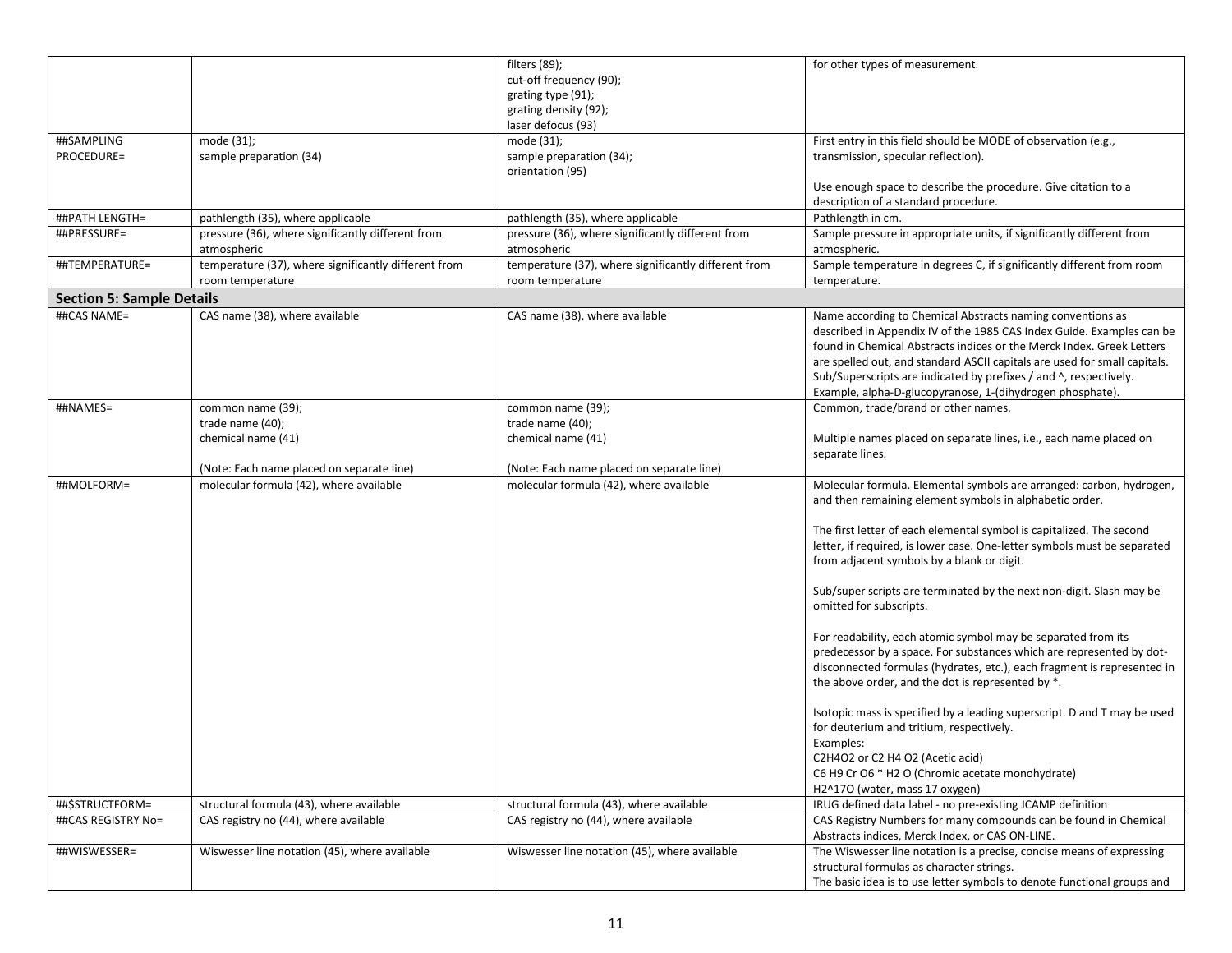|                       |                                                         |                                                         | numbers to express the lengths of chains and the sizes of rings.         |
|-----------------------|---------------------------------------------------------|---------------------------------------------------------|--------------------------------------------------------------------------|
|                       |                                                         |                                                         |                                                                          |
|                       |                                                         |                                                         | For details see: Smith, E. G. The Wiswesser-Line Formula Chemical        |
|                       |                                                         |                                                         | Notation. 2nd ed. New York: McGraw-Hill, 1968; and Smith, E. G. and      |
|                       |                                                         |                                                         | Baker. P. A. The Wiswesser Line-Formula Chemical Notation. 3rd ed.       |
|                       |                                                         |                                                         | Cherry Hill, NJ: Chemical Information Management, Inc., 1975.            |
| ##BEILSTEIN LAWSON    | Beilstein Lawson no (46), where available               | Beilstein Lawson no (46), where available               | The Beilstein Lawson Number is a structural formula clustering code      |
| $No =$                |                                                         |                                                         | based on the Beilstein System. It is used for locating information in    |
|                       |                                                         |                                                         | Beilstein databases, including the STN on-line database.                 |
|                       |                                                         |                                                         | The code contains only structural information and can be generated       |
|                       |                                                         |                                                         | locally on microcomputers from connection table data alone.              |
|                       |                                                         |                                                         |                                                                          |
|                       |                                                         |                                                         | For a simple description of the algorithm see: Lawson, Alexander J.      |
|                       |                                                         |                                                         | "Structure Graphics in Pointers to Beilstein Out." Graphics for Chemical |
|                       |                                                         |                                                         | Structures: Integration of Text and Data. Ed. Wendy Warr. ACS            |
|                       |                                                         |                                                         | Symposium Series 341, Washington, DC: American Chemical Society,         |
|                       |                                                         |                                                         | 1987. 80-87.                                                             |
| ##MP=                 | MP (47), where available                                | MP (47), where available                                | Melting point in degrees C.                                              |
| $\# \# BP =$          | BP (48), where available                                | BP (48), where available                                | Boiling point in degrees C, followed by pressure in mm Hg if other than  |
|                       |                                                         |                                                         | one atmosphere.                                                          |
| ##REFRACTIVE INDEX=   | refractive index (49), where available                  | refractive index (49), where available                  | In the form: ND = 1542^20 (index at 20 degrees C for NaD line).          |
| ##DENSITY=            | density (50), where available                           | density (50), where available                           | Density in g/cc.                                                         |
| $\#H$ MW=             | MW (51), where available                                | MW (51), where available                                | Molecular weight in grams/mol                                            |
| ##CONCENTRATIONS=     | concentrations (52), where available. Include known     | concentrations (52), where available. Include known     | List of known components, impurities and their concentrations in the     |
|                       | impurities                                              | impurities                                              | following form, where N stands for name (enclosed in angle brackets if   |
|                       |                                                         |                                                         | more than one word); C, for concentration; and U, for units of           |
|                       |                                                         |                                                         | concentration:                                                           |
|                       |                                                         |                                                         |                                                                          |
|                       |                                                         |                                                         | Example:                                                                 |
|                       |                                                         |                                                         | ##CONCENTRATIONS=(NCU)                                                   |
|                       |                                                         |                                                         | (N1, C1, U1),                                                            |
|                       |                                                         |                                                         | (N2, C2, U2), etc.                                                       |
|                       |                                                         |                                                         |                                                                          |
|                       | (Note: Each group starts a new line and may continue on | (Note: Each group starts a new line and may continue on | The group for each component is enclosed in parentheses. Each group      |
|                       | the following lines.)                                   | the following lines.)                                   | starts a new line and may continue on the following lines.               |
| ##STATE=              | state (53);                                             | state (53);                                             | Physical state: Solid, liquid, or gas                                    |
|                       | form $(54)$                                             | form (54)                                               | Form: solution, KBr pellet, powder, Nujol mull, etc.                     |
|                       |                                                         |                                                         | (Note: For IRUG, sample prep is under ##SAMPLING PROCEDURE)              |
| ##CROSS REFERENCE=    | cross reference to additional spectra (55)              | cross reference to additional spectra (55)              | Cross references refer to additional/related spectral data on the same   |
|                       |                                                         |                                                         | sample, e.g., different thickness, mulling agent, polarization,          |
|                       |                                                         |                                                         | temperature, time, or serve to link a peak table or interferogram with a |
|                       |                                                         |                                                         | spectrum                                                                 |
| ##\$LITERATURE        | literature reference (56)                               | literature reference (56)                               | IRUG defined data label - no pre-existing JCAMP definition               |
| REFERENCE=            |                                                         |                                                         |                                                                          |
|                       | (Note: Literature citing spectrum or details of the     | (Note: Literature citing spectrum or details of the     |                                                                          |
|                       | spectrum or information about the material.)            | spectrum or information about the material.)            |                                                                          |
| ##\$OTHER ANALYTICAL  | Other analytical methods (57)                           | Other analytical methods (57)                           | IRUG defined data label - no pre-existing JCAMP definition               |
| METHODS=              |                                                         |                                                         |                                                                          |
|                       | (Note: Supplemental methods used to analyze sample)     | (Note: Supplemental methods used to analyze sample)     |                                                                          |
|                       | Section 6: Additional sample details defined by IRUG    |                                                         |                                                                          |
| ##\$SAMPLE SOURCE 1   | sample source 1 (58)                                    | sample source 1 (58)                                    | IRUG defined data label - no pre-existing JCAMP definition               |
| ##\$SOURCE LOCATION 1 | source location 1 (59)                                  | source location 1 (59)                                  | IRUG defined data label - no pre-existing JCAMP definition               |
|                       |                                                         |                                                         |                                                                          |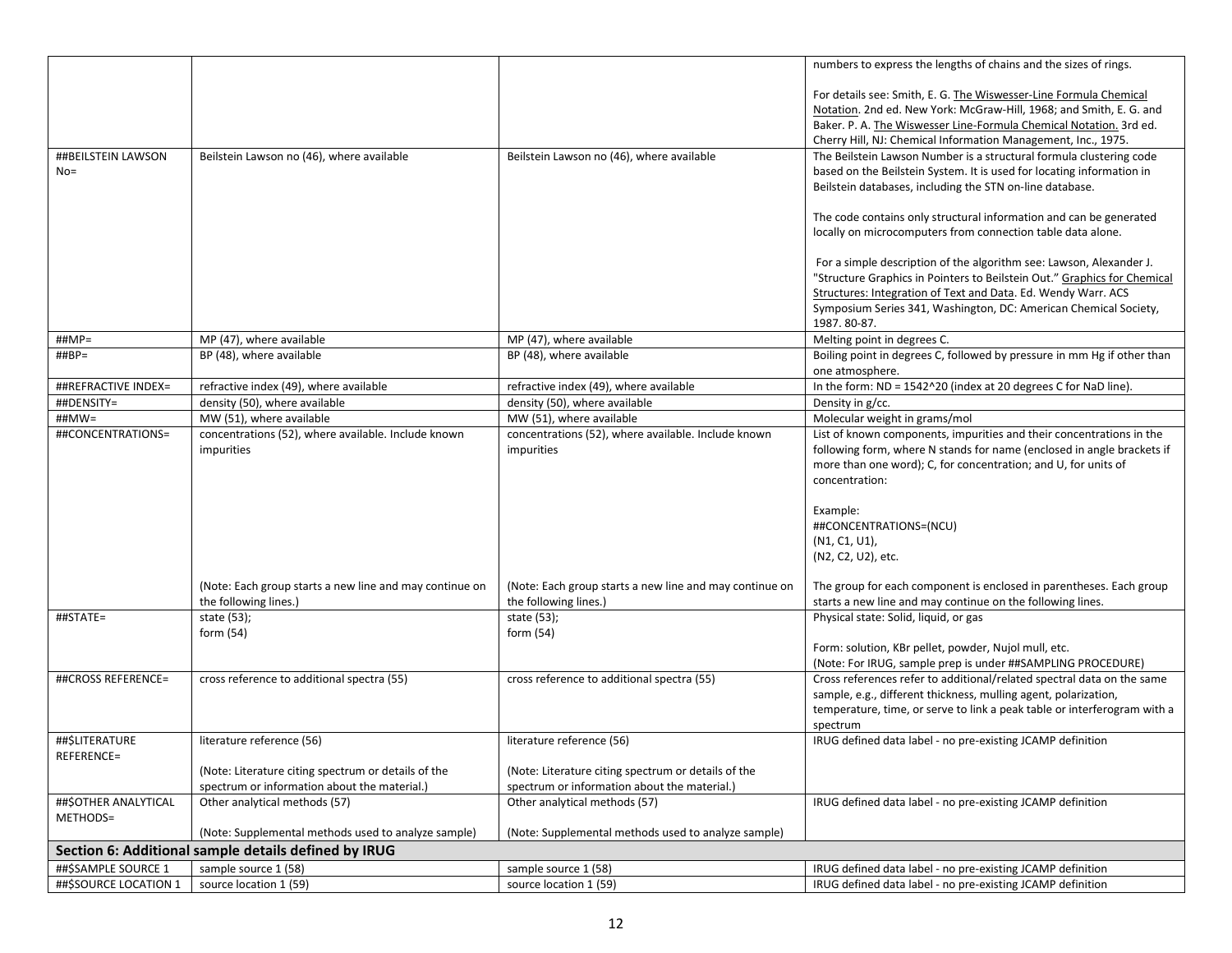| ##\$SAMPLE IDENTIFIER |                                                           |                                                           |                                                                           |
|-----------------------|-----------------------------------------------------------|-----------------------------------------------------------|---------------------------------------------------------------------------|
|                       | sample identifier 1 (60)                                  | sample identifier 1 (60)                                  | IRUG defined data label - no pre-existing JCAMP definition                |
| ##\$SAMPLE SOURCE 2   | sample source 2 (61)                                      | sample source 2 (61)                                      | IRUG defined data label - no pre-existing JCAMP definition                |
| ##\$SOURCE LOCATION 2 | source location 2 (62)                                    | source location 2 (62)                                    | IRUG defined data label - no pre-existing JCAMP definition                |
| ##\$SAMPLE IDENTIFIER | sample identifier 2 (63)                                  | sample identifier 2 (63)                                  | IRUG defined data label - no pre-existing JCAMP definition                |
|                       |                                                           |                                                           |                                                                           |
| ##\$SAMPLE SOURCE 3   | sample source 3 (64)                                      | sample source 3 (64)                                      | IRUG defined data label - no pre-existing JCAMP definition                |
| ##\$SOURCE LOCATION 3 | source location 3 (65)                                    | source location 3 (65)                                    | IRUG defined data label - no pre-existing JCAMP definition                |
| ##\$SAMPLE IDENTIFIER | sample identifier 3 (66)                                  | sample identifier 3 (66)                                  | IRUG defined data label - no pre-existing JCAMP definition                |
| 3                     |                                                           |                                                           |                                                                           |
| ##\$COLOR=            | color (67)                                                | color (67)                                                | IRUG defined data label - no pre-existing JCAMP definition                |
| ##\$AGE=              | age (68)                                                  | age (68)                                                  | IRUG defined data label - no pre-existing JCAMP definition                |
|                       |                                                           |                                                           |                                                                           |
|                       | (Note: age of sample in years or date (YYYY/MM/DD or      | (Note: age of sample in years or date (YYYY/MM/DD or      |                                                                           |
|                       | YYYY) of acquisition, manufacture or synthesis, if known) | YYYY) of acquisition, manufacture or synthesis, if known) |                                                                           |
| ##\$IRUG MATERIAL     | IRUG material class (69)                                  | IRUG material class (69)                                  | IRUG defined data label - no pre-existing JCAMP definition                |
| $CLASS =$             |                                                           |                                                           |                                                                           |
| ##\$OTHER=            | sample type (70); other (94)                              | sample type (70); other (94)                              | IRUG defined data label - no pre-existing JCAMP definition                |
|                       |                                                           |                                                           |                                                                           |
|                       | Note: Other (94) is extra IRUG field for miscellaneous    | Note: Other (94) is extra IRUG field for miscellaneous    |                                                                           |
|                       | information that does not fit into other fields           | information that does not fit into other fields           |                                                                           |
| ##=                   | Any additional information                                | Any additional information                                | Comments may be introduced by a DATA-LABEL-FLAG (##) plus a DATA-         |
|                       |                                                           |                                                           | LABEL-TERMINATOR (=), with null DATA-LABEL-NAME.                          |
|                       |                                                           |                                                           | Such ##= comments may continue for more than one line, terminating        |
|                       |                                                           |                                                           | at the next DATA-LABEL-FLAG.                                              |
|                       |                                                           |                                                           |                                                                           |
|                       |                                                           |                                                           | Sub-headings (not JCAMP-DX Labels) may be used within such                |
|                       |                                                           |                                                           | comments at the discretion of the end-user. As many such comments         |
|                       |                                                           |                                                           | as needed may be included between ##TITLE= and ##END=.                    |
|                       | <b>Section 7: Spectral Parameters and Tabular Data</b>    |                                                           |                                                                           |
| ##DELTAX=             | Automatically inserted by commercial software             | Automatically inserted by commercial software             | Gives the nominal spacing between points for informing the user.          |
|                       | converter                                                 | converter                                                 | Actual X-values should be calculated from (##LASTX= minus                 |
|                       |                                                           |                                                           | ##FIRSTX=)/(##NPOINTS= minus 1).                                          |
| ##XUNITS=             | Automatically inserted by commercial software             | Automatically inserted by commercial software             | Gives the abscissa units for the current DATA TYPE. Any standard unit is  |
|                       | converter, 1/cm preferred                                 | converter, 1/cm preferred                                 | acceptable.                                                               |
|                       |                                                           |                                                           |                                                                           |
|                       |                                                           |                                                           | For infrared spectra, the following units are appropriate: 1/CM           |
|                       |                                                           |                                                           | (representing wavenumber), MICROMETERS, NANOMETERS, SECONDS,              |
|                       |                                                           |                                                           | <b>ARBITRARY UNITS</b>                                                    |
| ##YUNITS=             | Automatically inserted by commercial software             | Automatically inserted by commercial software             | Gives the ordinate units for the current DATA TYPE. Any standard units    |
|                       | converter: absorbance / transmittance / arbitrary units   | converter: arbitrary units For Raman, this should be      | are acceptable.                                                           |
|                       | For maximum compatibility, IR spectra for submission to   | RELATIVE INTENSITY.                                       |                                                                           |
|                       | IRUG should be in ABSORBANCE.                             |                                                           | For infrared spectra, the following units are appropriate:                |
|                       |                                                           |                                                           | TRANSMITTANCE, REFLECTANCE, ABSORBANCE, KUBELKA-MONK, or                  |
|                       |                                                           |                                                           | ARBITRARY UNITS. For Raman, RELATIVE INTENSITY.                           |
| ##XFACTOR=            | Automatically inserted by commercial software             | Automatically inserted by commercial software             | ##XFACTOR= and ##YFACTOR=, respectively, are factors by which             |
|                       | converter                                                 | converter                                                 | components of tabulated abscissa and ordinate values (##XYDATA=)          |
| ##YFACTOR=            | Automatically inserted by commercial software             | Automatically inserted by commercial software             | should be multiplied to obtain actual values.                             |
|                       | converter                                                 | converter                                                 |                                                                           |
|                       |                                                           |                                                           | For ASCII representation, these factors should be chosen to convert       |
|                       |                                                           |                                                           | tabulated values to integers, clipping off all but about 1 digit of noise |
|                       |                                                           |                                                           | on the average.                                                           |
| ##FIRSTX=             | Automatically inserted by commercial software             | Automatically inserted by commercial software             | ##FIRSTX= and ##LASTX= are the first and last ACTUAL abscissa values      |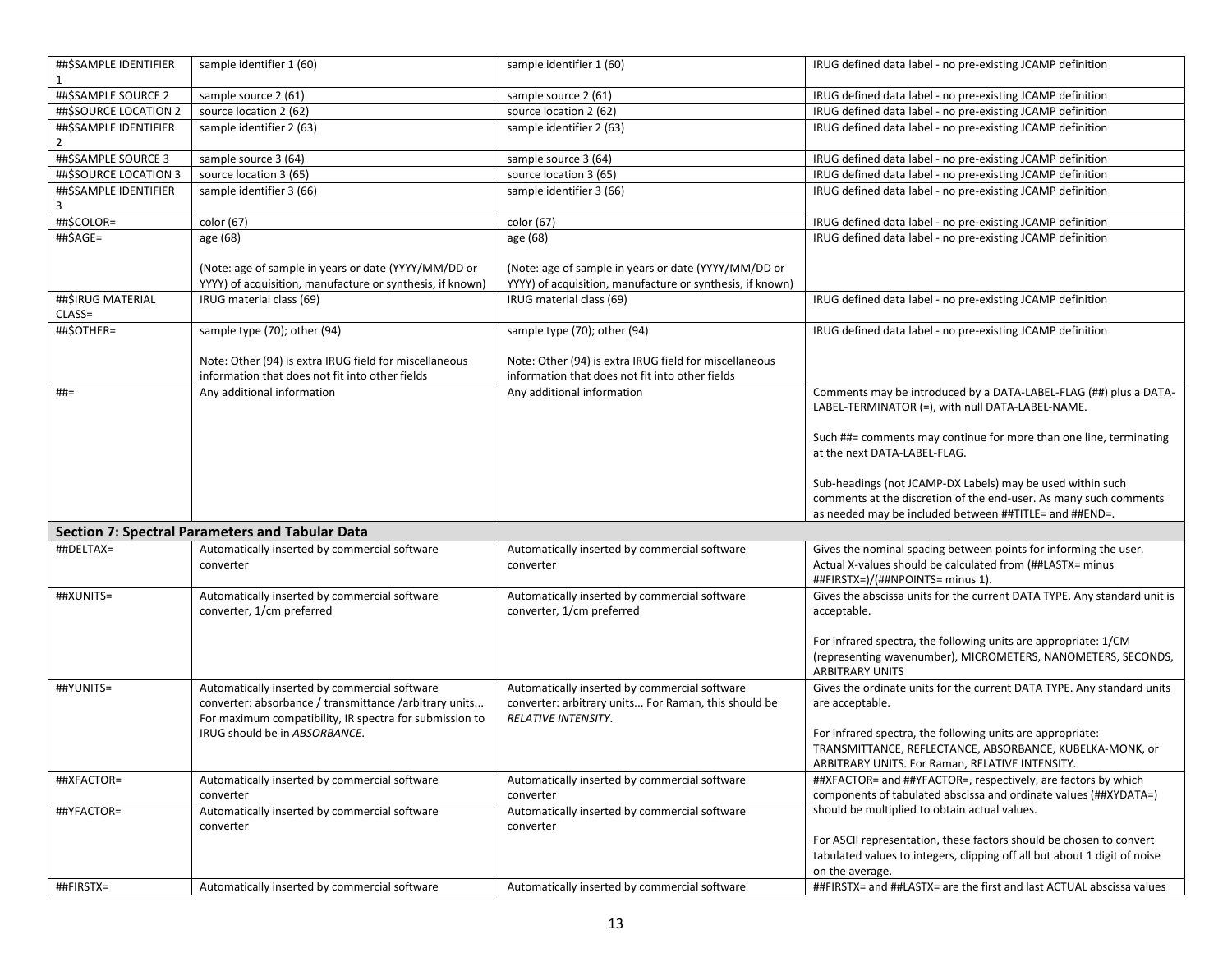<span id="page-13-0"></span>

|             | converter                                                  | converter                                                  | of ##XDATA=.                                                                                                                                                                                                                                                                                                                                                                                                                                                                                                                                                                                                                                                             |
|-------------|------------------------------------------------------------|------------------------------------------------------------|--------------------------------------------------------------------------------------------------------------------------------------------------------------------------------------------------------------------------------------------------------------------------------------------------------------------------------------------------------------------------------------------------------------------------------------------------------------------------------------------------------------------------------------------------------------------------------------------------------------------------------------------------------------------------|
| ##LASTX=    | Automatically inserted by commercial software<br>converter | Automatically inserted by commercial software<br>converter | First tabulated abscissa times ##XFACTOR= should equal ##FIRSTX=.<br>Spectral data are tabulated in order of EITHER increasing or decreasing<br>abscissa values. ##FIRSTX= specifies the abscissa corresponding to the<br>first value listed under the current DATA TYPE, not the smallest                                                                                                                                                                                                                                                                                                                                                                               |
|             |                                                            |                                                            | abscissa                                                                                                                                                                                                                                                                                                                                                                                                                                                                                                                                                                                                                                                                 |
| ##NPOINTS=  | Automatically inserted by commercial software<br>converter | Automatically inserted by commercial software<br>converter | Number of components of a data class, such as ##XYDATA=.                                                                                                                                                                                                                                                                                                                                                                                                                                                                                                                                                                                                                 |
| ##FIRSTY=   | Automatically inserted by commercial software<br>converter | Automatically inserted by commercial software<br>converter | ##FIRSTY= is the actual Y-value corresponding to ##FIRSTX=. ##FIRSTY=<br>should equal ##YFACTOR= times the first Y-value in the current<br>##DATACLASS=. NOTE: If the ordinate value corresponding to<br>##FIRSTX= is undefined, i.e., represented by "?", then ##FIRSTY= also is<br>represented by "?". This is the reason for recommending the different<br>way of checking data scaling as outlined under ##MAXX=, etc.                                                                                                                                                                                                                                               |
| $\#$ #MAXY= | Automatically inserted by commercial software<br>converter | Automatically inserted by commercial software<br>converter | These attributes of the data array were listed as OPTIONAL in V4.24. It<br>is currently recommended that ##MAXY= and ##MINY= be required for                                                                                                                                                                                                                                                                                                                                                                                                                                                                                                                             |
| #MAXX=      | Automatically inserted by commercial software<br>converter | Automatically inserted by commercial software<br>converter | ##XYDATA=. It is now recommended that the difference ##MAXY=<br>minus ##MINY= be compared to the difference between converted                                                                                                                                                                                                                                                                                                                                                                                                                                                                                                                                            |
| ##MINY=     | Automatically inserted by commercial software<br>converter | Automatically inserted by commercial software<br>converter | values to check ordinate scaling rather than comparing ##FIRSTY= to<br>the product of ##YFACTOR= and the first converted ordinate as                                                                                                                                                                                                                                                                                                                                                                                                                                                                                                                                     |
| ##MINX=     | Automatically inserted by commercial software<br>converter | Automatically inserted by commercial software<br>converter | recommended in V4.24. See NOTE under ##FIRSTY=                                                                                                                                                                                                                                                                                                                                                                                                                                                                                                                                                                                                                           |
| ##XYDATA=   | Automatically inserted by commercial software<br>converter | Automatically inserted by commercial software<br>converter | Heading for a data array which consists of a list of ordinates at equal<br>X-intervals, as specified by the parameters found in: ##XUNITS=,<br>##YUNITS=, ##XFACTOR=, ##YFACTOR=, ##FIRSTX=, ##LASTX=,<br>##MAXY=, ##MINY=, ##NPOINTS=, ##FIRSTY=.<br>The tabular form of the ##XYDATA= is a series of lines organized as<br>follows: X1 Y1 Y2 Y3 Y4 Y5  YN.<br>This form of data is represented symbolically by a VARIABLE LIST, as<br>follows: ##XYDATA= $(X++(Y.Y))$ , where $X++$ indicates that the first item<br>in a line is an X-value, ++ indicates that X is incremented for each<br>following Y-value and (YY) indicates that the initial X-value is followed |
|             | Data automatically inserted by commercial software         | Data automatically inserted by commercial software         | by a succession of Y-values                                                                                                                                                                                                                                                                                                                                                                                                                                                                                                                                                                                                                                              |
|             | converter                                                  | converter                                                  |                                                                                                                                                                                                                                                                                                                                                                                                                                                                                                                                                                                                                                                                          |
|             | Section 1: Header Information, continued                   |                                                            |                                                                                                                                                                                                                                                                                                                                                                                                                                                                                                                                                                                                                                                                          |
| ##End=      | Automatically inserted by commercial software<br>converter | Automatically inserted by commercial software<br>converter | Indicates the end of a JCAMP-DX file; file must end with<br>##END= <carriage feed="" line="" return="">.</carriage>                                                                                                                                                                                                                                                                                                                                                                                                                                                                                                                                                      |

<sup>&</sup>lt;sup>1</sup> See McDonald, Robert S. and Paul A. Wilks, Jr. "JCAMP-DX: A Standard Form for Exchange for Infrared Spectra in Computer Readable Form." Applied Spectroscopy 42 (1988): 151-162; Grasselli, Jeanette G. "JCAMP-DX, A Standard Format for Exchange of Infrared Spectra in Computer Readable Form: IUPAC Recommendations 1991." Pure & Applied Chemistry 63 (1991): 1781-1792; McDonald, Robert S. "JCAMP-DX Definition of Terms." 17 Dec. 1998. The Joint Committee on Atomic and Molecular Physical Data. 20 Nov. 2009 [<http://members.aol.com/rmcdjcamp/defines.htm>](http://members.aol.com/rmcdjcamp/defines.htm); and Lampen, Peter, et al. "An Extension to the JCAMP-DX Standard File Format, JCAMP-DX V.5.01 (IUPAC Recommendations 1999)." Pure & Applied Chemistry 71 (1999): 1549-1556.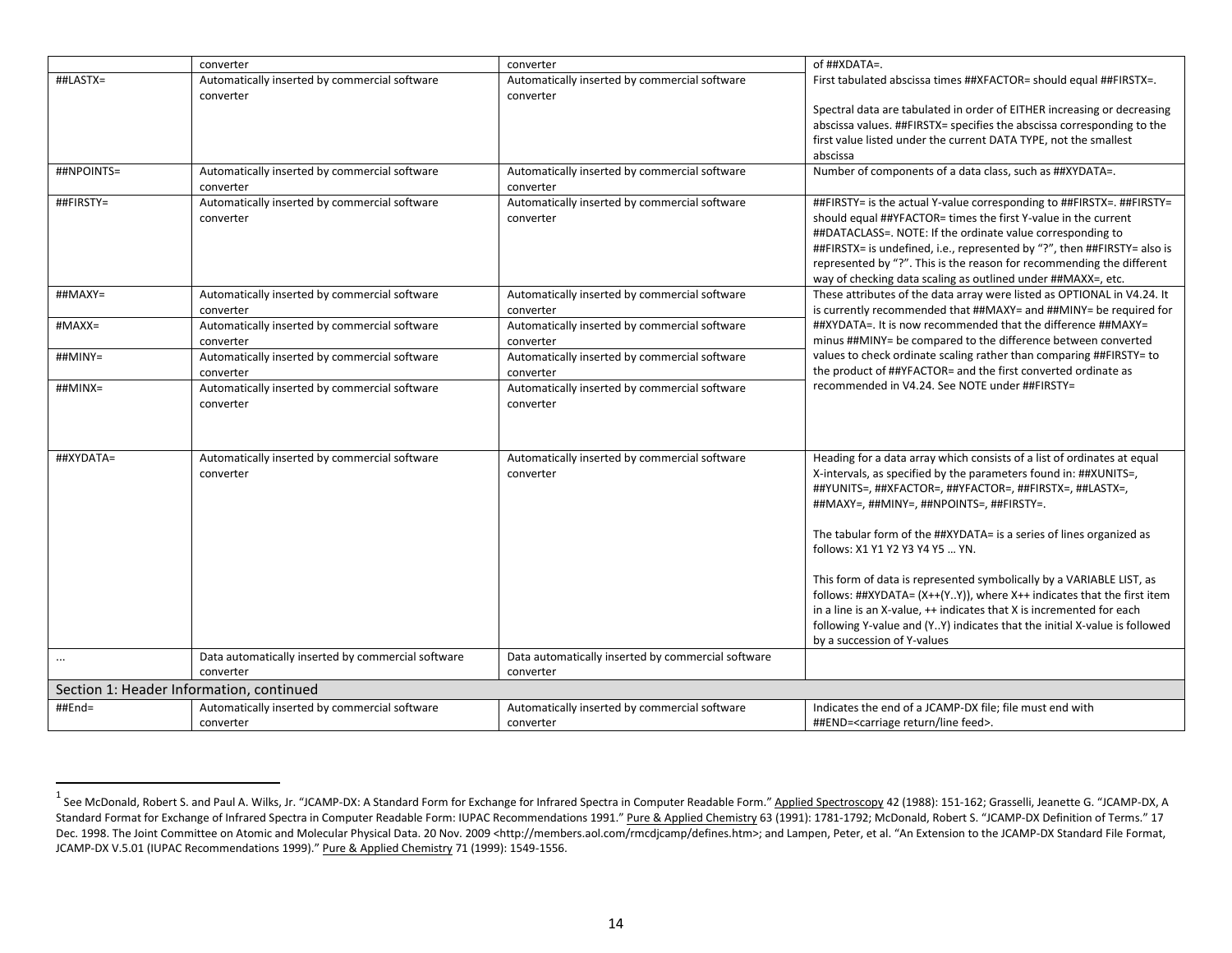## **Attachment 2a – Key to Fields in IRUG JCAMP-DX Spectral Files (Alphabetical)**

- *Accessories (32):* name and model of accessories, such as ATR (attenuated total reflectance), BC (beam condenser), DRIFT (diffuse reflectance), FO (fiber optic probe), GA (grazing angle), MICR (microscope), SR (spectral reflectance), sample spinner, or other (specify). If accessory has different detector from spectrometer, specify. (Example 1: (MICR) microscope, Thermo Continuum, MCTA; Example 2: (MICR) microscope, Bruker Optics Senterra, CCD)
- *Accumulations (74):* number of accumulations used (co-added) to produce spectrum. (Example: 10)
- *Age (68):* approximate age of material given in years; year of acquisition, purchase, manufacture, or synthesis; aging history, if known. (Example 1: 50 years; Example 2: 20 years, at least; Example 3: 1990, acquired; Example 4: 1991, synthesized, 20 years, naturally aged; Example 5: unknown)
- *Analyst email (7):* email address of analyst or laboratory or department where spectrum was generated. (Example: rnewman@mfa.org)
- *Analyst fax (6):* fax # of analyst or laboratory or department where spectrum was generated. (Example: + 1 617 369 3702)
- *Analyst telephone (5):* telephone # of analyst or laboratory or department where spectrum was generated (Example: +1 617 267 3182)
- *Analyst(s) name(s) (4):* name(s) of analyst(s) who acquired spectrum (Example: Richard Newman)
- *Angle (87):* collecting angle of scattered radiation, in degrees (Example 1: 90 degrees, Example 2: 180 degrees backscattered)
- *Apodization type (23):* mathematical technique used to reduce or remove side lobes. Apodization type includes, e.g., Boxcar, Happ-Genzel, Norton-Beer (weak, medium, strong), triangular, or none (Example: Norton-Beer weak)
- *Application (19):* name for particular data type application, if used. [IR Example1: diffuse reflectance (DRIFT); IR Example 2: photoacoustic spectroscopy (PAS); Raman Example 1: surface enhanced Raman spectroscopy (SERS); Raman Example 2: resonance Raman (RR)]
- *Baseline correction (29):* flattening of baseline, Y or N [fluorescence correction (70) is noted separately]
- *Beilstein Lawson no (46):* structural formula clustering code based on Beilstein system. (Example: 142785) For specifics see: Lawson, Alexander J. "Structure Graphics In: Pointers to Beilstein Out." Graphics for Chemical Structures: Integration with Text and Data. Washington, DC: American Chemical Society, 1987. 80-87.
- *BP (48):* boiling point in degrees C (Celsius) followed by pressure in mm Hg, if not one atmosphere. Designate as measured or literature with source, if known. Cite literature reference in the MLA (Modern Language Association) format. Go to http://easybib.com/ for open access formatting software. [Example 1: 64.7 degrees C, literature, The Merck Index 11th Ed., # 5868, Merck & Co., Inc., NJ, 1989, p. 939; Example 2: 34.8 degrees C at 60 mm Hg (measured)]
- *Calibration (75):* standards used to calibrate system (wavelength/intensity), such as white light, tungstenhalogen, atomic line, single band silicon, single band diamond, multiband Neon, shott glass, other (specify), or none. (Example: shott glass and Ne lamp anchored to 4-acetamidophenol)
- *CAS name (38):* Chemical Abstracts Service name. Name based on naming convention as described in Appendix IV of the 1985 CAS Index Guide. Greek Letters are spelled out, standard ASCII capitals are used for small capitals, superscripts are indicated by prefixes / and ^. Examples can be found in Chemical Abstracts indices or Merck Index. (Example CAS name for Toluidine Red: PR3: 1-[4-methyl-2-nitrophenylazo]-2-naphthol)
- *CAS registry no (44):* Chemical Abstracts Service Registry number. Unique accession number assigned by the Chemical Abstracts Service division of the American Chemical Society. CAS Registry numbers are assigned to every uniquely identifiable substance, sequential and have no chemical significance. CAS Registry Numbers for many compounds can be found in Chemical Abstracts indices, Merck Index, or CAS On-Line. (Ex.: 1344-48-5)
- *Chemical name(s) (41):* chemical/scientific name(s) for sample material. May include biological classification(s), such as genus and species. (Example 1: Mercuric sulfide; Example 2, multiple chemical names: methyl palmitate, palmitic acid methyl ester, hexadecanoic methyl ester)
- *CO2 correction (28):* removal of spectral bands attributed to CO2, Y or N. (Example: N)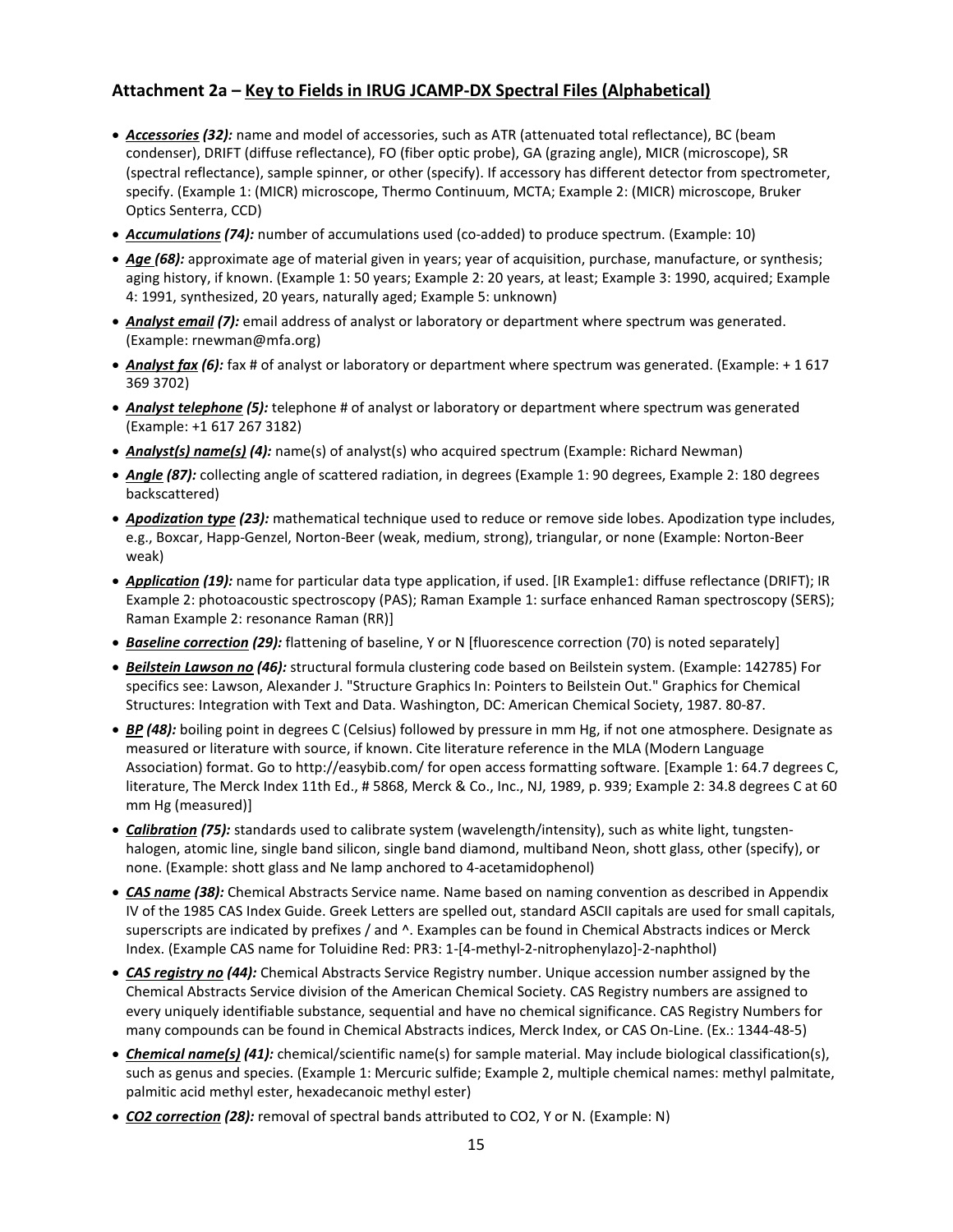- *Color (67):* color of sample analyzed. (Example1: red; Example 2: blue, medium, opaque)
- *Common name(s) (39):* common/generic name(s) for sample material. (Example 1: vermilion; Example 2: cinnabar) In IRUG JCAMP-DX files, multiple names are entered on separate lines.
- *Concentrations (52):* list of names of known components and impurities, their concentrations, and units in the following format: name of each component, concentration and units. [Example: (N1, C1, U1), (N2, C2, U2), where N=name, C=concentration and U=units of concentration].
- *Confocal (86):* use of confocal optical arrangement. In format: Y or N. (Example: N)
- *Cosmic ray removal (80):* filtering of spectral artifacts (spikes/peaks) in Raman spectrum produced by cosmic rays rather than Raman emissions. In format: Y or N. (Example: N)
- *Cross reference to additional spectra (55):* cross reference to related spectra/data on same sample. Spectra acquired under different conditions, e.g., data type (Raman vs. IR), excitation source (1064 nm vs. 785 nm), accessory (diffuse reflectance vs. grazing angle), polarization (none vs. 45 degrees CCW), sample temperature (room vs. 50 degrees C). In each case, corresponding IRUG spectral filenames should be entered.
- *Cut-off frequency (90):* low frequency cut-off in cm-1 (1/cm) (Example: 70 cm-1)
- *Data collection type (76):* Raman acquisition mode, static or scanned (Example: scanned)
- *Data type (18):* data type as INFRARED SPECTRUM or RAMAN SPECTRUM.
- *Date (14):* date spectrum was measured/acquired in format: YY/MM/DD, where YY is year, MM is month, DD is day. (Example: 07/10/02)
- *Density (50):* mass per unit volume expressed as grams per cubic centimeter (g/cc) at 20 degrees C (Celsius) (Example: 8.1 g/cc).
- *Detector binning (81):* reduction of CCD associated noise by pixel addition or grouping. In format: Y or N. (Example: N)
- *Detector type (22):* type of detector. [Examples: DTGS (deuterated tri-glycine sulfate), MCTA or B (mercury cadmium telluride), CCD (charge coupled device), CID (charge injection device), PDA (photo diode array), PMT (photomultiplier tube), Ge (germanium), InGaAs (indium gallium arsenide) or other (specify)]
- *Excitation source (72):* excitation source (laser line) wavelength in nanometers (nm). (Example: 785 nm)
- *Filters (89):* optical filters used to prevent stray light from reaching spectrometer/detector, such as edge (long or short pass), notch, or laser line. (Example 1: holographic notch; Example 2: dielectric edge)
- *Fluorescence correction (79):* mathematical correction, such as subtracted shifted fluorescence removal, fluorescence subtraction, concave rubber band, or other, for broad fluorescence emission caused by Raman scattering close to an electronic transition. In format: Y or N. (Example: Y)
- *Form (54):* form of sample analyzed, such as chunk, emulsion, flake, fiber, paste, powder, sheet, etc. (Example: powder)
- *Grating density (92):* line density of grating in dispersive Raman instrument. In format: lines per mm (lines/mm). Typical values from 300 lines/mm (low resolution) to 1800 lines/mm (high resolution). (Example: 1200 lines/mm)
- *Grating type (91):* type of grating: reflection, such as holographically recorded diffraction grating (HRDG), classically ruled mechanical grating (CRMG); or transmission, such as holographic or interference photosensitive film. (Example 1: reflection, ruled; Example 2: reflection, holographic)
- *Instrument purge (25):* dry air/gas instrument purge used to minimize effects of CO2, water vapor in spectrum. In format: Y or N, name of purge gas (Example: Y, dry air)
- *Instrument software, version and release (21):* instrument software and software version/release in format used by manufacturer (Example for IR: Thermo Nicolet, 6.0 a; Example for Raman: Bruker Opus 6.5)
- *Integration time (77):* integration (dwell) time in seconds (sec) (Example: 50 sec)
- *IRUG filename (0):* unique 8 character IRUG filename, beginning with "I" for infrared or "R" for Raman, followed by 2 letter acronym for IRUG material class and five digit # inserted by IRUG during publication of file. (IR Example for IRUG DB natural resin spectrum #603: INR00603.dx; Raman Example for IRUG DB mineral pigment #31: RMP00031)
- *IRUG material class (69):* general category used by IRUG to classify (type) a spectrum. There are 11 Material Classes: carbohydrates (CB); glasses (GL); minerals, pigments, and corrosion products (MP); mixtures (MX);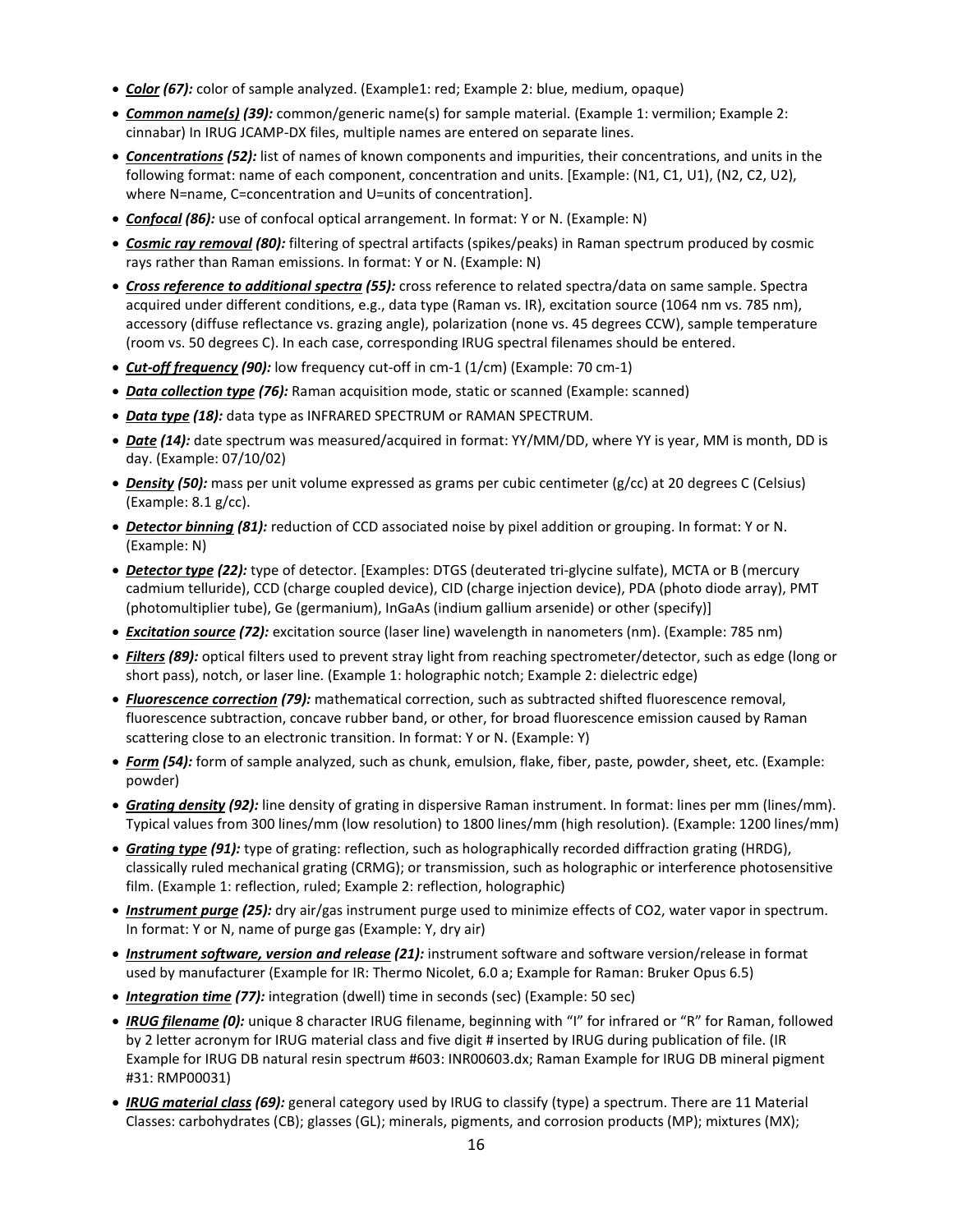natural resins (NR); oils and fats (OF); organic pigments and dyes (OD); proteins (PR); synthetic resins (SR); unclassified materials (UC); and waxes (WX). (Example: ##\$IRUG MATERIALS CLASS=MP)

- *JCAMP-DX version # and software version # (17):* JCAMP-DX version number and software version number used by the submitter to create JCAMP-DX file (Example: JCAMP-DX 5.01 \$\$ Nicolet v. 5.21)
- *Laser defocus (93):* defocusing of laser. In format: Y or N (FT Raman only)
- *Literature reference (56):* reference to literature citing spectrum or spectrum details or information about sample material. To be cited in the MLA (Modern Language Association) format. Go to<http://easybib.com/> for open access formatting software. (Example 1: Frost, R. J., Wayde N. Martens, and Theo, J. Kloprogge. "Raman Spectroscopic Study of Cinnabar (HgS), Realgar (As4S4), and Orpiment (As2S3) at 298 and 77K." Neues Jahrbuch Fuer Mineralogie, Monatshefte 10 (2002): 469-80.)
- *Longdate (15):* date spectrum measured/acquired in format: YYYY/MM/DD, where YYYY is year, MM is month, DD is day. (Example: 2007/10/02)
- *Mode (31):* data collection mode: tran (transmission) or refl (reflectance) for IR, scat (scatter) for Raman.
- *Molecular formula (42):* molecular formula for a sample substance consistent with the relative molecular mass. Element arrangement: C, H, then remaining elements in alphabetical order with spaces after each single element and \* for dots. First letter of each symbol is capitalized; second letter is lower case. Sub and superscripts terminated by the next non-digit. For dot-disconnected formulas (hydrates, etc.), fragments are represented in above order with dot represented by \*. Isotopic mass specified by a leading superscript. D and T may be used for deuterium and tritium, respectively. (Example 1, calcium carbonate: C Ca O3; Example 2, gypsum: Ca O4 S \* H4 O2; Example 3, acetic acid: C2H4O2 or C2 H4 O2; Example 4, chromic acetate monohydrate: C6 H9 Cr O6 \* H2 O; Example 5, water, mass 17 oxygen: H2^17O)
- *MP (47)***:** melting point in degrees C (Celsius) designated as measured or literature; assumed to be at standard pressure unless otherwise indicated. Cite literature reference in the MLA (Modern Language Association) format. Go to http://easybib.com/ for open access formatting software. (Example: 210 degrees C, measured)
- *MW (51):* molecular weight (unitless relative molecular mass). (Example: 232.655)
- *Numerical aperture (83):* numerical aperture of collecting lens (Example: 0.75)
- *Objective magnification (82):* collecting lens magnification (Example: 50x)
- *Orientation (95):* orientation of sample (a, b, c, alpha, beta, gamma)
- *Originating institution acronym (2):* acronym for institution where spectrum was generated. (Example: MFAB)
- *Originating institution address (3):* full address for institution where spectrum was generated. (Example: 465 Huntington Avenue, Boston, MA, 02115, US)
- *Originating institution filename (13):* spectrum filename as assigned by originating institution. (Ex: redlead1.dx)
- *Originating institution name (1):* full name of institution where spectrum was generated. (Example: Museum of Fine Arts Boston)
- *Other (94):* extra IRUG field for miscellaneous information or future use. (Example: Translated from Renishaw WiRE 2.0 format to raw JCAMP-DX with Thermo Nicolet Omnic 6.0)
- *Other analytical methods (57):* supplemental methods used to analyze sample, such as: AA (atomic absorption), AES (Auger electron spectroscopy), EDS (energy dispersive spectroscopy), EPMA (electron probe microanalysis), FLM (fluorescence light microscopy), Fourier transform Infrared Spectroscopy (FTIR), FT-Raman (Fourier transform Raman spectroscopy), GC (gas chromatography), GC-IR (gas chromatography –infrared spectroscopy), GC-MS (gas chromatography mass spectrometry), ICP (inductively coupled plasma analysis) , ICP-MS (Inductively coupled plasma mass spectrometry), LC-MS (liquid chromatography mass spectrometry), PAGE, PLM (polarized light microscopy), Py-GCMS (pyrolysis gas chromatography mass spectrometry), Raman (Raman spectroscopy/micro spectroscopy), RP-HPLC (reverse phase high performance liquid chromatography), SEM (scanning electron microscopy), SERS (surface enhanced Raman spectroscopy), SIMS (secondary ion mass spectrometry), TLC (thin layer chromatography), VLM (visible light microscopy), XANES (X-ray absorption near edge structure analysis), XRD (x-ray diffraction), XRF (x-ray fluorescence), or other (specify). (Example: SEM-EDS)
- *Other data processing (30):* data manipulation such as spectral subtraction, smoothing, deconvolution, transformations, and others (not baseline, CO2, fluorescence, and cosmic ray removal). (Example 1: Kramers-Kronig transformation; Example 2: none)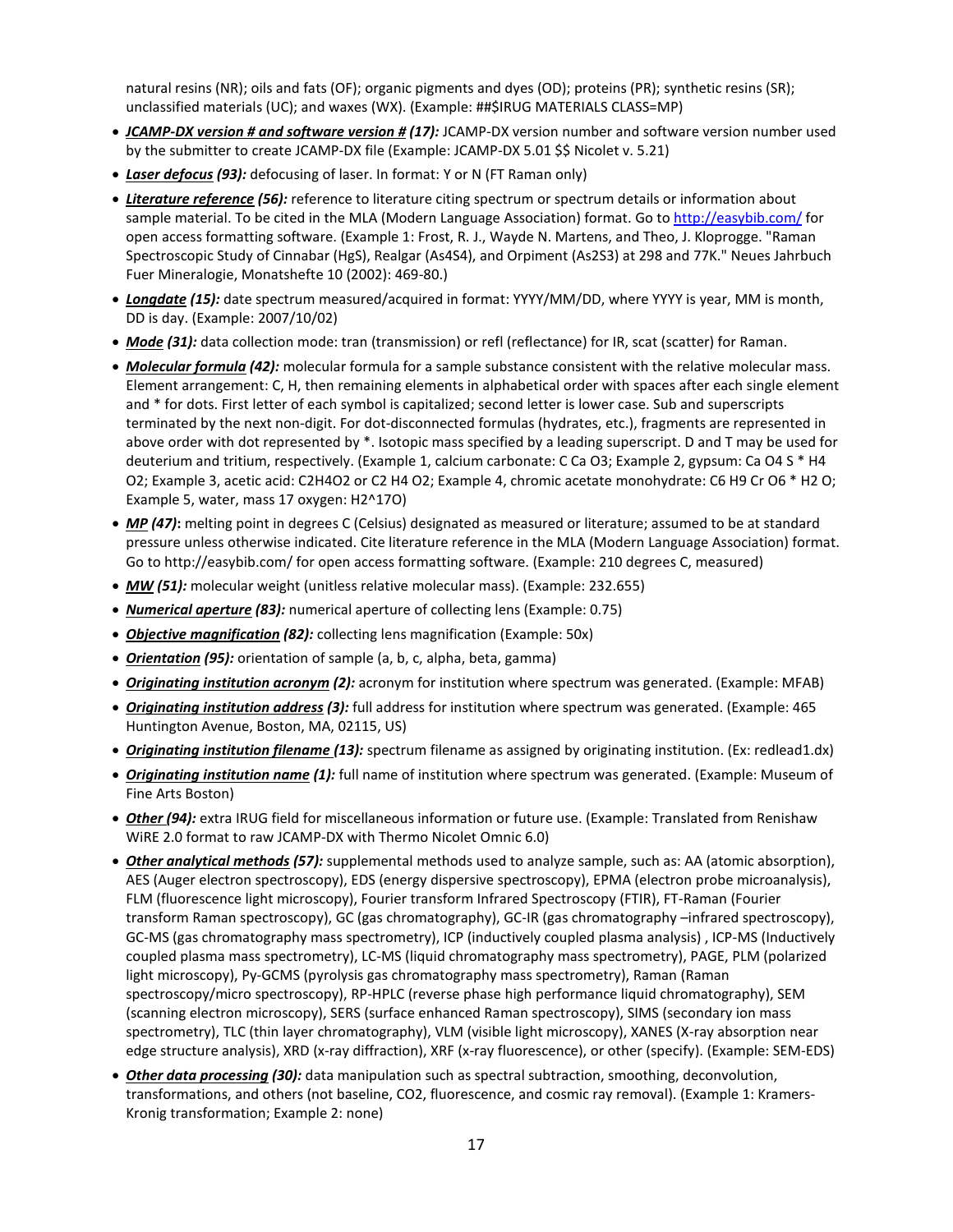- *Other detector parameters (78):* other detector parameters.
- *Pathlength (35):* pathlength in centimeters (cm).
- *Polarization (88):* Y or N for polarization of incident/excitation radiation with degrees and orientation followed by Y or N for polarization of scattered radiation with degrees and orientation (Example: incident, Y, 45 degrees CCW, scattered, N)
- *Power (73):* power incident on sample (not of source) in milliwatts (mW) (Example: 18.7 mW)
- *Pressure (36):* sample pressure during data acquisition, if significantly different from atmospheric, in appropriate units, such as kPa, mmHg, torr.
- *Refractive index (49): r*atio (n) of velocity of specific wavelength of light in vacuum to its velocity in sample medium. Provide value, measured at 20 degrees C using sodium (Na) D reference line; designate value as measured or literature. Cite literature reference in the MLA (Modern Language Association) format. Go to http://easybib.com/ for open access formatting software. (Example: n=3.02 NaD20, literature)
- *Resolution (27):* measure of how well closely-spaced peaks are differentiated in spectrum. Resolution of spectrum as measured in wavenumbers (1/cm), not of JCAMP file. For IR, 4 cm-1 or better, 8 cm-1 minimum recommended. (Example: 4 1/cm)
- *Sample identifier 1 (60):* alpha and/or numeric designation or unique identifier for sample material usually assigned by sample source, e.g., catalogue #, product #, CI #, collection # or other #, such as Forbes pigment #, Sigma catalogue #, etc. Provide up to three, if applicable, each corresponding to a particular material source and enter as Sample Identifier 1, 2 and 3. (Examples: Sample identifier 1: Roberson 1923, Sample identifier 2: Forbes pigment 121, Sample identifier 3: MFAB #31)
- *Sample identifier 2 (63):* see Sample Identifier 1 (60), for definition and format but provide information for secondary source. (Example: Forbes pigment 121)
- *Sample identifier 3 (66):* see Sample Identifier 1 (60), for definition and format but provide information for tertiary source. (Example: MFAB #31)
- *Sample preparation (34):* description of how sample was prepared for analysis: bulk, cast film, extract, neat, filtrate, ground, mull, powder mix, pressed pellet, thin section, water droplet, or other (specify). (Example1: ground with KBr; Example 2: dispersed in collodion on glass slide)
- *Sample source 1 (58):* name of primary source of sample, such as a manufacturer, supplier, collector, locality, mine, site, art object/artifact, etc. Some samples may have up to 3 different historical sources: mine/manufacturer, original museum collection and secondary (or current) museum collection. These should be entered as Sample Source 1, 2 and 3, with the oldest known source entered as Source 1, etc. (Example: pigment sample manufactured by C. Roberson & Co. that became part of the Forbes Pigment Collection at the Fogg Art Museum, and later part of the Forbes Pigment Collection subset at the Museum of Fine Arts, Boston. In this case: Sample source 1: C. Roberson & Co.; Sample source 2: Forbes Pigment Collection, Fogg Art Museum; Sample source 3: Forbes Pigment Collection, Museum of Fine Arts, Boston). If from art object/artifact, indicate name of artist and title of object in that order as sample source. (Example: Paul Cezanne, The Balcony) If only one source is known, enter as Source 1.
- *Sample source 2 (61):* see Sample source 1 (58) for definition and format but provide name of secondary source. (Example: Sample Source 2: Forbes Pigment Collection, Fogg Art Museum, now Harvard Art Museums)
- *Sample source 3 (64):* see Sample source 1 (58) for definition and format but provide name of tertiary source. (Example: Sample Source 3: Forbes Pigment Collection, Museum of Fine Arts Boston)
- *Sample support (33):* support used to hold sample during analysis. Sample mount or mounting medium, such as AgCl (silver chloride), AgBr (silver bromide), Ag colloid (silver colloid), BaF2 (barium fluoride), CaF2 (cadmium fluoride), CdTe (cadmium telluride), CsI (cesium iodide), diamond, Ge (germanium), glass slide, KBr (potassium bromide), KRS5 (thallium bromo-iodide), NaCl (sodium chloride), Nujol, Si (silicon), SiC (silicon carbide), SEM carbon tape, ZnS (zinc sulfide), ZnSe (zinc selenide), or other (specify). (Example 1: glass slide; Example 2: single Spectra-Tech diamond cell)
- *Sample type (70):* designation of sample as from a reference material or an art object/artifact (Example 1: reference material; Example 2: art object/artifact)
- *Scans (24):* number of scans used to acquire spectrum (Example: 120)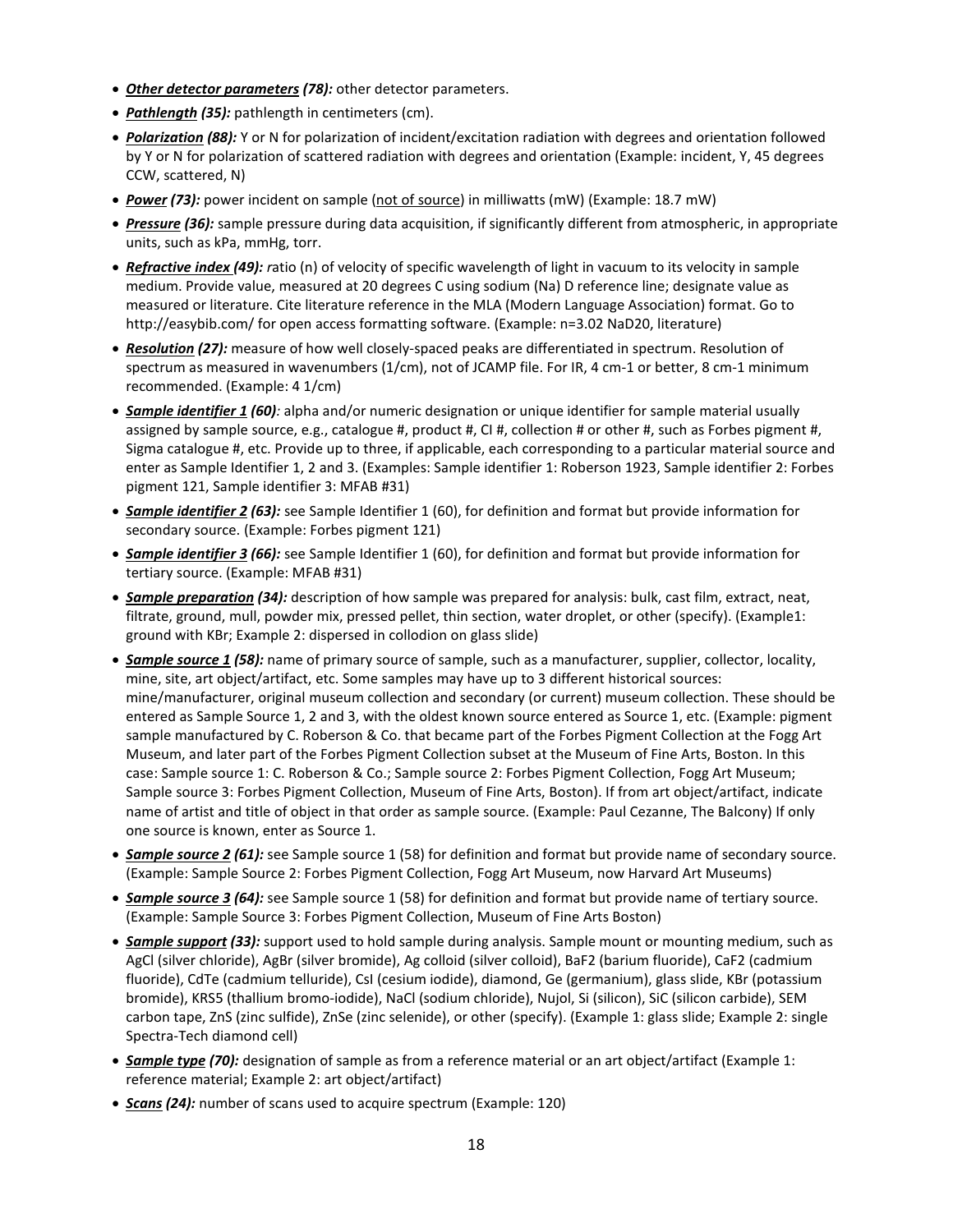- *Source location 1 (59)***:** location of Sample Source 1 given as full address or city/town, region, state, country. (Example: Sample Source 1: Long Acre, London, UK)
- *Source location 2 (62):* see Source Location 1 (59) for definition and format but provide information for location of secondary source. (Example: Sample Source 2: 32 Quincy Street, Cambridge, MA, US)
- **Source location 3 (65):** see Source location 1 (59) for definition and format but provide information for location of tertiary source. (Example: Sample Source 3: 465 Huntington Avenue, Boston, MA, US)
- *Spectral range (26):* data collection range in wavenumbers (cm-1) (Example: 4000-625 cm-1)
- *Spectrometer class (71):* dispersive (spectrograph with gratings/prisms) or FT (Fourier Transform) with interferometer. (Example 1, for IR: FT; Example 2, for Raman: dispersive)
- *Spectrometer manufacturer and model (20):* name of spectrometer manufacturer and model used to collect spectral data in format used by manufacturer (Example 1, IR: Thermo Nicolet Nexus 670; Example 2, Raman: Bruker Optics Senterra RMS Spectrometer)
- *Spot size (85):* laser spot diameter (nm) as determined by laser wavelength and microscope objective. Laser spot diameter = 1.22 (λ)/NA, where λ=wavelength, NA= numerical aperture. (Example: 721 nm)
- *State (53):* physical state of sample: solid, liquid, or gas (Example: solid)
- *Structural Formula (43):* condensed chemical formula showing structural arrangement of bonds as a typographic description in text line. Parentheses indicate multiple identical groups, attachment to nearest non-hydrogen atom on left within formula, or to atom on right at start of formula. All atoms are shown, including hydrogen. [Example 1: CaCO3; Example 2: CaSO4\*2H2O; Example 3: (CH3)2CHOH)]
- *Submitter email (12):* email address of submitter. (Example: bprice@philamuseum.org)
- *Submitter fax (11):* fax # of submitter. (Example: + 1 215 684 7550)
- *Submitter institution name (9):* full name of submitter's institution. (Example: Philadelphia Museum of Art)
- *Submitter name (8):* name of individual submitting spectrum to IRUG. May be different from analyst. (Example1: analyst: Richard Newman; submitter: Richard Newman; Example 2: analyst: Richard Newman; submitter: Beth Price)
- *Submitter telephone (10):* telephone # of submitter. (Example: +1 215 684 7552)
- *Temperature (37):* sample temperature, during data acquisition, in degrees C (Celsius), if significantly different from room temperature.
- *Time (16):* time when spectrum measured/acquired in format: HR:MIN:SEC, formatted as HH:MM:SS. (Example: 12:02:47)
- *Trade name(s) (40):* brand/proprietary/commercial product name(s) of sample material (Example: Paraloid B-72)
- *Wiswesser line notation (45):* notation containing structural formulas expressed as precise and concise character strings; letter symbols denote functional groups and numbers express lengths of chains and sizes of rings. Insert where available. (See Smith, G. E. The Wisswesser Line-Formula Chemical Notation. New York: McGraw-Hill, 1968.) (Example: T3OTJ B1G)
- *Working distance (84):* distance between objective lens and sample given in microns or mm. (Example: 0.38 mm)

#### *For comments:*

*##=***:** data label flag with null label indicating long comment with descriptive information that does not fit conveniently into any other LDR. Comment may continue for more than one line.

*\$\$:* prefix used to insert short comment at any point in a line; may continue only to the end of line.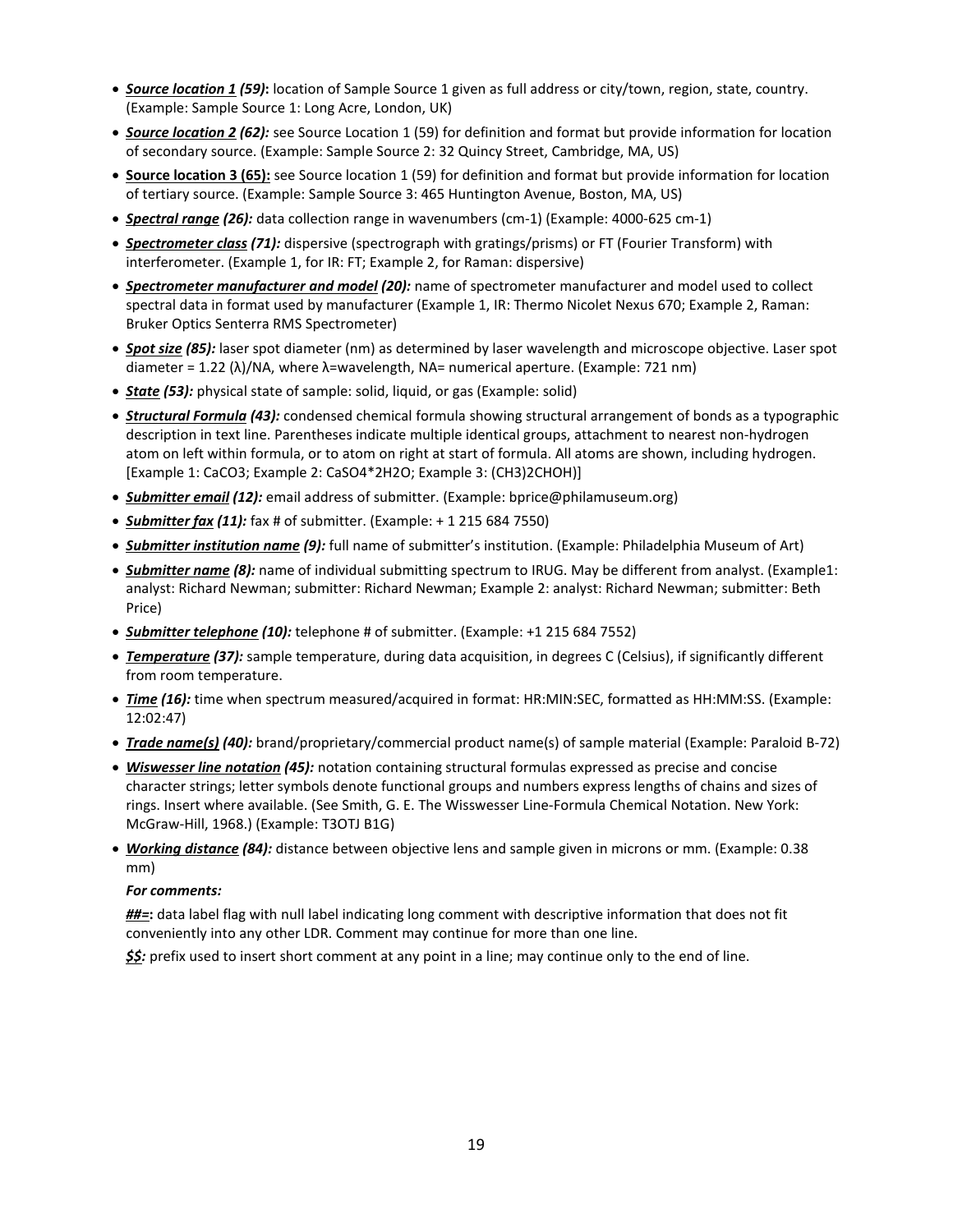#### **Attachment 2b –Key to Fields in IRUG JCAMP-DX Spectral Files (Numerical)**

- **(0)** *IRUG filename:* unique 8 character IRUG filename, beginning with "I" for infrared or "R" for Raman, followed by 2 letter acronym for IRUG material class and five digit # inserted by IRUG during publication of file. (IR Example for IRUG DB natural resin spectrum #603: INR00603.dx; Raman Example for IRUG DB mineral pigment #31: RMP00031)
- **(1)** *Originating institution name:* full name of institution where spectrum was generated. (Example: Museum of Fine Arts Boston)
- **(2)** *Originating institution acronym:* acronym for institution where spectrum was generated. (Example: MFAB)
- **(3)** *Originating institution address:* full address for institution where spectrum was generated. (Example: 465 Huntington Avenue, Boston, MA, 02115, US)
- **(4)** *Analyst(s) name(s):* name(s) of analyst(s) who acquired spectrum (Example: Richard Newman)
- **(5)** *Analyst telephone:* telephone # of analyst or laboratory or department where spectrum was generated (Example: +1 617 267 3182)
- **(6)** *Analyst fax:* fax # of analyst or laboratory or department where spectrum was generated. (Example: + 1 617 369 3702)
- **(7)** *Analyst email:* email address of analyst or laboratory or department where spectrum was generated. (Example: rnewman@mfa.org)
- **(8)** *Submitter name:* name of individual submitting spectrum to IRUG. May be different from analyst. (Example1: analyst: Richard Newman; submitter: Richard Newman; Example 2: analyst: Richard Newman; submitter: Beth Price)
- **(9)** *Submitter institution name:* full name of submitter's institution. (Example: Philadelphia Museum of Art)
- **(10)** *Submitter telephone:* telephone # of submitter. (Example: +1 215 684 7552)
- **(11)** *Submitter fax:* fax # of submitter. (Example: + 1 215 684 7550)
- **(12)** *Submitter email:* email address of submitter. (Example: bprice@philamuseum.org)
- **(13)** *Originating institution filename:* spectrum filename as assigned by originating institution. (Example: redlead1.dx)
- **(14)** *Date:* date spectrum was measured/acquired in format: YY/MM/DD, where YY is year, MM is month, DD is day. (Example: 07/10/02)
- **(15)** *Longdate:* date spectrum measured/acquired in format: YYYY/MM/DD, where YYYY is year, MM is month, DD is day. (Example: 2007/10/02)
- **(16)** *Time:* time when spectrum measured/acquired in format: HR:MIN:SEC, formatted as HH:MM:SS. (Example: 12:02:47)
- **(17)** *JCAMP-DX version # and software version #:* JCAMP-DX version number and software version number used by the submitter to create JCAMP-DX file (Example: JCAMP-DX 5.01 \$\$ Nicolet v. 5.21)
- **(18)** *Data type:* data type as INFRARED SPECTRUM or RAMAN SPECTRUM.
- **(19)** *Application:* name for particular data type application, if used. [IR Example1: diffuse reflectance (DRIFT); IR Example 2: photoacoustic spectroscopy (PAS); Raman Example 1: surface enhanced Raman spectroscopy (SERS); Raman Example 2: resonance Raman (RR)]
- **(20)** *Spectrometer manufacturer and model:* name of spectrometer manufacturer and model used to collect spectral data in format used by manufacturer (Example 1, IR: Thermo Nicolet Nexus 670; Example 2, Raman: Bruker Optics Senterra RMS Spectrometer)
- **(21)** *Instrument software, version and release:* instrument software and software version/release in format used by manufacturer (Example for IR: Thermo Nicolet, 6.0 a; Example for Raman: Bruker Opus 6.5)
- **(22)** *Detector type:* type of detector. [Examples: DTGS (deuterated tri-glycine sulfate), MCTA or B (mercury cadmium telluride), CCD (charge coupled device), CID (charge injection device), PDA (photo diode array), PMT (photomultiplier tube), Ge (germanium), InGaAs (indium gallium arsenide) or other (specify)]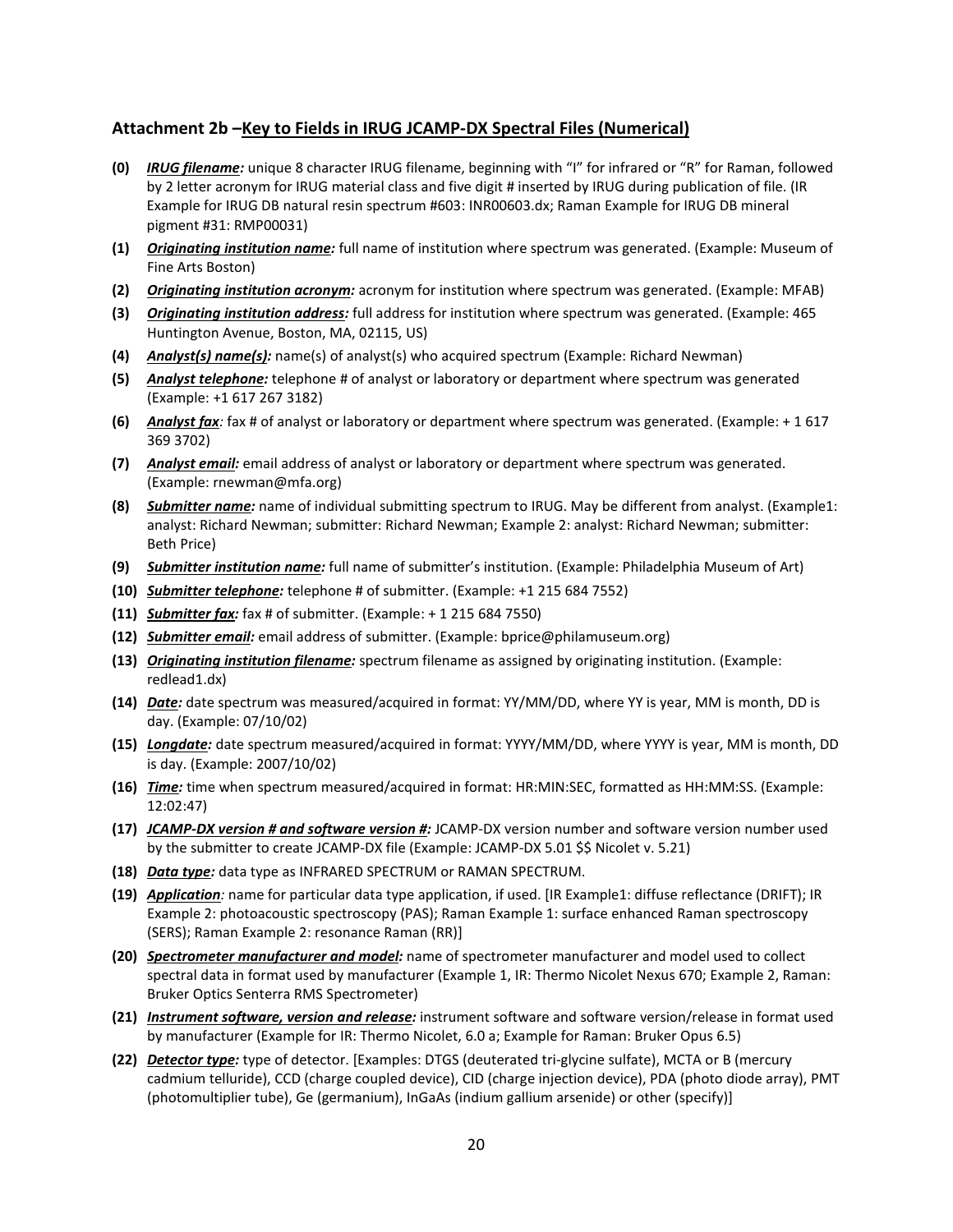- **(23)** *Apodization type:* mathematical technique used to reduce or remove side lobes. Apodization type includes, e.g., Boxcar, Happ-Genzel, Norton-Beer (weak, medium, strong), triangular, or none (Example: Norton-Beer weak)
- **(24)** *Scans:* number of scans used to acquire spectrum (Example: 120)
- **(25)** *Instrument purge:* dry air/gas instrument purge used to minimize effects of CO2, water vapor in spectrum. In format: Y or N, name of purge gas (Example: Y, dry air)
- **(26)** *Spectral range:* data collection range in wavenumbers (cm-1) (Example: 4000-625 cm-1)
- **(27)** *Resolution:* measure of how well closely-spaced peaks are differentiated in spectrum. Resolution of spectrum as measured in wavenumbers (1/cm), not of JCAMP file. For IR, 4 cm-1 or better, 8 cm-1 minimum recommended. (Example: 4 1/cm)
- **(28)** *CO2 correction:* removal of spectral bands attributed to CO2, Y or N. (Example: N)
- **(29)** *Baseline correction:* flattening of baseline, Y or N [fluorescence correction (70) is noted separately]
- **(30)** *Other data processing:* data manipulation such as spectral subtraction, smoothing, deconvolution, transformations, and others (not baseline, CO2, fluorescence, and cosmic ray removal). (Example 1: Kramers-Kronig transformation; Example 2: none)
- **(31)** *Mode:* data collection mode: tran (transmission) or refl (reflectance) for IR, scat (scatter) for Raman.
- **(32)** *Accessories:* name and model of accessories, such as ATR (attenuated total reflectance), BC (beam condenser), DRIFT (diffuse reflectance), FO (fiber optic probe), GA (grazing angle), MICR (microscope), SR (spectral reflectance), sample spinner, or other (specify). If accessory has different detector from spectrometer, specify. (Example 1: (MICR) microscope, Thermo Continuum, MCTA; Example 2: (MICR) microscope, Bruker Optics Senterra, CCD)
- **(33)** *Sample support:* support used to hold sample during analysis. Sample mount or mounting medium, such as AgCl (silver chloride), AgBr (silver bromide), Ag colloid (silver colloid), BaF2 (barium fluoride), CaF2 (cadmium fluoride), CdTe (cadmium telluride), CsI (cesium iodide), diamond, Ge (germanium), glass slide, KBr (potassium bromide), KRS5 (thallium bromo-iodide), NaCl (sodium chloride), Nujol, Si (silicon), SiC (silicon carbide), SEM carbon tape, ZnS (zinc sulfide), ZnSe (zinc selenide), or other (specify). (Example 1: glass slide; Example 2: single Spectra-Tech diamond cell)
- **(34)** *Sample preparation:* description of how sample was prepared for analysis: bulk, cast film, extract, neat, filtrate, ground, mull, powder mix, pressed pellet, thin section, water droplet, or other (specify). (Example1: ground with KBr; Example 2: dispersed in collodion on glass slide)
- **(35)** *Pathlength:* pathlength in centimeters (cm).
- **(36)** *Pressure:* sample pressure during data acquisition, if significantly different from atmospheric, in appropriate units, such as kPa, mmHg, torr.
- **(37)** *Temperature:* sample temperature, during data acquisition, in degrees C (Celsius), if significantly different from room temperature.
- **(38)** *CAS name:* Chemical Abstracts Service name. Name based on naming convention as described in Appendix IV of the 1985 CAS Index Guide. Greek Letters are spelled out, standard ASCII capitals are used for small capitals, superscripts are indicated by prefixes / and ^. Examples can be found in Chemical Abstracts indices or Merck Index. (Example CAS name for Toluidine Red: PR3: 1-[4-methyl-2-nitrophenylazo]-2-naphthol)
- **(39)** *Common name(s):* common/generic name(s) for sample material. (Example 1: vermilion; Example 2: cinnabar) In IRUG JCAMP-DX files, multiple names are entered on separate lines.
- **(40)** *Trade name(s):* brand/proprietary/commercial product name(s) of sample material (Example: Paraloid B-72)
- **(41)** *Chemical name(s):* chemical/scientific name(s) for sample material. May include biological classification(s), such as genus and species. (Example 1: Mercuric sulfide; Example 2, multiple chemical names: methyl palmitate, palmitic acid methyl ester, hexadecanoic methyl ester)
- **(42)** *Molecular formula:* molecular formula for a sample substance consistent with the relative molecular mass. Element arrangement: C, H, then remaining elements in alphabetical order with spaces after each single element and \* for dots. First letter of each symbol is capitalized; second letter is lower case. Sub and superscripts terminated by the next non-digit. For dot-disconnected formulas (hydrates, etc.), fragments are represented in above order with dot represented by \*. Isotopic mass specified by a leading superscript. D and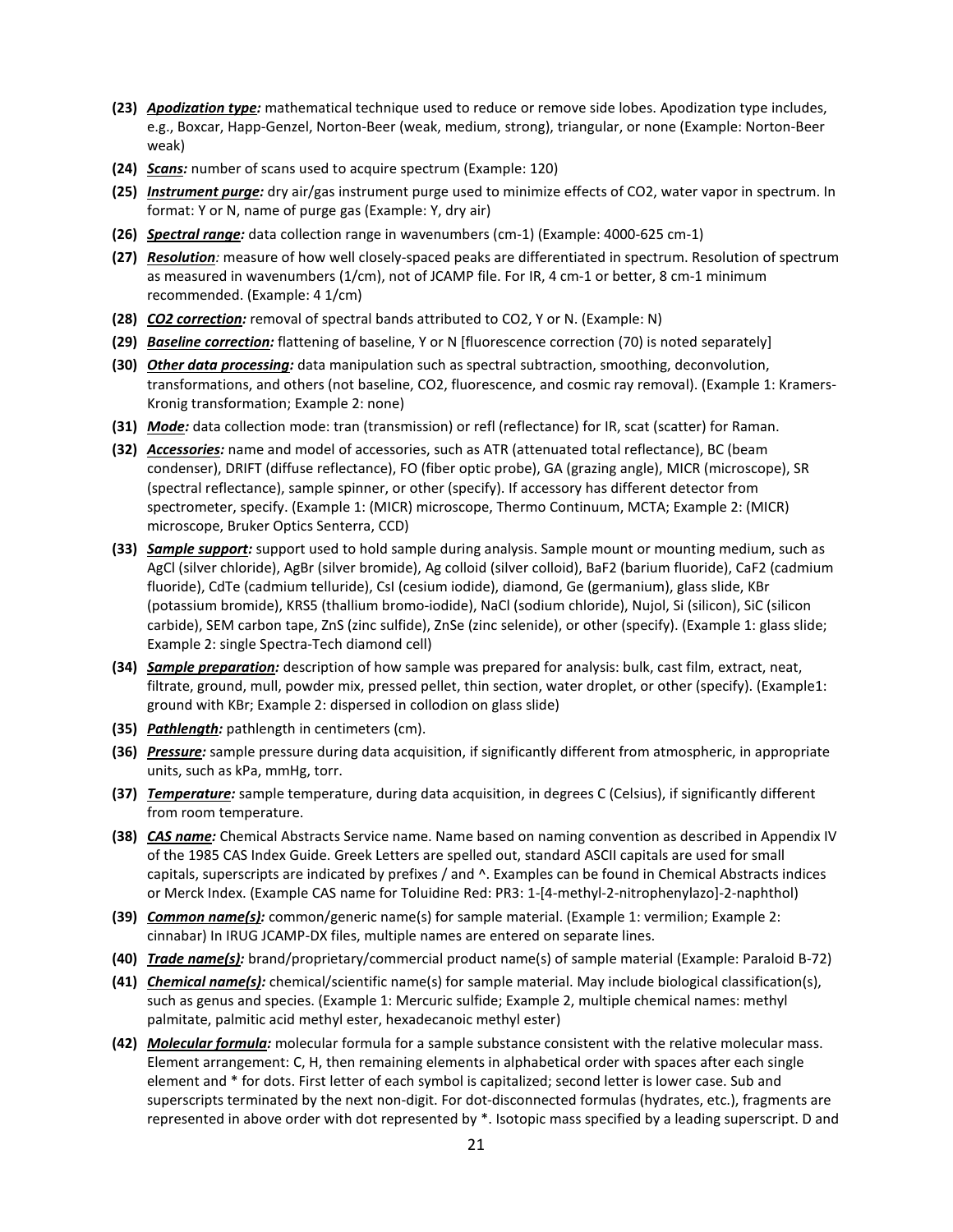T may be used for deuterium and tritium, respectively. (Example 1, calcium carbonate: C Ca O3; Example 2, gypsum: Ca O4 S \*H4 O2; Example 3, acetic acid: C2H4O2 or C2 H4 O2; Example 4, chromic acetate monohydrate: C6 H9 Cr O6 \* H2 O; Example 5, water, mass 17 oxygen: H2^17O)

- **(43)** *Structural Formula:* condensed chemical formula showing structural arrangement of bonds as a typographic description in text line. Parentheses indicate multiple identical groups, attachment to nearest non-hydrogen atom on left within formula, or to atom on right at start of formula. All atoms are shown, including hydrogen. [Example 1: CaCO3; Example 2: CaSO4\*2H2O; Example 3: (CH3)2CHOH)]
- **(44)** *CAS registry no:* Chemical Abstracts Service Registry number. Unique accession number assigned by the Chemical Abstracts Service division of the American Chemical Society. CAS Registry numbers are assigned to every uniquely identifiable substance, sequential and have no chemical significance. CAS Registry Numbers for many compounds can be found in Chemical Abstracts indices, Merck Index, or CAS On-Line. (Example: 1344-48-5)
- **(45)** *Wiswesser line notation:* notation containing structural formulas expressed as precise and concise character strings; letter symbols denote functional groups and numbers express lengths of chains and sizes of rings. Insert where available. (See Smith, G. E. The Wisswesser Line-Formula Chemical Notation. New York: McGraw-Hill, 1968.) (Example: T3OTJ B1G)
- **(46)** *Beilstein Lawson no:* structural formula clustering code based on Beilstein system. (Example: 142785) For specifics see: Lawson, Alexander J. "Structure Graphics In: Pointers to Beilstein Out." Graphics for Chemical Structures: Integration with Text and Data. Washington, DC: American Chemical Society, 1987. 80-87.
- **(47)** *MP:* melting point in degrees C (Celsius) designated as measured or literature; assumed to be at standard pressure unless otherwise indicated. Cite literature reference in the MLA (Modern Language Association) format. Go to http://easybib.com/ for open access formatting software. (Example: 210 degrees C, measured)
- **(48)** *BP:* boiling point in degrees C (Celsius) followed by pressure in mm Hg, if not one atmosphere. Designate as measured or literature with source, if known. Cite literature reference in the MLA (Modern Language Association) format. Go to http://easybib.com/ for open access formatting software. [Example 1: 64.7 degrees C, literature, The Merck Index 11th Ed., # 5868, Merck & Co., Inc., NJ, 1989, p. 939; Example 2: 34.8 degrees C at 60 mm Hg (measured)]
- **(49)** *Refractive index:* ratio (n) of velocity of specific wavelength of light in vacuum to its velocity in sample medium. Provide value, measured at 20 degrees C using sodium (Na) D reference line; designate value as measured or literature. Cite literature reference in the MLA (Modern Language Association) format. Go to http://easybib.com/ for open access formatting software. (Example: n=3.02 NaD20, literature)
- **(50)** *Density:* mass per unit volume expressed as grams per cubic centimeter (g/cc) at 20 degrees C (Celsius) (Example: 8.1 g/cc).
- **(51)** *MW:* molecular weight (unitless relative molecular mass). (Example: 232.655)
- **(52)** *Concentrations:* list of names of known components and impurities, their concentrations, and units in the following format: name of each component, concentration and units. [Example: (N1, C1, U1), (N2, C2, U2), where N=name, C=concentration and U=units of concentration].
- **(53)** *State:* physical state of sample: solid, liquid, or gas (Example: solid)
- **(54)** *Form:* form of sample analyzed, such as chunk, emulsion, flake, fiber, paste, powder, sheet, etc. (Example: powder)
- **(55)** *Cross reference to additional spectra:* cross reference to related spectra/data on a same sample. Spectra acquired under different conditions, e.g., data type (Raman vs. IR), excitation source (1064 nm vs. 785 nm), accessory (diffuse reflectance vs. grazing angle), polarization (none vs. 45 degrees CCW), sample temperature (room vs. 50 degrees C). In each case, corresponding IRUG spectral filenames should be entered.
- **(56)** *Literature reference:* reference to literature citing spectrum or spectrum details or information about sample material. To be cited in the MLA (Modern Language Association) format. Go to<http://easybib.com/> for open access formatting software. (Example 1: Frost, R. J., Wayde N. Martens, and Theo, J. Kloprogge. "Raman Spectroscopic Study of Cinnabar (HgS), Realgar (As4S4), and Orpiment (As2S3) at 298 and 77K." Neues Jahrbuch Fuer Mineralogie, Monatshefte 10 (2002): 469-80.)
- **(57)** *Other analytical methods:* supplemental methods used to analyze sample, such as: AA (atomic absorption), AES (Auger electron spectroscopy), EDS (energy dispersive spectroscopy), EPMA (electron probe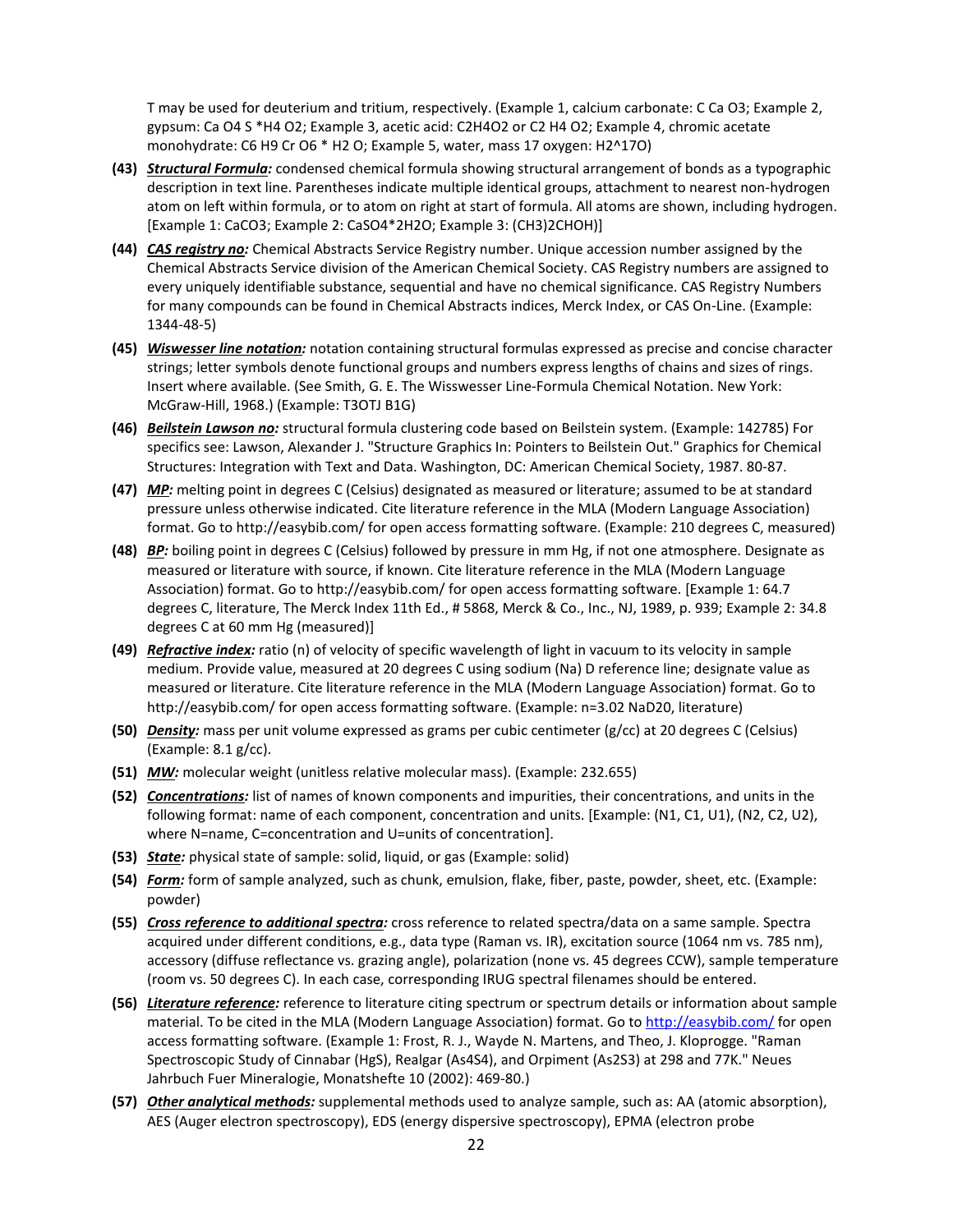microanalysis), FLM (fluorescence light microscopy), Fourier transform Infrared Spectroscopy (FTIR), FT-Raman (Fourier transform Raman spectroscopy), GC (gas chromatography), GC-IR (gas chromatography – infrared spectroscopy), GC-MS (gas chromatography mass spectrometry), ICP (inductively coupled plasma analysis) , ICP-MS (Inductively coupled plasma mass spectrometry), LC-MS (liquid chromatography mass spectrometry), PAGE, PLM (polarized light microscopy), Py-GCMS (pyrolysis gas chromatography mass spectrometry), Raman (Raman spectroscopy/micro spectroscopy), RP-HPLC (reverse phase high performance liquid chromatography), SEM (scanning electron microscopy), SERS (surface enhanced Raman spectroscopy), SIMS (secondary ion mass spectrometry), TLC (thin layer chromatography), VLM (visible light microscopy), XANES (X-ray absorption near edge structure analysis), XRD (x-ray diffraction), XRF (x-ray fluorescence), or other (specify). (Example: SEM-EDS)

- **(58)** *Sample source 1:* name of primary source of sample, such as a manufacturer, supplier, collector, locality, mine, site, art object/artifact, etc. Some samples may have up to 3 different historical sources: mine/manufacturer, original museum collection and secondary (or current) museum collection. These should be entered as Sample Source 1, 2 and 3, with the oldest known source entered as Source 1, etc. (Example: pigment sample manufactured by C. Roberson & Co. that became part of the Forbes Pigment Collection at the Fogg Art Museum, and later part of the Forbes Pigment Collection subset at the Museum of Fine Arts, Boston. In this case: Sample source 1: C. Roberson & Co.; Sample source 2: Forbes Pigment Collection, Fogg Art Museum; Sample source 3: Forbes Pigment Collection, Museum of Fine Arts, Boston). If from art object/artifact, indicate name of artist and title of object in that order as sample source. (Example: Paul Cezanne, The Balcony) If only one source is known, enter as Source 1.
- **(59)** *Source location 1***:** location of Sample Source 1 given as full address or city/town, region, state, country. (Example: Sample Source 1: Long Acre, London, UK)
- **(60)** *Sample identifier 1:* alpha and/or numeric designation or unique identifier for sample material usually assigned by sample source, e.g., catalogue #, CI #, collection # or other #, such as Forbes pigment #, Sigma catalogue #, etc. Provide up to three, if applicable, each corresponding to a particular material source and enter as Sample Identifier 1, 2 and 3. (Examples: Sample identifier 1: Roberson 1923, Sample identifier 2: Forbes pigment 121, Sample identifier 3: MFAB #31)
- **(61)** *Sample source 2:* see Sample source 1 (58) for definition and format but provide name of secondary source. (Example: Sample Source 2: Forbes Pigment Collection, Fogg Art Museum, now Harvard Art Museums)
- **(62)** *Source location 2:* see Source Location 1 (59) for definition and format but provide information for location of secondary source. (Example: Sample Source 2: 32 Quincy Street, Cambridge, MA, US)
- **(63)** *Sample identifier 2:* see Sample Identifier 1 (60), for definition and format but provide information for secondary source. (Example: Forbes pigment 121)
- **(64)** *Sample source 3:* see Sample source 1 (58) for definition and format but provide name of tertiary source. (Example: Sample Source 3: Forbes Pigment Collection, Museum of Fine Arts Boston)
- **(65) Source location 3:** see Source location 1 (59) for definition and format but provide information for location of tertiary source. (Example: Sample Source 3: 465 Huntington Avenue, Boston, MA, US)
- **(66)** *Sample identifier 3:* see Sample Identifier 1 (60), for definition and format but provide information for tertiary source. (Example: MFAB #31)
- **(67)** *Color:* color of sample analyzed. (Example1: red; Example 2: blue, medium, opaque)
- **(68)** *Age:* approximate age of material given in years; year of acquisition, purchase, manufacture, or synthesis; aging history, if known. (Example 1: 50 years; Example 2: 20 years, at least; Example 3: 1990, acquired; Example 4: 1991, synthesized, 20 years, naturally aged; Example 5: unknown)
- **(69)** *IRUG material class:* general category used by IRUG to classify (type) a spectrum. There are 11 Material Classes: carbohydrates (CB); glasses (GL); minerals, pigments, and corrosion products (MP); mixtures (MX); natural resins (NR); oils and fats (OF); organic pigments and dyes (OD); proteins (PR); synthetic resins (SR); unclassified materials (UC); and waxes (WX). (Example: ##\$IRUG MATERIALS CLASS=MP)
- **(70)** *Sample type:* designation of sample as from a reference material or an art object/artifact (Example 1: reference material; Example 2: art object/artifact)
- **(71)** *Spectrometer class:* dispersive (spectrograph with gratings/prisms) or FT (Fourier Transform) with interferometer. (Example 1, for IR: FT; Example 2, for Raman: dispersive)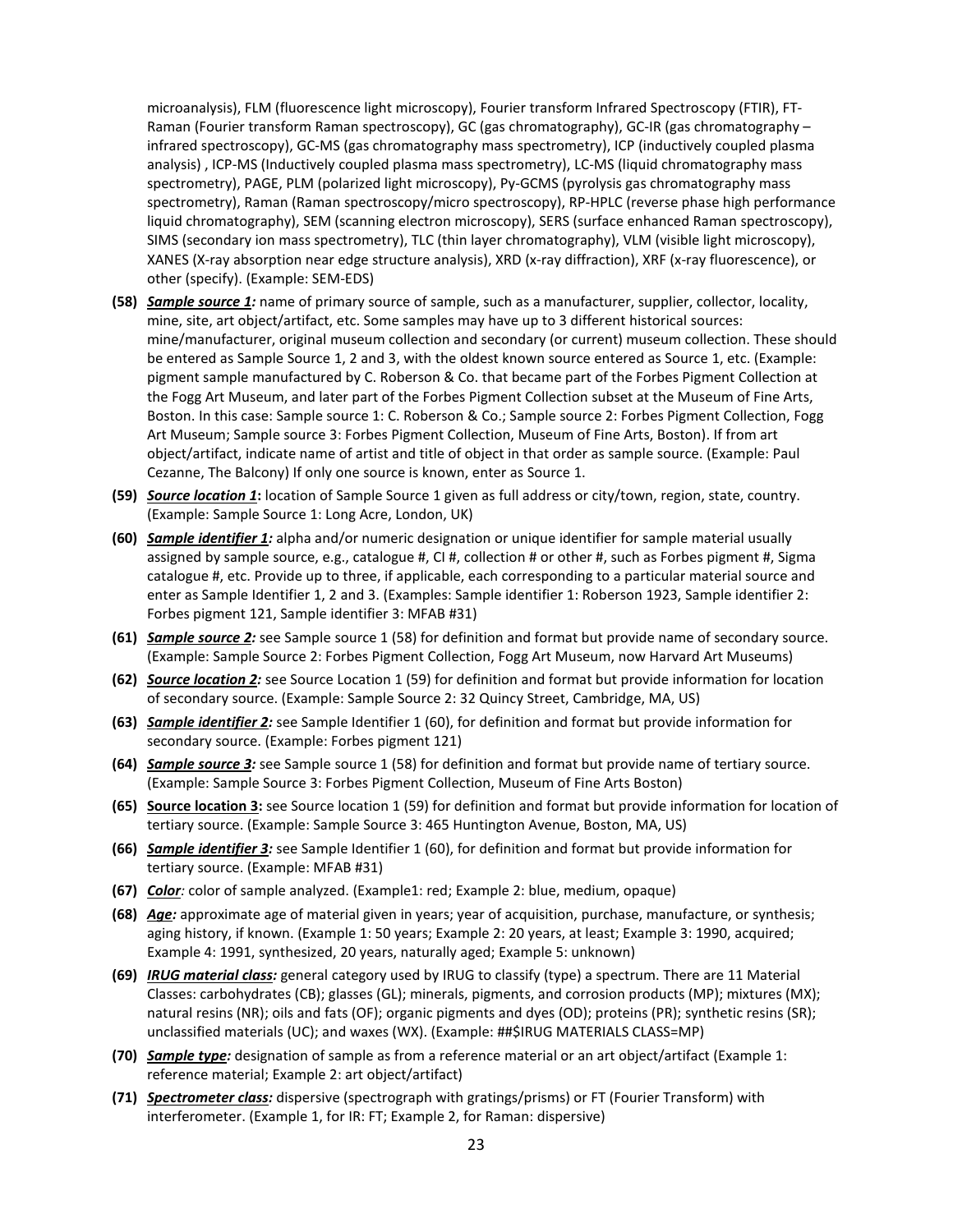- **(72)** *Excitation source:* excitation source (laser line) wavelength in nanometers (nm). (Example: 785 nm)
- **(73)** *Power:* power incident on sample (not of source) in milliwatts (mW) (Example: 18.7 mW)
- **(74)** *Accumulations:* number of accumulations used (co-added) to produce spectrum. (Example: 10)
- **(75)** *Calibration:* standards used to calibrate system (wavelength/intensity), such as white light, tungstenhalogen, atomic line, single band silicon, single band diamond, multiband Neon, shott glass, other (specify), or none. (Example: shott glass and Ne lamp anchored to 4-acetamidophenol)
- **(76)** *Data collection type:* Raman acquisition mode, static or scanned (Example: scanned)
- **(77)** *Integration time:* integration (dwell) time in seconds (sec) (Example: 50 sec)
- **(78)** *Other detector parameters:* other detector parameters.
- **(79)** *Fluorescence correction:* mathematical correction, such as subtracted shifted fluorescence removal, fluorescence subtraction, concave rubber band, or other, for broad fluorescence emission caused by Raman scattering close to an electronic transition. In format: Y or N. (Example: Y)
- **(80)** *Cosmic ray removal:* filtering of spectral artifacts (spikes/peaks) in Raman spectrum produced by cosmic rays rather than Raman emissions. In format: Y or N. (Example: N)
- **(81)** *Detector binning:* reduction of CCD associated noise by pixel addition or grouping. In format: Y or N. (Example: N)
- **(82)** *Objective magnification:* collecting lens magnification (Example: 50x)
- **(83)** *Numerical aperture:* numerical aperture of collecting lens (Example: 0.75)
- **(84)** *Working distance:* distance between objective lens and sample given in microns or mm. (Example: 0.38 mm)
- **(85)** *Spot size:* laser spot diameter (nm) as determined by laser wavelength and microscope objective. Laser spot diameter = 1.22 (λ)/NA, where λ=wavelength, NA= numerical aperture. (Example: 721 nm)
- **(86)** *Confocal:* use of confocal optical arrangement. In format: Y or N. (Example: N)
- **(87)** *Angle:* collecting angle of scattered radiation, in degrees (Example 1: 90 degrees, Example 2: 180 degrees backscattered)
- **(88)** *Polarization:* Y or N for polarization of incident/excitation radiation with degrees and orientation followed by Y or N for polarization of scattered radiation with degrees and orientation (Example: incident, Y, 45 degrees CCW, scattered, N)
- **(89)** *Filters:* optical filters used to prevent stray light from reaching spectrometer/detector, such as edge (long or short pass), notch, or laser line. (Example 1: holographic notch; Example 2: dielectric edge)
- **(90)** *Cut-off frequency:* low frequency cut-off in cm-1 (1/cm) (Example: 70 1/cm)
- **(91)** *Grating type:* type of grating, reflection, such as holographically recorded diffraction grating (HRDG), classically ruled mechanical grating (CRMG); or transmission, such as holographic or interference photosensitive film. (Example 1: reflection, ruled; Example 2: reflection, holographic)
- **(92)** *Grating density:* line density of grating in dispersive Raman instrument. In format: lines per mm (lines/mm). Typical values from 300 lines/mm (low resolution) to 1800 lines/mm (high resolution). (Example: 1200 lines/mm)
- **(93)** *Laser defocus:* defocusing of laser. In format: Y or N (FT Raman only)
- **(94)** *Other:* extra IRUG field for miscellaneous information or future use. (Example: Translated from Renishaw WiRE 2.0 format to raw JCAMP-DX with Thermo Nicolet Omnic 6.0)
- **(95)** *Orientation:* orientation of sample (a, b, c, alpha, beta, gamma)

#### *For comments:*

**##=:** data label flag with null label indicating long comment with descriptive information that does not fit conveniently into any other LDR. Comment may continue for more than one line.

*\$\$:* prefix used to insert short comment at any point in a line; may continue only to the end of line.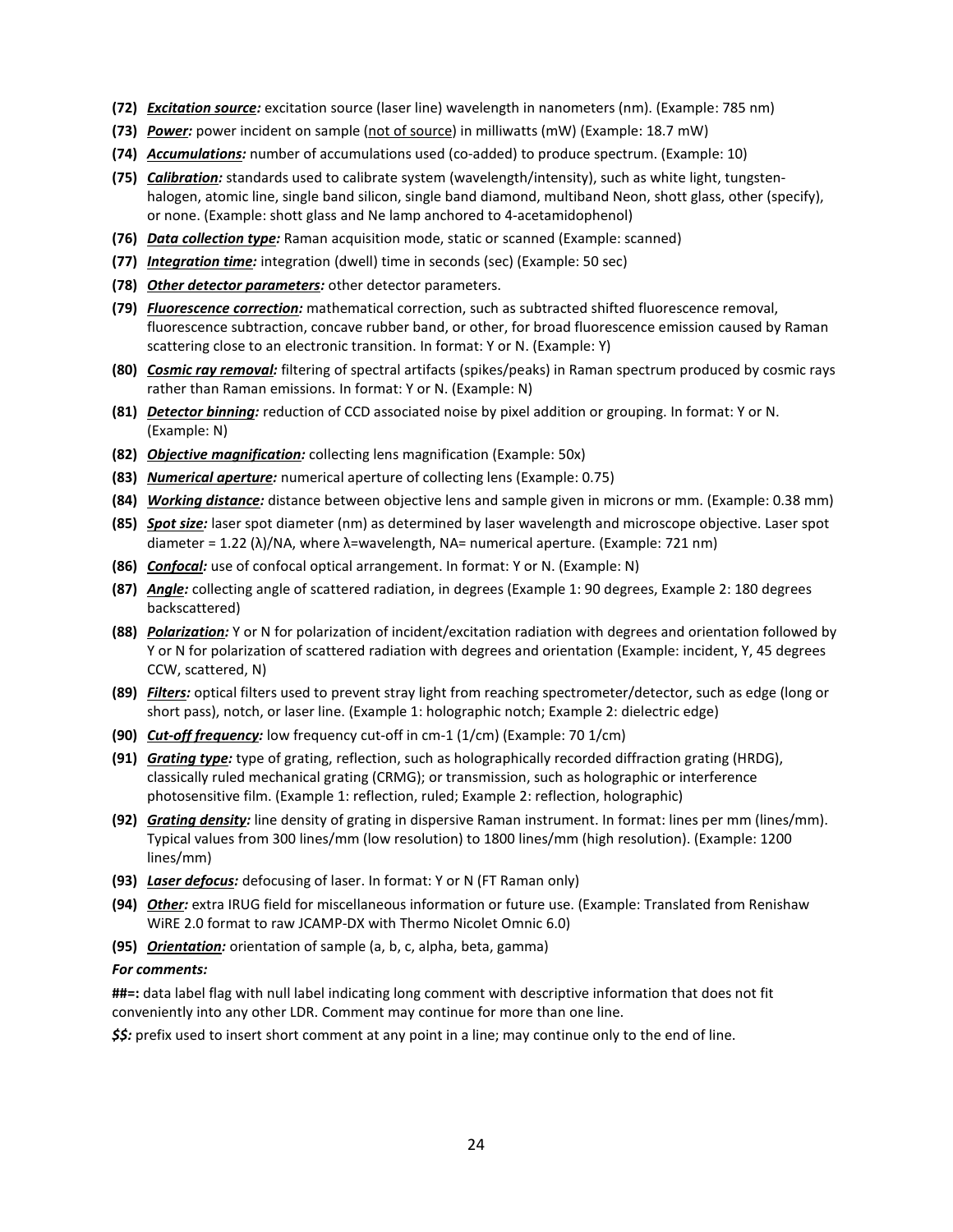## **Attachment 3a - General Format for Infrared IRUG JCAMP-DX Spectral Files**

Numbers in brackets refer to terms (fields) defined in the **Key to Fields for IRUG JCAMP-DX Spectral Files** (Attachments 2a-b)

**##TITLE=**[IRUG filename (0)] [common/trade/chemical names (39, 40, 41)]; [sample source 1, 2 or 3 (58, 61 or 64)]; [source location 1, 2 or 3 (59, 62 or 65)]; [sample identifier 1, 2 or 3 (60, 63, or 66)]; [ORIGINATING INSTITUTION ACRONYM (2)]; [mode (31)]

**##JCAMP DX=**[JCAMP version # and software version # (17)]

**##DATA TYPE=**[data type(18)]

**##APPLICATION=**[application (19)]

**##ORIGIN=**institution: [originating institution name (1)]; address: [originating institution address (3)]; analyst(s): [analyst(s) name(s) (4)]; tel: [analyst telephone (5)]; fax: [analyst fax (6)]; email: [analyst email (7)]; submitter: [submitter name (8)], institution: [submitter institution name (9)]; tel: [submitter telephone (10)]; fax: [submitter fax (11)]; email: [submitter email (12)]

**##OWNER=**SPECTRUM COPYRIGHT (C) [year YYYY] BY [originating institution name (1)]

DATABASE COPYRIGHT (C) [year YYYY] BY Infrared and Raman Users Group (IRUG) (on separate lines) **##\$LICENSE=**By accepting this database user agrees to be bound by the terms of the IRUG user's license. Any reference written/oral made to this file must include accreditation to BOTH the originating individual/institution and IRUG. Contributor agrees to be bound by the terms of the IRUG contributor's license.

**##\$INSTITUTION FILE NAME=**[originating institution filename (13)]

**##DATE=**[date YY/MM/DD (14)]

**##LONGDATE=**[longdate YYYY/MM/DD (15)]

**##TIME=**[time HR:MIN:SEC (16)]

**##SPECTROMETER/DATA SYSTEM=**spectrometer: [spectrometer manufacturer and model (20)]; software: [instrument software version and release (21)]; detector: [detector type (22)]; class: spectrometer class (71) **##INSTRUMENT PARAMETERS=**apodization: [apodization type (23)]; scans: [scans (24)]; purge: [instrument purge Y/N, purge gas (25)]; range: [spectral range 1/cm (26)]

**##RESOLUTION=**[resolution 1/cm (27)]

**##DATA PROCESSING=**CO2 corr.: [CO2 correction Y/N (28)]; baseline corr.: [baseline correction Y/N (29)]; [other data processing (30)]; further data processing information may automatically be inserted by JCAMP converter **##SAMPLE DESCRIPTION=**mode: [mode (31)]; accessories: [accessories (32)]; support: [sample support (33)] **##SAMPLING PROCEDURE=**mode: [mode (31)]; prep: [sample preparation (34)]

**##PATHLENGTH=**[pathlength cm (35)]

**##PRESSURE=**[pressure (36)]

**##TEMPERATURE=**[temperature degrees C (37)]

**##CAS NAME=**[CAS name (38)]

**##NAMES=**[common name (39)]

[trade name (40)]

[chemical name (41)] (each name on separate lines)

**##MOLFORM=**[molecular formula (42)]

**##\$STRUCTFORM=**[structural formula (43)]

**##CAS REGISTRY No=**[CAS registry no (44)]

**##WISWESSER=**[Wiswesser line notation (45)]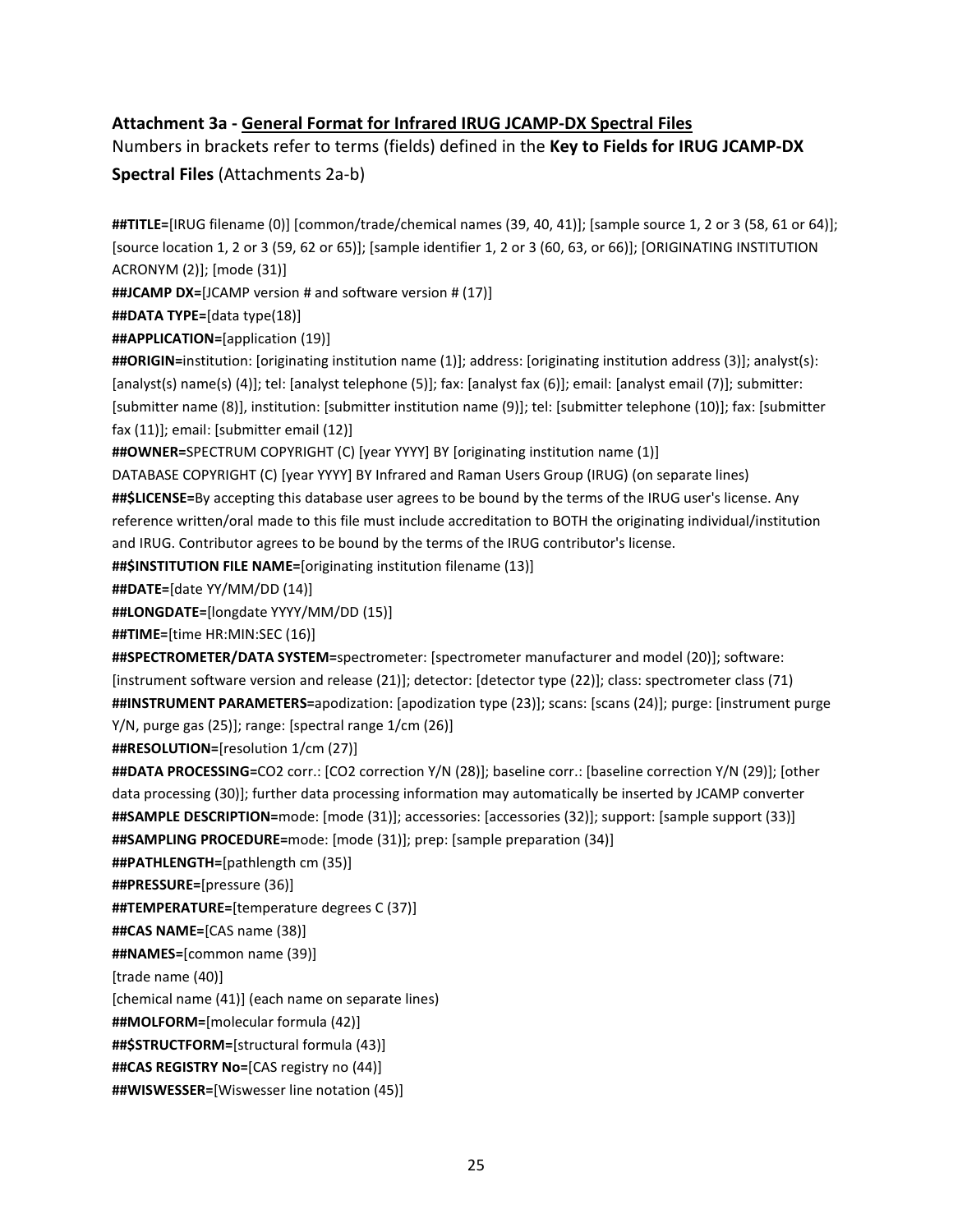**##BEILSTEIN LAWSON No=**[Beilstein Lawson no (46)] **##MP=**[MP degrees C (47)] **##BP=**[BP degrees C (48) ] **##REFRACTIVE INDEX=**[refractive index (49)] **##DENSITY=**[density g/cc (50)] **##MW=**[molecular weight (51)] **##CONCENTRATIONS=**[concentrations (52)] **##STATE=**state: [physical state (53)]; form: [form (54)] **##CROSS REFERENCE=**[cross reference to additional spectra (55)] **##\$LITERATURE REFERENCE=**[literature reference (56)] **##\$OTHER ANALYTICAL METHODS=**[other analytical methods (57)] **##= ##\$SAMPLE SOURCE 1=**[sample source 1 (58)] **##\$SOURCE LOCATION 1=**[source location 1 (59)] **##\$SAMPLE IDENTIFIER 1=**[sample identifier 1 (60)] **##\$SAMPLE SOURCE 2=**[sample source 2 (61)] **##\$SOURCE LOCATION 2=**[source location 2 (62)] **##\$SAMPLE IDENTIFIER 2=**[sample identifier 2 (63)] **##\$SAMPLE SOURCE 3=**[sample source 3 (64)] **##\$SOURCE LOCATION 3=**[source location 3 (65)] **##\$SAMPLE IDENTIFIER 3=**[sample identifier 3 (66)] **##\$COLOR=**[color (67)] **##\$AGE=**[age (68)] **##\$IRUG MATERIAL CLASS=**[IRUG material class (69)] **##\$OTHER=**sample type: [sample type (70); other: [other (94)] **##= ##DELTAX=**[automatically inserted **##XUNITS=**[automatically inserted] **##YUNITS=**[automatically inserted] **##FIRSTX=**[automatically inserted] **##LASTX=**[automatically inserted] **##FIRSTY=**[automatically inserted] **##MAXX=**[automatically inserted] **##MINX=**[automatically inserted] **##MAXY=**[automatically inserted] **##MINY=**[automatically inserted] **##XFACTOR=**[automatically inserted] **##YFACTOR=**[automatically inserted] **##NPOINTS=**[automatically inserted] **##XYDATA=**[automatically inserted]

**##END=**[automatically inserted]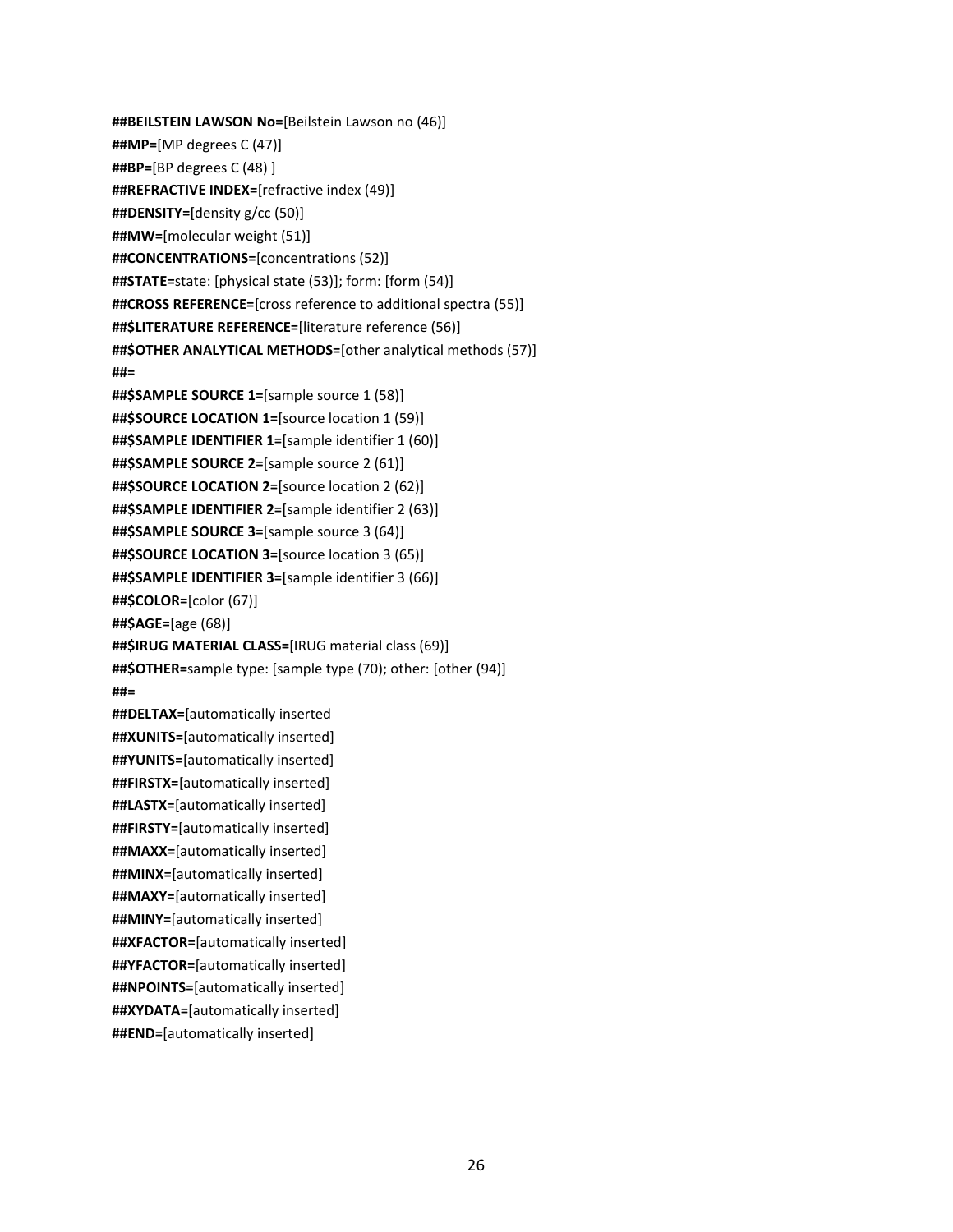## **Attachment 3b - General Format for Raman IRUG JCAMP-DX Spectral Files**

Numbers in brackets refer to terms (fields) defined in the **Key to Fields for IRUG JCAMP-DX Spectral Files** (Attachments 2a-b)

**##TITLE=**[IRUG filename (0)] [common/trade/chemical names (39, 40, 41)]; [sample source 1, 2 or 3 (58, 61 or 64)]; [source location 1, 2 or 3 (59, 62 or 65)]; [sample identifier 1, 2 or 3 (60, 63, or 66)]; [ORIGINATING INSTITUTION ACRONYM (2)]; [mode (31)]

**##JCAMP DX=**[JCAMP version # and software version # (17)]

**##DATA TYPE=**[data type(18)]

**##APPLICATION=**[application (19)]

**##ORIGIN=**institution: [originating institution name (1)]; address: [originating institution address (3)]; analyst(s): [analyst(s) name(s) (4)]; tel: [analyst telephone (5)]; fax: [analyst fax (6)]; email: [analyst email (7)]; submitter: [submitter name (8)], institution: [submitter institution name (9)]; tel: [submitter telephone (10)]; fax: [submitter fax (11)]; email: [submitter email (12)]

**##OWNER=**SPECTRUM COPYRIGHT (C) [year YYYY] BY [originating institution name (1)]

DATABASE COPYRIGHT (C) [year YYYY] BY Infrared and Raman Users Group (IRUG) (on separate lines) **##\$LICENSE=**By accepting this database user agrees to be bound by the terms of the IRUG user's license. Any reference written/oral made to this file must include accreditation to BOTH the originating individual/institution and IRUG. Contributor agrees to be bound by the terms of the IRUG contributor's license.

**##\$INSTITUTION FILE NAME=**[originating institution filename (13)]

**##DATE=**[date YY/MM/DD (14)]

**##LONGDATE=**[longdate YYYY/MM/DD (15)]

**##TIME=**[time HR:MIN:SEC (16)]

**##SPECTROMETER/DATA SYSTEM=**spectrometer: [spectrometer manufacturer and model (20)]; software: [instrument software version and release (21)]; detector: [detector type (22)]; class: [spectrometer class (71)] **##INSTRUMENT PARAMETERS=**apodization: [apodization type (23)]; accumulations: [accumulations (74)]; purge: [instrument purge Y/N, purge gas (25)]; range: [spectral range 1/cm (26)]; source: [excitation source nm (72)]; power: [power mW (73)]; calibration: [calibration (75)]; data collection: [data collection type (76)]; integration time: [integration time sec (77)]; other detector parameters: [other detector parameters (78)] **##RESOLUTION=**[resolution 1/cm (27)]

**##DATA PROCESSING=**baseline corr.: [baseline correction Y/N (29)]; fluorescence corr.: [fluorescence correction Y/N (79)]; cosmic ray removal: [cosmic ray removal Y/N (80)]; detector binning: [detector binning Y/N (81)]; other data processing: [other data processing (30)]; further data processing information may automatically be inserted by JCAMP converter

**##SAMPLE DESCRIPTION=**mode: [mode (31)]; accessories: [accessories (32)]; support: [sample support (33)]; objective magnification: [objective magnification x (82)]; numerical aperture: [numerical aperture (83)]; working distance: [working distance micron or mm (84)]; spot size: [spot size sq. micron or sq. mm (85)]; confocal: [confocal Y/N (86)]; angle: [angle degrees (87)]; polarization: [polarization Y/N (88)]; filters: [filters (89)]; cut-off freq.: [cutoff frequency 1/cm (90)]; grating type: [grating type (91)]; grating density: [grating density lines/mm (92)] ; laser defocus: [laser defocus Y/N (93)]

**##SAMPLING PROCEDURE=**mode: [mode (31)]; prep: [sample preparation (34)]; orientation: [orientation (95)] **##PATHLENGTH=**[pathlength cm (35)]

**##PRESSURE=**[pressure (36)]

**##TEMPERATURE=**[temperature degrees C (37)]

**##CAS NAME=**[CAS name (38)]

**##NAMES=**[common name (39)]

[trade name (40)]

[chemical name (41)] (each name on separate lines)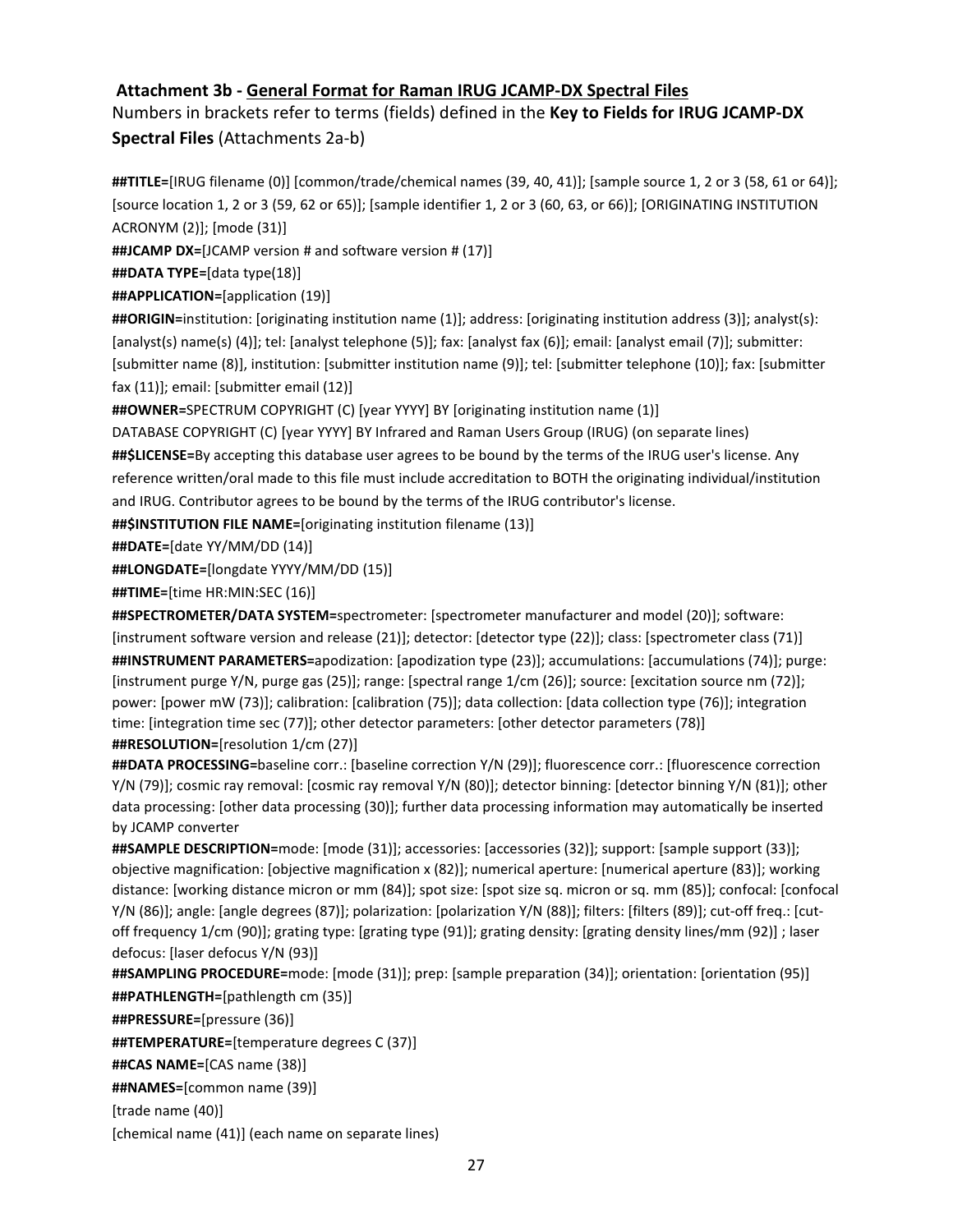**##MOLFORM=**[molecular formula (42)] **##\$STRUCTFORM=**[structural formula (43)] **##CAS REGISTRY No=**[CAS registry no (44)] **##WISWESSER=**[Wiswesser line notation (45)] **##BEILSTEIN LAWSON No=**[Beilstein Lawson no (46)] **##MP=**[MP degrees C (47)] **##BP=**[BP degrees C (48) ] **##REFRACTIVE INDEX=**[refractive index (49)] **##DENSITY=**[density g/cc (50)] **##MW=**[molecular weight (51)] **##CONCENTRATIONS=**[concentrations (52)] **##STATE=**state: [physical state (53)]; form: [form (54)] **##CROSS REFERENCE=**[cross reference to additional spectra (55)] **##\$LITERATURE REFERENCE=**[literature reference (56)] **##\$OTHER ANALYTICAL METHODS=**[other analytical methods (57)] **##\$SAMPLE SOURCE 1=**[sample source 1 (58)] **##\$SOURCE LOCATION 1=**[source location 1 (59)] **##\$SAMPLE IDENTIFIER 1=**[sample identifier 1 (60)] **##\$SAMPLE SOURCE 2=**[sample source 2 (61)] **##\$SOURCE LOCATION 2=**[source location 2 (62)] **##\$SAMPLE IDENTIFIER 2=**[sample identifier 2 (63)] **##\$SAMPLE SOURCE 3=**[sample source 3 (64)] **##\$SOURCE LOCATION 3=**[source location 3 (65)] **##\$SAMPLE IDENTIFIER 3=**[sample identifier 3 (66)] **##\$COLOR=**[color (67)] **##\$AGE=**[age (68)] **##\$IRUG MATERIAL CLASS=**[IRUG material class (69)] **##\$OTHER=** sample type: [sample type (70); other: [other (94)] **##= ##DELTAX=**[automatically inserted **##XUNITS=**[automatically inserted] **##YUNITS=**[automatically inserted] **##FIRSTX=**[automatically inserted] **##LASTX=**[automatically inserted] **##FIRSTY=**[automatically inserted] **##MAXX=**[automatically inserted] **##MINX=**[automatically inserted] **##MAXY=**[automatically inserted] **##MINY=**[automatically inserted] **##XFACTOR=**[automatically inserted] **##YFACTOR=**[automatically inserted] **##NPOINTS=**[automatically inserted] **##XYDATA=**[automatically inserted **##END=**[automatically inserted]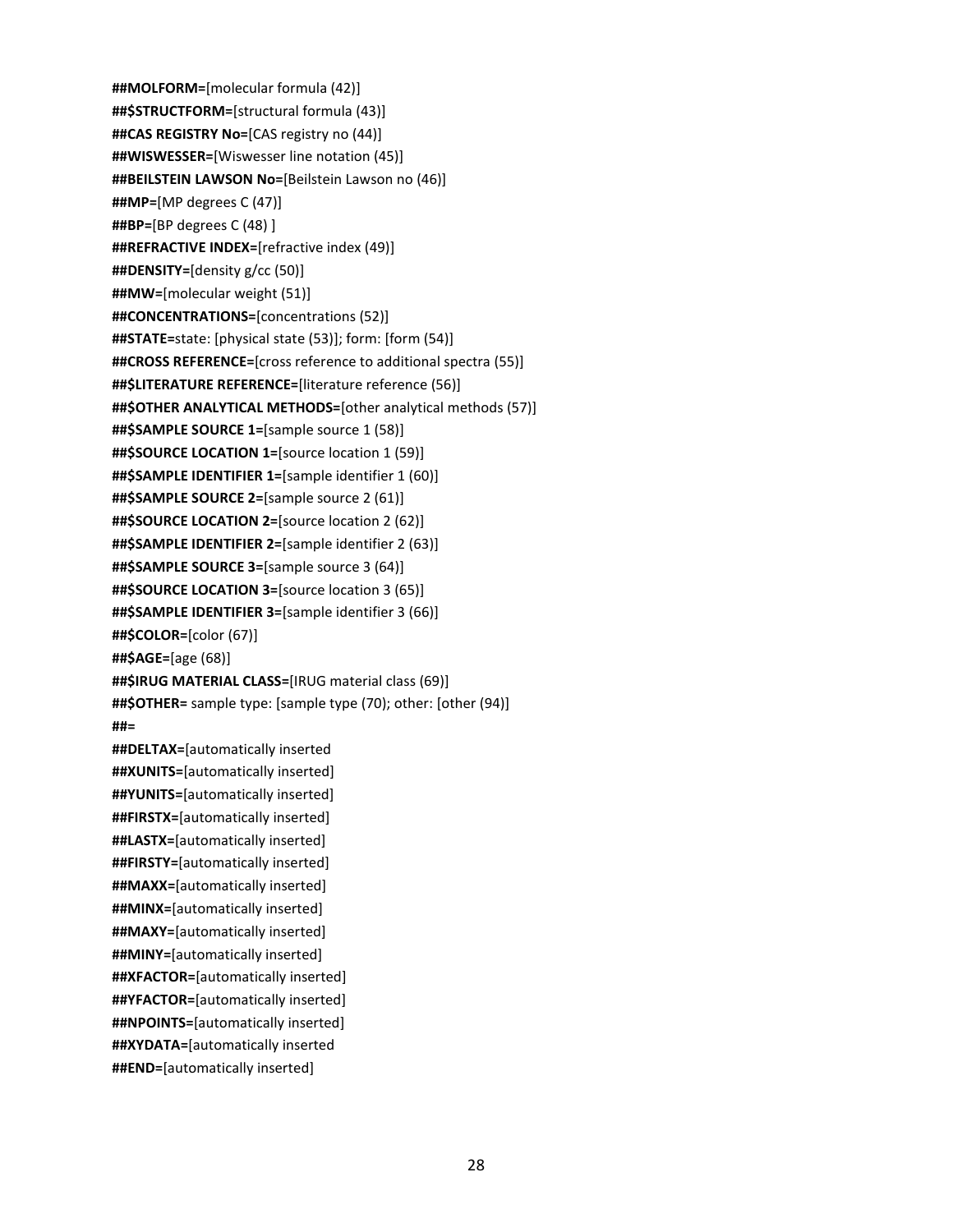# **Attachment 4 - IRUG Spectrum Submission Form Fields**

Information requested for IR and Raman submissions is listed below. Terms (fields) are defined in the **Key for IRUG JCAMP-DX Spectral Files,** Attachments 2a-b. Actual IR & Raman submission forms are on www.irug.org.

| <b>Infrared Spectrum</b>                         | <b>Raman Spectrum</b>                            |
|--------------------------------------------------|--------------------------------------------------|
| <b>Section 1: Header Information</b>             |                                                  |
| IRUG filename (0): (assigned by IRUG)            | IRUG filename (0): (assigned by IRUG)            |
| *JCAMP-DX version # and software version # (17): | *JCAMP-DX version # and software version # (17): |
| *Data type (18):                                 | *Data type (18):                                 |
| Application (19):                                | Application (19):                                |
| Section 2: Originating Institution Details       |                                                  |
| *Originating institution name (1):               | *Originating institution name (1):               |
| *Originating institution acronym (2):            | *Originating institution acronym (2):            |
| *Originating institution address (3):            | *Originating institution address (3):            |
| *Analyst(s) name(s) (4):                         | *Analyst(s) name(s) (4):                         |
| Analyst telephone (5):                           | Analyst telephone (5):                           |
| Analyst fax (6):                                 | Analyst fax (6):                                 |
| Analyst email (7):                               | Analyst email (7):                               |
| *Submitter name (8):                             | *Submitter name (8):                             |
| *Submitter institution name (9):                 | *Submitter institution name (9):                 |
| *Submitter telephone (10):                       | *Submitter telephone (10):                       |
| Submitter fax (11):                              | Submitter fax (11):                              |
| *Submitter email (12):                           | *Submitter email (12):                           |
| *Originating institution filename (13):          | *Originating institution filename (13):          |
| Date (14):                                       | Date (14):                                       |
| *Longdate (15):                                  | *Longdate (15):                                  |
| Time (16):                                       | Time (16):                                       |
| <b>Section 3: Instrument Details</b>             |                                                  |
| *Spectrometer manufacturer and model (20)        | *Spectrometer manufacturer and model (20)        |
| Instrument software version and release (21):    | Instrument software version and release (21):    |
| *Detector type (22):                             | *Detector type (22):                             |
| *Spectrometer class (71):                        | *Spectrometer class (71):                        |
| Apodization type (23):                           | Apodization type (23):                           |
| *Scans (24):                                     | *Accumulations (74):                             |
| Instrument purge (25):                           | Instrument purge (25):                           |
| *Spectral range (26):                            | *Spectral range (26):                            |
| *Resolution (27):                                | *Resolution (27):                                |
|                                                  | *Excitation Source (72):                         |
| $\overline{\phantom{a}}$                         | Power (73):                                      |
| $\overline{\phantom{a}}$                         | Calibration (75):                                |
| $\overline{\phantom{a}}$                         | Data collection type (76):                       |
| $\Box$                                           | Integration time (77):                           |
|                                                  | Other detector parameters (78)                   |
| CO2 correction (28):                             |                                                  |
| Baseline correction (29):                        | Baseline correction (29):                        |
|                                                  | Fluorescence correction (79):                    |
|                                                  | Cosmic ray removal (80):                         |
| Other data processing (30):                      | Other data processing (30):                      |
|                                                  | Detector binning (81):                           |
| <b>Section 4: Sampling Details (Technique)</b>   |                                                  |
| *Mode (31):                                      | *Mode (31):                                      |
| *Accessories (32):                               | *Accessories (32):                               |
| *Sample support (33):                            | *Sample support (33):                            |
| *Sample preparation (34):                        | *Sample preparation (34):                        |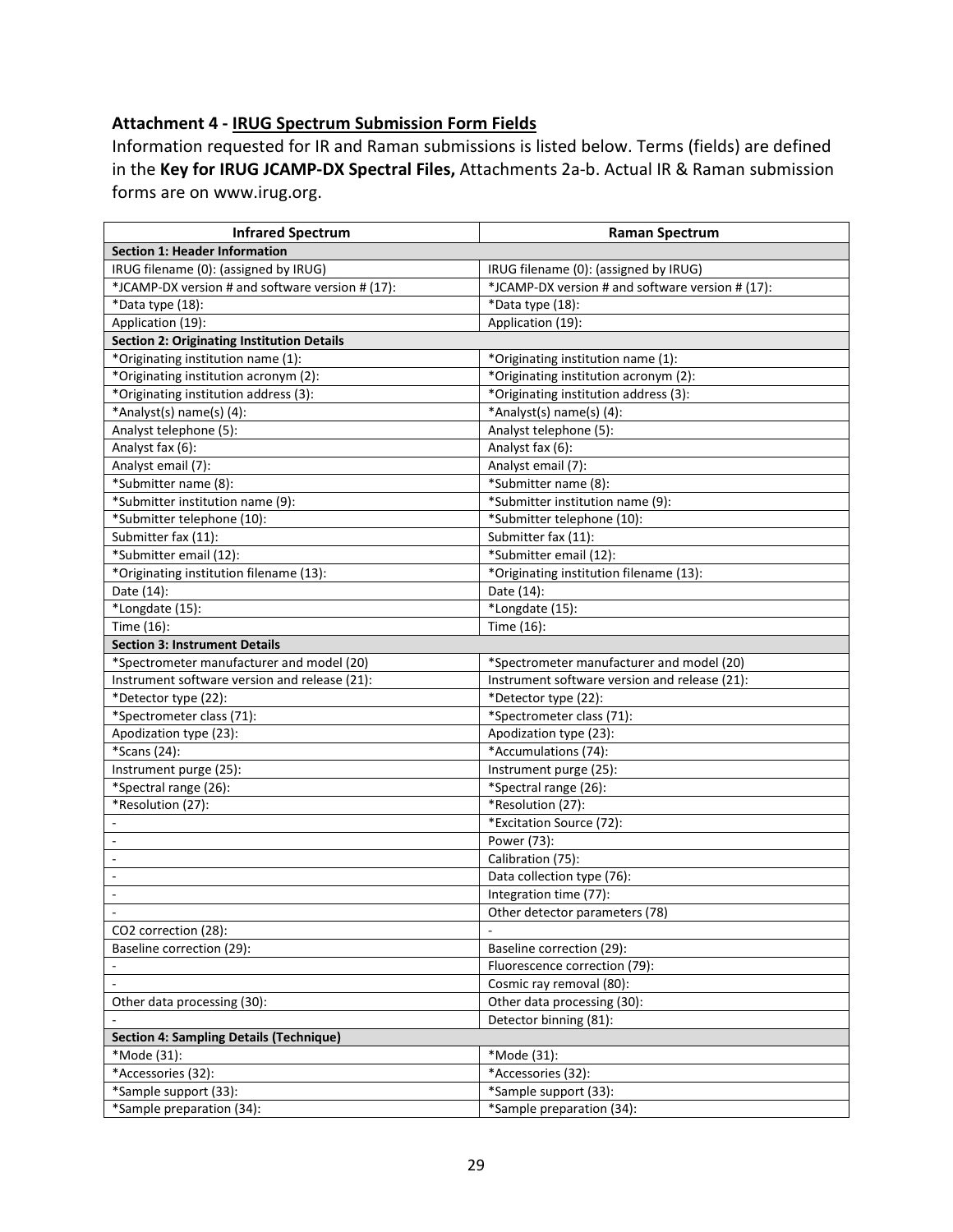| $\sim$                                                | Orientation (95):                           |
|-------------------------------------------------------|---------------------------------------------|
|                                                       | Objective magnification (82):               |
| ÷.                                                    | Numerical aperture (83):                    |
| ÷.                                                    | Working distance (84):                      |
|                                                       | Spot size (85):                             |
|                                                       | Confocal (86):                              |
|                                                       | Angle (87):                                 |
|                                                       | Polarization (88):                          |
|                                                       | Filters (89):                               |
|                                                       | Cut-off frequency (90):                     |
|                                                       | Grating type (91):                          |
|                                                       | Grating density (92):                       |
|                                                       | Laser defocus (93):                         |
| Pathlength (35):                                      | Pathlength (35):                            |
| Pressure (36):                                        | Pressure (36):                              |
| Temperature (37):                                     | Temperature (37):                           |
| <b>Section 5: Sample Details</b>                      |                                             |
| CAS name (38):                                        | CAS name (38):                              |
| *Common name(s) (39):                                 | *Common name(s) (39):                       |
| Trade name(s) (40):                                   | Trade name(s) (40):                         |
| Chemical name(s) (41):                                | Chemical name(s) (41):                      |
| Molecular formula (42):                               | Molecular formula (42):                     |
| Structural formula (43):                              | Structural formula (43):                    |
| CAS registry no (44):                                 | CAS registry no (44):                       |
| Wiswesser line notation (45):                         | Wiswesser line notation (45):               |
| Beilstein Lawson no (46):                             | Beilstein Lawson no (46):                   |
| MP (47):                                              | MP (47):                                    |
| BP (48):                                              | BP (48):                                    |
| Refractive index (49):                                | Refractive index (49):                      |
| Density (50):                                         | Density (50):                               |
| MW (51):                                              | MW (51):                                    |
| Concentrations (52):                                  | Concentrations (52):                        |
| *State (53):                                          | *State (53):                                |
| *Form (54):                                           | *Form (54):                                 |
| Cross reference to additional spectra (55):           | Cross reference to additional spectra (55): |
| Literature reference (56):                            | Literature reference (56):                  |
| Other analytical methods (57):                        | Other analytical methods (57):              |
| Section 6: Additional Sample Details Specific to IRUG |                                             |
| *Sample source 1 (58):                                | *Sample source 1 (58):                      |
| Source location 1 (59):                               | Source location 1 (59):                     |
| Sample identifier 1 (60):                             | Sample identifier 1 (60):                   |
| Sample source 2 (61):                                 | Sample source 2 (61):                       |
| Source location 2 (62):                               | Source location 2 (62):                     |
|                                                       |                                             |
| Sample identifier 2 (63):                             | Sample identifier 2 (63):                   |
| Sample source 3 (64):                                 | Sample source 3 (64):                       |
| Source location 3 (65):                               | Source location 3 (65):                     |
| Sample identifier 3 (66):                             | Sample identifier 3 (66):                   |
| Color (67):                                           | Color (67):                                 |
| Age (68):                                             | Age (68):                                   |
| *IRUG material class (69):                            | *IRUG material class (69):                  |
| *Sample type (70):                                    | *Sample type (70):                          |
| Other (94):                                           | Other (94):                                 |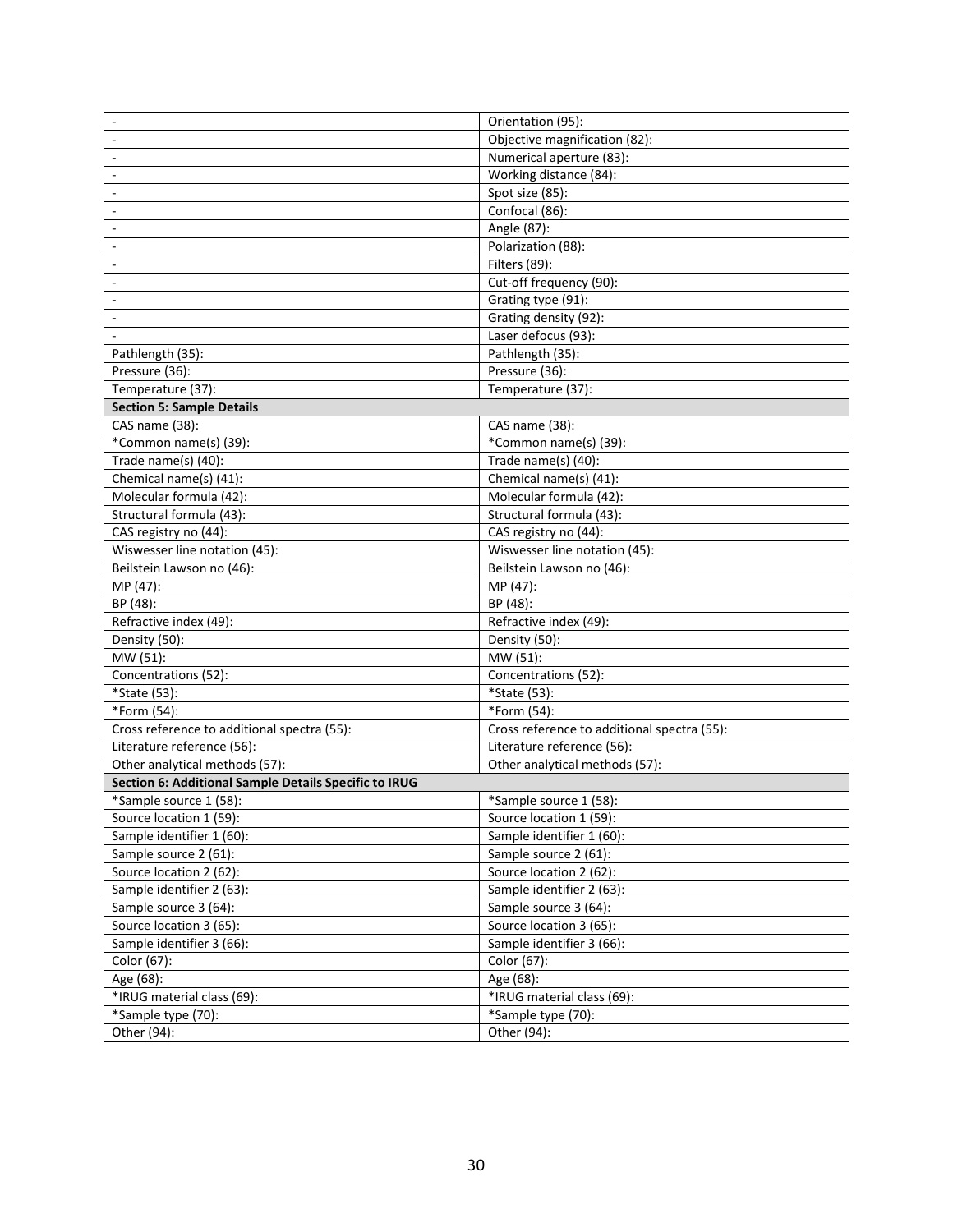| IR Example 1: Raw JCAMP-DX file generated by<br>of the IRUG user's license. Any reference written/oral made to this file must<br>##\$IRUG MATERIAL CLASS=OD<br><b>Thermo Omnic software</b><br>include accreditation to BOTH the originating individual/institution and IRUG.<br>##\$OTHER=sample type: reference material<br>Contributor agrees to be bound by the terms of the IRUG contributor's license.<br>$##=$<br>##TITLE=PMAI4345a, CI Pigment Violet 29, XX013410, Bayer, PV 29<br>##DELTAX=1.928499 |  |
|---------------------------------------------------------------------------------------------------------------------------------------------------------------------------------------------------------------------------------------------------------------------------------------------------------------------------------------------------------------------------------------------------------------------------------------------------------------------------------------------------------------|--|
|                                                                                                                                                                                                                                                                                                                                                                                                                                                                                                               |  |
|                                                                                                                                                                                                                                                                                                                                                                                                                                                                                                               |  |
|                                                                                                                                                                                                                                                                                                                                                                                                                                                                                                               |  |
| ##\$INSTITUTION FILE NAME=PMAI4345a.jdx<br>##JCAMP-DX=4.24 \$\$ Nicolet v. 521                                                                                                                                                                                                                                                                                                                                                                                                                                |  |
| ##DATE=03/11/10<br>##XUNITS=1/CM<br>##DATATYPE=INFRARED SPECTRUM<br>##LONGDATE=2003/11/10                                                                                                                                                                                                                                                                                                                                                                                                                     |  |
| ##YUNITS=ABSORBANCE<br>##ORIGIN=Philadelphia Museum of Art<br>##TIME=13:24:49<br>##FIRSTX=649.903992                                                                                                                                                                                                                                                                                                                                                                                                          |  |
| ##OWNER=Nicolet<br>##SPECTROMETER/DATA SYSTEM=spectrometer: Thermo Nicolet Nexus 670; software:<br>##LASTX=3999.705811                                                                                                                                                                                                                                                                                                                                                                                        |  |
| ##DATE=103/11/10<br>Omnic 6.0a; detector: DTGS; class: FT<br>##FIRSTY=0.019702                                                                                                                                                                                                                                                                                                                                                                                                                                |  |
| ##TIME=13:24:49<br>##INSTRUMENT PARAMETERS=apodization: HG; scans: 200; purge: Y, dry air; range:<br>##MAXX=3999.705811                                                                                                                                                                                                                                                                                                                                                                                       |  |
| ##DATA PROCESSING=<br>4000-650 1/cm<br>##MINX=649.903992                                                                                                                                                                                                                                                                                                                                                                                                                                                      |  |
| Ratio against background<br>##RESOLUTION=4 1/cm<br>##MAXY=1.000000                                                                                                                                                                                                                                                                                                                                                                                                                                            |  |
| %Transmittance->Absorbance<br>##DATA PROCESSING=CO2 corr.: N; baseline corr.: N<br>##MINY=0.000000                                                                                                                                                                                                                                                                                                                                                                                                            |  |
| Subtraction or Addition<br>##SAMPLE DESCRIPTION=mode: tran; accessories: Thermo Nicolet Continuum<br>##XFACTOR=1.000000                                                                                                                                                                                                                                                                                                                                                                                       |  |
| Multiplied by a scalar<br>microscope, MCTA detector; support: diamond<br>##YFACTOR=1.000000E-009                                                                                                                                                                                                                                                                                                                                                                                                              |  |
| <b>Baseline Correction</b><br>##SAMPLING PROCEDURE=mode: tran; prep: bulk flattened with roller tool<br>##NPOINTS=1738                                                                                                                                                                                                                                                                                                                                                                                        |  |
| Truncated<br>##PATHLENGTH=<br>##XYDATA=(X (YY))                                                                                                                                                                                                                                                                                                                                                                                                                                                               |  |
| Element Multiply or Element Divide<br>##PRESSURE=<br>649.904                                                                                                                                                                                                                                                                                                                                                                                                                                                  |  |
| ##XUNITS=1/CM<br>##TEMPERATURE=<br>##END=                                                                                                                                                                                                                                                                                                                                                                                                                                                                     |  |
| ##YUNITS=ABSORBANCE<br>##CAS NAME= Anthra[2,1,9-def:6,5,10-d'e'f']diisoquinoline-1,3,8,10(2H,9H)-tetrone                                                                                                                                                                                                                                                                                                                                                                                                      |  |
| ##FIRSTX=649.903992<br>##NAMES=Pigment Violet 29 (PV29)                                                                                                                                                                                                                                                                                                                                                                                                                                                       |  |
| ##LASTX=3999.705811<br>Perylene                                                                                                                                                                                                                                                                                                                                                                                                                                                                               |  |
| ##FIRSTY=0.019702<br>CI71129                                                                                                                                                                                                                                                                                                                                                                                                                                                                                  |  |
| ##MAXX=3999.705811<br>3,4,9,10-perylenetetracarboxylicdiimide                                                                                                                                                                                                                                                                                                                                                                                                                                                 |  |
| ##MINX=649.903992<br>##MOLFORM=C24 H10 N2 O4                                                                                                                                                                                                                                                                                                                                                                                                                                                                  |  |
| ##MAXY=1.000000<br>##\$STRUCTFORM=                                                                                                                                                                                                                                                                                                                                                                                                                                                                            |  |
| ##MINY=0.000000<br>##CAS REGISTRY NO=81-33-4 (old 12236-71-4)                                                                                                                                                                                                                                                                                                                                                                                                                                                 |  |
| ##XFACTOR=1.000000<br>##WISWESSER=                                                                                                                                                                                                                                                                                                                                                                                                                                                                            |  |
| ##YFACTOR=1.000000E-009<br>##BEILSTEIN LAWSON NO=                                                                                                                                                                                                                                                                                                                                                                                                                                                             |  |
| ##NPOINTS=1738<br>##MP=                                                                                                                                                                                                                                                                                                                                                                                                                                                                                       |  |
| ##DELTAX=1.928499<br>##BP=821.4 degrees C, measured                                                                                                                                                                                                                                                                                                                                                                                                                                                           |  |
| ##XYDATA=(X++(YY))<br>##REFRACTIVE INDEX=                                                                                                                                                                                                                                                                                                                                                                                                                                                                     |  |
| 649.904<br>##DENSITY=1.68 ±0.06 g/cc, literature, scifinder.cas.org                                                                                                                                                                                                                                                                                                                                                                                                                                           |  |
| ##END=<br>##MW=390.35                                                                                                                                                                                                                                                                                                                                                                                                                                                                                         |  |
| ##CONCENTRATIONS=                                                                                                                                                                                                                                                                                                                                                                                                                                                                                             |  |
| ##STATE=state: solid; form: powder                                                                                                                                                                                                                                                                                                                                                                                                                                                                            |  |
| IRUG JCAMP-DX file after peer-review and edit<br>##CROSS REFERENCE=                                                                                                                                                                                                                                                                                                                                                                                                                                           |  |
| ##\$LITERATURE REFERENCE=For XRD, Lomax, S., J. Coat. Technol. Res., 7 (3) 331-346, 2010.                                                                                                                                                                                                                                                                                                                                                                                                                     |  |
| For PV29, Herbst, W., and K. Hunger. Industrial Organic Pigments. 3rd ed. Weinheim: Wiley-<br>##TITLE=IOD00427 PV29 Perylene; Bayer; CI71129; PMA; tran                                                                                                                                                                                                                                                                                                                                                       |  |
| VCH Verlag GmbH & KGaA, 2004. p. 477, 644.<br>##JCAMP-DX=4.24                                                                                                                                                                                                                                                                                                                                                                                                                                                 |  |
| ##\$OTHER ANALYTICAL METHODS=XRD<br>##DATA TYPE=INFRARED SPECTRUM<br>##\$SAMPLE SOURCE 1=Bayer                                                                                                                                                                                                                                                                                                                                                                                                                |  |
| ##APPLICATION=Fourier transform infrared microspectroscopy (MFTIR)<br>##\$SOURCE LOCATION 1=                                                                                                                                                                                                                                                                                                                                                                                                                  |  |
| ##ORIGIN=institution: Philadelphia Museum of Art; address: Box 7646,<br>##\$SAMPLE IDENTIFIER 1=CI71129                                                                                                                                                                                                                                                                                                                                                                                                       |  |
| Philadelphia, PA, 19101, US; analyst(s): Janice Carlson; tel: +1 215 684 7540;<br>##\$SAMPLE SOURCE 2=Tate                                                                                                                                                                                                                                                                                                                                                                                                    |  |
| fax: +1 215 684 7550; email: jncarlson1@comcast.net; submitter: Janice<br>##\$SOURCE LOCATION 2=Millbank, London, SW1P 4RG, UK                                                                                                                                                                                                                                                                                                                                                                                |  |
| Carlson; institution: Philadelphia Museum of Art; tel: +1 215 684 7540; fax:<br>##\$SAMPLE IDENTIFIER 2=                                                                                                                                                                                                                                                                                                                                                                                                      |  |
| +1 215 684 7550; email: jncarlson1@comcast.net<br>##\$SAMPLE SOURCE 3=Philadelphia Museum of Art                                                                                                                                                                                                                                                                                                                                                                                                              |  |
| ##OWNER=SPECTRUM COPYRIGHT (C) 2003 BY Philadelphia Museum of Art<br>##\$SOURCE LOCATION 3=Box 7646, Philadelphia, PA, 19101, US                                                                                                                                                                                                                                                                                                                                                                              |  |
| DATABASE COPYRIGHT (C) 2007 BY Infrared and Raman Users Group (IRUG)<br>##\$SAMPLE IDENTIFIER 3=                                                                                                                                                                                                                                                                                                                                                                                                              |  |
| ##\$COLOR=Violet                                                                                                                                                                                                                                                                                                                                                                                                                                                                                              |  |
| (continued in next column)                                                                                                                                                                                                                                                                                                                                                                                                                                                                                    |  |
| (continued in next column)                                                                                                                                                                                                                                                                                                                                                                                                                                                                                    |  |
|                                                                                                                                                                                                                                                                                                                                                                                                                                                                                                               |  |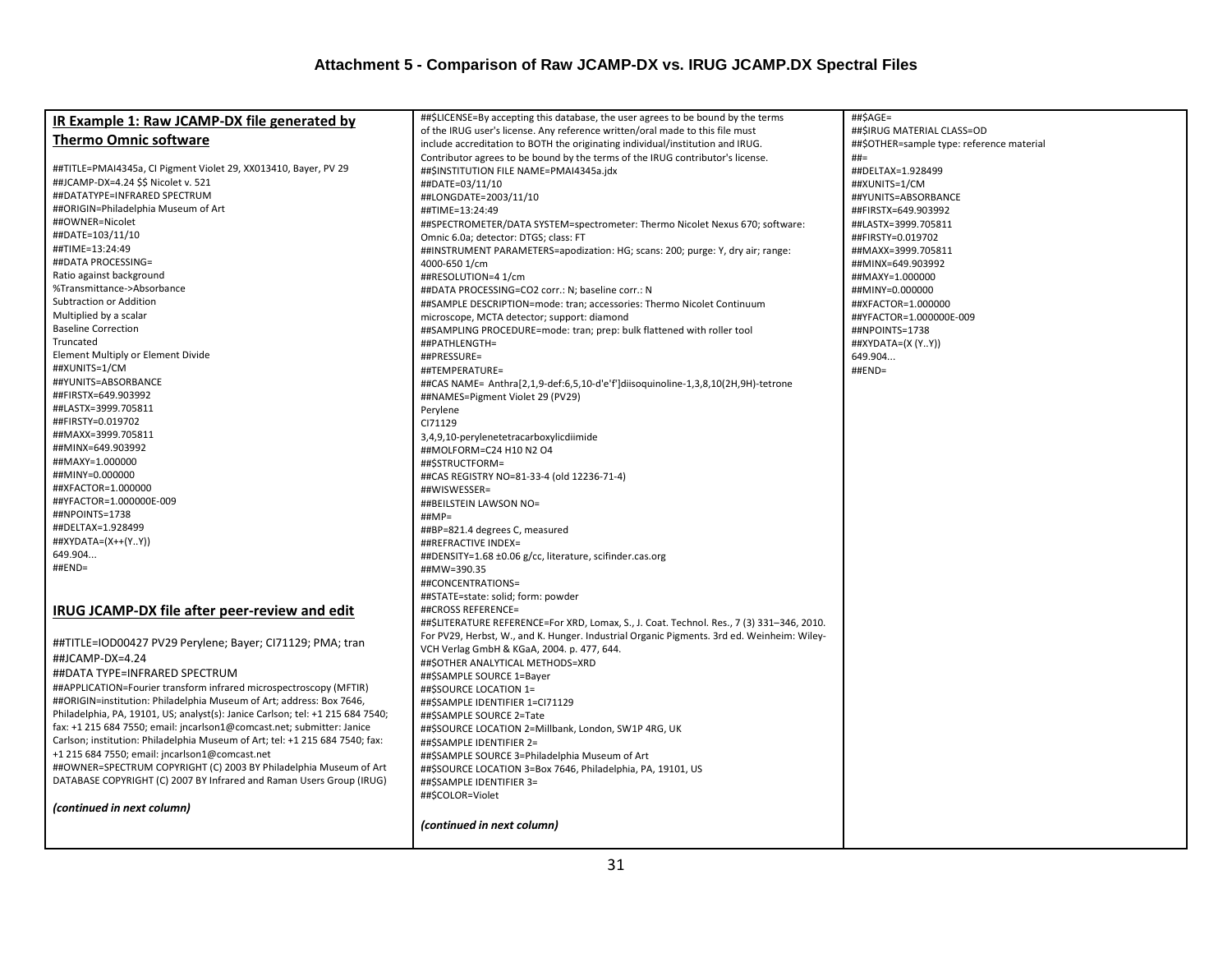| IR Example 2: Raw JCAMP-DX file generated by                                         | IRUG JCAMP-DX file after peer-review and edit                                                                                                                | ##\$OTHER ANALYTICAL METHODS=GC-MS (gas chromatography-mass |
|--------------------------------------------------------------------------------------|--------------------------------------------------------------------------------------------------------------------------------------------------------------|-------------------------------------------------------------|
| <b>Perkin-Elmer software</b>                                                         |                                                                                                                                                              | spectrometry)<br>##\$SAMPLE SOURCE 1=British Museum         |
|                                                                                      |                                                                                                                                                              | ##\$SOURCE LOCATION 1=London WC1B 3DG, England, UK          |
| ##TITLE=Cellulose nitrate by SiC Millipore SC 8micron. GLM                           | ##TITLE=ISR05000 Cellulose nitrate; V&A refl<br>##JCAMP-DX=4.24                                                                                              | ##\$SAMPLE IDENTIFIER 1=                                    |
| ##JCAMP-DX=4.24                                                                      | ##DATA TYPE=INFRARED SPECTRUM                                                                                                                                | ##\$SAMPLE SOURCE 2=                                        |
| ##DATA TYPE=INFRARED SPECTRUM                                                        | ##APPLICATION=Diffuse reflectance infrared Fourier transform (DRIFT)                                                                                         | ##\$SOURCE LOCATION 2=                                      |
| ##ORIGIN=Exported PE Spectrum Data File                                              | ##ORIGIN=institution: Victoria & Albert Museum; address: South Kensington,                                                                                   | ##\$SAMPLE IDENTIFIER 2=                                    |
| ##OWNER=                                                                             | London, SW72RL, UK; analyst(s): Graham Martin; tel: +44 (0)20 7942 2116;                                                                                     | ##\$SAMPLE SOURCE 3=                                        |
| ##DATE=94/05/04                                                                      | fax: +44 (0)20 942 2092; submitter: Boris Pretzel; institution: Victoria and                                                                                 | ##\$SOURCE LOCATION 3=<br>##\$SAMPLE IDENTIFIER 3=          |
| ##TIME=14:31:19.00                                                                   | Albert Museum; tel: +44 (0)20 7942 2116; fax: +44 (0)20 942 2092;                                                                                            | #\$COLOR=translucent (colorless)                            |
| ##SPECTROMETER/DATA SYSTEM=PERKIN-ELMER Not Specified IR<br>##INSTRUMENT PARAMETERS= | email: boris.pretzel@vam.ac.uk                                                                                                                               | ##\$AGE=50 years, collected                                 |
| APODIZATION=Not Specified                                                            | ##OWNER=SPECTRUM COPYRIGHT (C) 1989 BY Victoria & Albert Museum                                                                                              | ##\$IRUG MATERIALS CLASS=SR                                 |
| DETECTOR=Not Specified                                                               | DATABASE COPYRIGHT (C) 2007 BY Infrared and Raman Users Group (IRUG)                                                                                         | ##\$OTHER=sample type: reference material                   |
| ##RESOLUTION=1.000000                                                                | ##\$LICENSE=By accepting this database, the user agrees to be bound by the<br>terms of the IRUG user's license. Any reference written/oral made to this file | $##=$                                                       |
| ##DELTAX=-1.000000                                                                   | must include accreditation to BOTH the originating individual/institution and                                                                                | ##DELTAX=-1.000000                                          |
| ##XUNITS=1/CM                                                                        | IRUG. Contributor agrees to be bound by the terms of the IRUG contributor's                                                                                  | ##YUNITS=TRANSMITTANCE                                      |
| ##YUNITS=TRANSMITTANCE                                                               | license.                                                                                                                                                     | ##XFACTOR=1.00                                              |
| ##XFACTOR=1.00                                                                       | ##\$INSTITUTION FILE NAME=DR0008                                                                                                                             | ##YFACTOR=0.00000023841857910156<br>##FIRSTX=4000.00        |
| ##YFACTOR=0.00000023841857910156                                                     | ##DATE=89/05/04                                                                                                                                              | ##LASTX=400.00                                              |
| ##FIRSTX=4000.00                                                                     | ##LONGDATE=2003/11/10                                                                                                                                        | ##NPOINTS=3601                                              |
| ##LASTX=400.00<br>##NPOINTS=3601                                                     | ##TIME=13:45:06                                                                                                                                              | ##FIRSTY=55.46                                              |
| ##FIRSTY=55.46                                                                       | ##SPECTROMETER/DATA SYSTEM=spectrometer: PERKIN-ELMER 1730; detector: DTGS;                                                                                  | ##MAXY=9.209990                                             |
| ##MAXY=9.209990                                                                      | class: FT                                                                                                                                                    | ##MINY=163.83                                               |
| ##MINY=163.83                                                                        | ##INSTRUMENT PARAMETERS=apodization: NB (weak); scans: 250; purge: N;<br>range: 4000-400 1/cm                                                                | ##XYDATA=(X++(YY))                                          |
| ##XYDATA=(X++(YY))                                                                   | ##RESOLUTION=8 1/cm                                                                                                                                          | 4000.000000                                                 |
| 4000.000000                                                                          | ##DATA PROCESSING=CO2 corr.: N; baseline corr.: N                                                                                                            | ##END=                                                      |
| $\#$ #END=                                                                           | ##SAMPLE DESCRIPTION=mode: refl; accessories: Barnes diffuse reflectance                                                                                     |                                                             |
|                                                                                      | accessory; support: SiC                                                                                                                                      |                                                             |
|                                                                                      | ##SAMPLING PROCEDURE=mode: refl; prep: surface sampled with 8 micron Millipore                                                                               |                                                             |
|                                                                                      | SiC                                                                                                                                                          |                                                             |
|                                                                                      | ##PATHLENGTH=                                                                                                                                                |                                                             |
|                                                                                      | ##PRESSURE=                                                                                                                                                  |                                                             |
|                                                                                      | ##TEMPERATURE=<br>##CAS NAME=Cellulose, nitrate                                                                                                              |                                                             |
|                                                                                      | ##NAMES=cellulose nitrate                                                                                                                                    |                                                             |
|                                                                                      | ##MOLFORM=H N O3 . x Unspecified                                                                                                                             |                                                             |
|                                                                                      | ##\$STRUCTFORM=(C6H10O5)x(ONO2)y                                                                                                                             |                                                             |
|                                                                                      | ##CAS REGISTRY NO=9004-70-0                                                                                                                                  |                                                             |
|                                                                                      | ##WISWESSER=                                                                                                                                                 |                                                             |
|                                                                                      | ##BEILSTEIN LAWSON NO=                                                                                                                                       |                                                             |
|                                                                                      | $\#HMP =$                                                                                                                                                    |                                                             |
|                                                                                      | $\# \# BP =$<br>##REFRACTIVE INDEX=                                                                                                                          |                                                             |
|                                                                                      | ##DENSITY=                                                                                                                                                   |                                                             |
|                                                                                      | $\#$ #MW=                                                                                                                                                    |                                                             |
|                                                                                      | ##CONCENTRATIONS=                                                                                                                                            |                                                             |
|                                                                                      | ##STATE=state: solid; form: film                                                                                                                             |                                                             |
|                                                                                      | ##CROSS REFERENCE=                                                                                                                                           |                                                             |
|                                                                                      | ##\$LITERATURE REFERENCE=                                                                                                                                    |                                                             |
|                                                                                      | (continued in next column)                                                                                                                                   |                                                             |
|                                                                                      |                                                                                                                                                              |                                                             |
|                                                                                      |                                                                                                                                                              |                                                             |
|                                                                                      |                                                                                                                                                              |                                                             |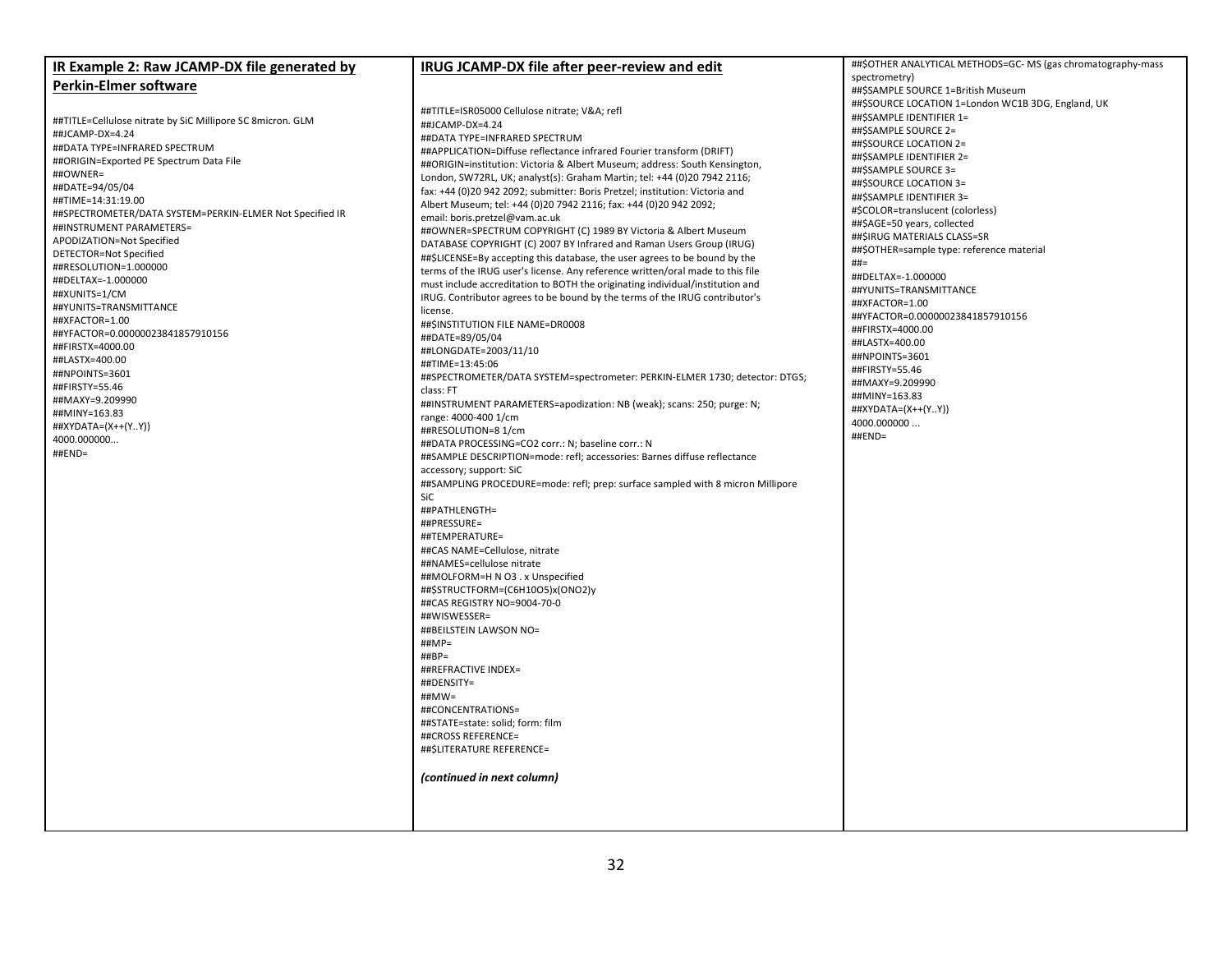| RAMAN Example 1: Raw JCAMP-DX file generated by Bruker                                     | ##DATA PROCESSING=baseline corr.: N; fluorescence corr.: N; cosmic ray removal:       | ##\$OTHER ANALYTICAL METHODS=FTIR, EDS                         |
|--------------------------------------------------------------------------------------------|---------------------------------------------------------------------------------------|----------------------------------------------------------------|
|                                                                                            | N; detector binning: Y; other data processing: none                                   | ##\$SAMPLE SOURCE 1=Morro Bay                                  |
| <b>OPUS software</b>                                                                       | ##SAMPLE DESCRIPTION=mode: scat; accessories: Senterra microscope; support:           | ##\$SOURCE LOCATION 1=San Luis Obispo, CA, USA                 |
|                                                                                            | glass slide; objective magnification: 50x; numerical aperture: 0.75; working          | ##\$SAMPLE IDENTIFIER 1=                                       |
| ##TITLE=Aragonite (HU Min. Museum 116189), 50X, 785 nm.1                                   | distance: 0.38 mm; spot size: 2 microns; confocal: N; angle: 180 degrees              | ##\$SAMPLE SOURCE 2=Mineralogical Museum Harvard University    |
| ##JCAMP-DX=4.24                                                                            | backscattered; polarization: N, N; filters: Rayleigh, dielectric; cut-off freq:       | (MMHU)                                                         |
| ##DATA TYPE=RAMAN SPECTRUM                                                                 | 89 1/cm; grating type: reflection, holographic; grating density: 1200 lines/mm; laser | ##\$SOURCE LOCATION 2=24 Oxford Street, Cambridge, MA, USA     |
| ##SAMPLING PROCEDURE=Reference collections                                                 | defocus: N                                                                            | ##\$SAMPLE IDENTIFIER 2=MMHU# 116189                           |
| ##XUNITS=1/CM                                                                              | ##SAMPLING PROCEDURE=mode: scat; prep: bulk                                           | ##\$SAMPLE SOURCE 3=Museum of Fine Arts, Boston                |
| ##YUNITS=ABSORBANCE                                                                        | ##PATHLENGTH=                                                                         | ##\$SOURCE LOCATION 3=465 Huntington Avenue, Boston, MA, 02115 |
| ##RESOLUTION=0.5                                                                           | ##PRESSURE=                                                                           | ##\$SAMPLE IDENTIFIER 3=MFA Ref# 116189                        |
| ##FIRSTX=70                                                                                | ##TEMPERATURE=                                                                        | ##\$COLOR=White                                                |
| ##LASTX=1550                                                                               | ##CAS NAME=Aragonite                                                                  | ##\$AGE=                                                       |
| ##DELTAX=0.5                                                                               | ##NAMES=Aragonite                                                                     | ##\$IRUG MATERIALS CLASS=MP                                    |
| ##MAXY=29326.285                                                                           | Calcium carbonate                                                                     | ##\$OTHER=sample type: reference material                      |
| ##MINY=689.02875                                                                           | ##MOLFORM=C Ca O3                                                                     | $##=$                                                          |
| ##XFACTOR=1                                                                                | ##\$STRUCTFORM=CaCO3                                                                  | ##DELTAX=0.5                                                   |
| ##YFACTOR=2.7312231e-005                                                                   | ##CAS REGISTRY NUMBER=14791-73-2                                                      | ##XUNITS=1/CM                                                  |
| ##NPOINTS=2961                                                                             | ##SAMPLE DESCRIPTION=mode: scat; accessories: Senterra microscope; support:           | ##YUNITS=RELATIVE INTENSITY                                    |
| ##FIRSTY=8123.4546                                                                         | glass slide; objective magnification: 50x; numerical aperture: 0.75; working          | ##FIRSTX=70                                                    |
| ##XYDATA=(X++(YY))                                                                         | distance: 0.38 mm; spot size: 2 microns; confocal: N; angle: 180 degrees              | ##LASTX=1550                                                   |
| 70.00                                                                                      | backscattered; polarization: N, N; filters: Rayleigh, dielectric; cut-off freq:       | ##FIRSTY=8123.4546                                             |
| ##END=                                                                                     | 89 1/cm; grating type: holographic; grating density: 1200 lines/mm; laser             | ##MAXY=29326.285                                               |
|                                                                                            | defocus: N                                                                            | ##MINY=689.02875                                               |
|                                                                                            | ##SAMPLE DESCRIPTION=mode: scat; accessories: Senterra microscope; support:           | ##XFACTOR=1                                                    |
|                                                                                            | glass slide; objective magnification: 50x; numerical aperture: 0.75; working          | ##YFACTOR=2.7312231e-005                                       |
| IRUG JCAMP-DX file after peer-review and edit                                              | distance: 0.38 mm; spot size: 2 microns; confocal: N; angle: 180 degrees              | ##NPOINTS=2961                                                 |
|                                                                                            | backscattered; polarization: N, N; filters: Rayleigh, dielectric; cut-off freq:       | ##XYDATA=(X++(YY))                                             |
| ##TITLE=RMP00002 Aragonite; Morro Bay, San Luis Obispo; MMHU; 116189; MFAB; scat           | 89 1/cm; grating type: holographic; grating density: 1200 lines/mm; laser             | 70.00                                                          |
| ##JCAMP-DX=4.24                                                                            | defocus: N                                                                            | $\#$ #END=                                                     |
| ##DATA TYPE=RAMAN SPECTRUM                                                                 | ##SAMPLING PROCEDURE=mode: scat; prep: bulk; orientation: a=4.959, b=5.741,           |                                                                |
| ##APPLICATION=Raman microspectroscopy                                                      | $c = 5.741$                                                                           |                                                                |
| ##ORIGIN=institution: Museum of Fine Arts, Boston; address: 465 Huntington Avenue,         | ##PATHLENGTH=                                                                         |                                                                |
| Boston, MA, 02115, USA; analyst(s): Michele Derrick, Richard Newman; tel: +1 617 267       | ##PRESSURE=                                                                           |                                                                |
| 9300; fax: +1 617 369 3182; email: mderrick@mfa.org, rnewman@mfa.org; submitter:           | ##TEMPERATURE=                                                                        |                                                                |
| Beth Price; institution: Philadelphia Museum of Art; tel: +1 215 684 7552;                 | ##CAS NAME=Aragonite                                                                  |                                                                |
| fax: +1 215 684 7540; email:bprice@philamuseum.org                                         | ##NAMES=Aragonite                                                                     |                                                                |
| ##OWNER=SPECTRUM COPYRIGHT (C) 2008 BY Museum of Fine Arts, Boston                         | Calcium carbonate                                                                     |                                                                |
| DATABASE COPYRIGHT (C) 2010 BY Infrared and Raman Users Group (IRUG)                       | ##MOLFORM=C Ca O3                                                                     |                                                                |
| ##\$LICENSE=By accepting this database user agrees to be bound by the terms of the IRUG    | ##\$STRUCTFORM=CaCO3                                                                  |                                                                |
| user's license. Any reference written/oral made to this file must include accreditation to | ##CAS REGISTRY NO=14791-73-2                                                          |                                                                |
| BOTH the originating individual/institution and IRUG. Contributor agrees to be bound by    | ##WISWESSER=                                                                          |                                                                |
| the terms of the IRUG contributor's license.                                               | ##BEILSTEIN LAWSON NO=                                                                |                                                                |
| ##\$INSTITUTION FILE NAME=Aragonite (HU Min. Museum 116189), 50X, 785 nm.1.dx              | ##MP=Decomposes at 825 degrees C<br>$\# \# BP =$                                      |                                                                |
| ##DATE=08/07/29                                                                            | ##REFRACTIVE INDEX=1.530, 1.682, 1.686 (literature, cameo.mfa.org)                    |                                                                |
| ##LONGDATE=2008/07/29                                                                      | ##DENSITY=2.93-2.95 g/cc (literature, cameo.mfa.org)                                  |                                                                |
| ##TIME=12:55:37                                                                            | ##MW=100.09 g/mol (literature, CRC handbook, 59th ed.)                                |                                                                |
| ##SPECTROMETER/DATA SYSTEM=spectrometer: Bruker Optics Senterra RMS;                       | ##CONCENTRATIONS=                                                                     |                                                                |
| Spectrometer software: Opus 6.5; detector: CCD; class: dispersive                          | ##STATE=state: solid; form: powder                                                    |                                                                |
| ##INSTRUMENT PARAMETERS=accumulations: 1; purge: N; range: 70-1550 1/cm;                   | ##CROSS REFERENCE=IR spectrum: Aragonite, Ref 116189, Morrow Bay, San Luis            |                                                                |
| source: 785 nm; power: 9.4 mW; calibration: multiband Neon; data collection:               | Obispo                                                                                |                                                                |
| static; integration time: 30 sec                                                           | ##\$LITERATURE REFERENCE=Howell G. M. Edwards, et al., FT-Raman spectroscopic         |                                                                |
| ##RESOLUTION=3-5 1/cm                                                                      | study of calcium-rich and magnesium-rich carbonate minerals, Spectrochimica Acta      |                                                                |
|                                                                                            | Part A 61 (2005) 2273-2280.                                                           |                                                                |
| (continued in next column)                                                                 |                                                                                       |                                                                |
|                                                                                            | (continued in next column)                                                            |                                                                |
|                                                                                            |                                                                                       |                                                                |
|                                                                                            |                                                                                       |                                                                |